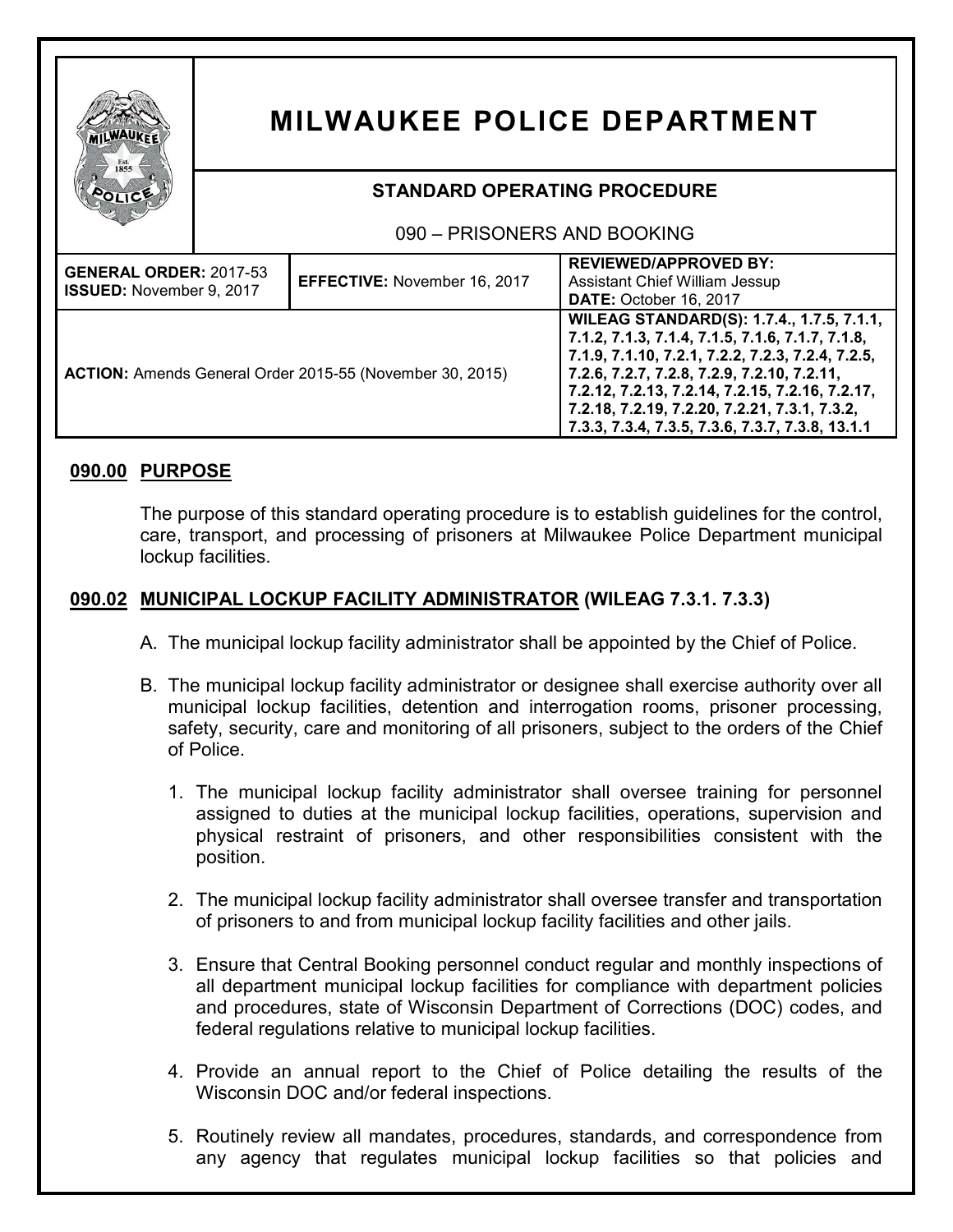procedures are current.

- C. District commanding officers/shift commanders shall have operational control of their respective municipal lockup facility site and work cooperatively with the municipal lockup facility administrator or designee to maintain compliance with this policy.
- D. Investigations divisions who have temporary custody of a prisoner shall be responsible for the proper security, care, and control of said prisoner while working cooperatively with the municipal lockup facility administrator or designee to ensure compliance with this policy.
- E. The municipal lockup facility administrator must, in coordination with the Wisconsin DOC Detention Facility Specialist and Inspections, approve all municipal lockup facilities and/or signage.

## **090.03 TRAINING (WILEAG 7.2.4, 7.3.2)**

- A. All sworn department personnel shall be trained on the treatment of prisoners and general use of department municipal lockup facilities and detention areas, including use of fire suppression equipment, first aid, suicide prevention, and other equipment to ensure the overall safety of department personnel and prisoners.
- B. Department members in direct, continuous contact with prisoners require annual training covering application of physical restraints.
- C. Department members not working in direct contact with prisoners shall adhere to policies and procedures governing municipal lockups. (WILEAG 7.2.4.7)

#### **090.05 TREATMENT OF PRISONERS**

- A. All members of the Milwaukee Police Department shall adhere to the Code of Conduct, Core Value Respect, when dealing with all prisoners.
- B. District and investigations division commanders and shift commanders shall be responsible for the proper and humane treatment of prisoners conveyed to and confined at their respective work locations.
- C. Department members are strictly forbidden to argue with prisoners, to speak to them unnecessarily, to address them in obscene or profane language or to use more force than is necessary to overcome their resistance. Prisoners are to be made as comfortable as practicable; safekeeping, not punishment, being the objective during the time they are in custody of the police. Any member found guilty of unnecessarily striking or mistreating prisoners in any manner shall be subject to discipline up to and including dismissal.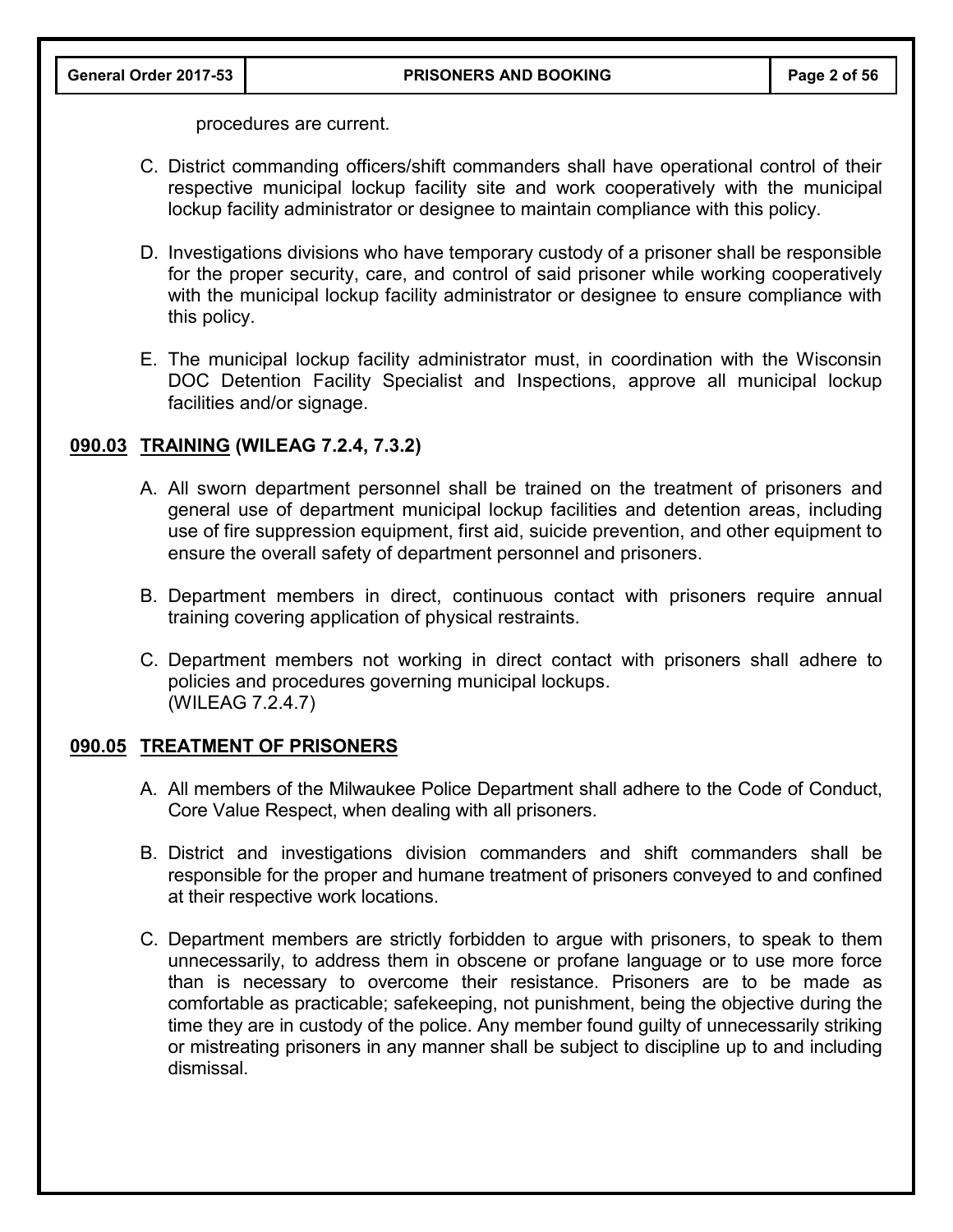#### **090.10 PHYSICAL RESTRAINT OF PRISONERS (WILEAG 7.2.2)**

#### A. HANDCUFFS

- 1. As a rule, all prisoners and persons in custody shall be handcuffed behind their backs prior to transporting. There may be exceptions to this rule, such as dependent children, physical condition, etc. However, police members must keep in mind that all persons in custody are potentially dangerous, regardless of their appearance or initial demeanor. Anyone in custody and not confined to a cell or detention room shall be constantly monitored and kept within reach of a sworn police member.
- 2. All necessary precautions shall be taken to prevent escape or injury to the prisoner or others. Absent exigent circumstances and excluding police aides who have been booker trained, a civilian shall not be responsible for monitoring a prisoner. All prisoners conveyed to Central Booking must be handcuffed behind their backs prior to arrival at Central Booking unless otherwise authorized by a Central Booking supervisor. Typically, persons being interviewed for investigative reasons shall not be handcuffed. However, members may use their discretion when the totality of the circumstances indicate handcuffing is appropriate. (WILEAG 7.2.2.5)

## B. FLEXI-CUFF HANDCUFFS

- 1. Any time the number of arrestees outnumber the available steel handcuffs, the use of flexi-cuff handcuffs is authorized. Flexi-cuff handcuffs are not a permanent substitute. The primary handcuff remains the steel handcuffs. Therefore, members must maintain observation of persons who are restrained with flexi-cuffs.
- 2. Additionally, flexi-cuffs, if applied improperly, can seriously restrict the flow of blood and inflict injury to a person's wrists and hands. Once applied, the nylon restraint cannot be loosened to increase blood circulation or removed unless it is cut from the person's wrist.

#### **Note: Flexi-cuffs are to be removed only with department approved safety scissors.**

#### C. LEG IRON RESTRAINTS

Police members should use department issued leg irons to restrain and secure violent or high risk prisoners, including those placed under emergency detention, who display violent behavior.

#### D. PRECAUTIONS

- 1. All persons in restraints of any kind shall be continuously monitored.
- 2. Members shall remain cognizant of any changes in the condition of an arrestee that would require medical treatment. If medical treatment becomes necessary,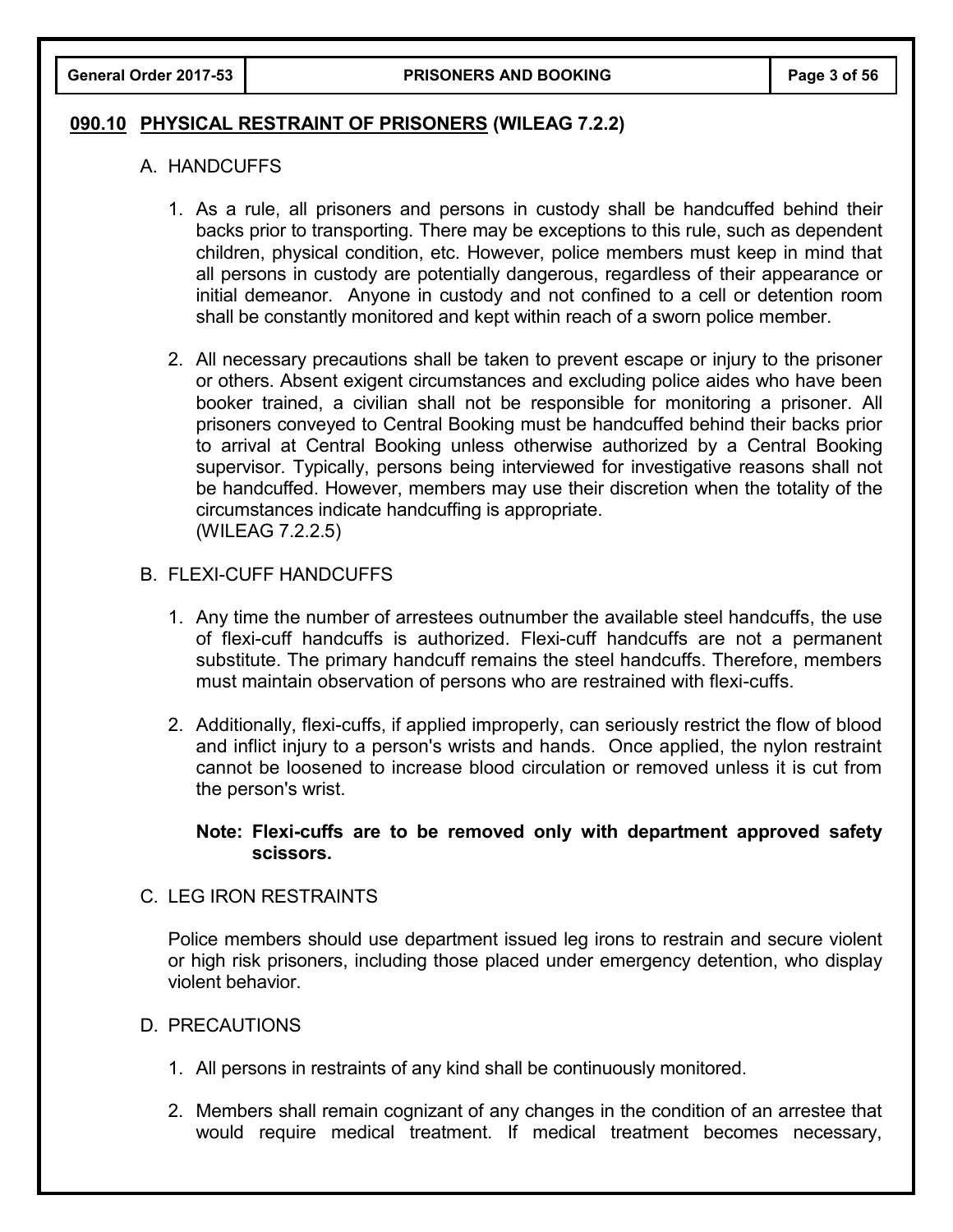**General Order 2017-53 PRISONERS AND BOOKING Page 4 of 56**

members shall immediately request medical assistance by telephone or radio. It cannot be overemphasized that members shall continuously monitor and remain cognizant of the condition of a person in custody, especially when he/she is in restraints. The arrestee may encounter immediate or delayed physical reactions that may be triggered by the change in physical or environmental factors. Therefore, caution and awareness on the part of the officer is constantly required.

3. If a person has been controlled and placed in restraints on the ground, the police member shall roll the person onto their side or into a sitting position as soon as possible. This procedure is performed to prevent injury to the person and to facilitate the member's monitoring of the person's physical condition.

## **090.15 PRISONERS IN NEED OF MEDICAL ATTENTION (WILEAG 7.1.8, 7.3.15. 7.3.17)**

- A. MEDICAL AID
	- 1. Health care of prisoners shall be in accordance with Wisconsin DOC Administrative Code 349.09 and Wis. Stat. § 302.38.
	- 2. Any department personnel having contact with a person in medical distress shall immediately activate the Emergency Medical System (EMS) which includes calling for medical treatment and rendering first aid until relieved by responding medical personnel.
	- 3. Medical distress will include, but is not limited to, situations where a person is unconscious, has no pulse, has difficulty breathing, complains of moderate to severe pain, has moderate to severe bleeding, or is incoherent.
- B. CONVEYANCES
	- 1. Prisoners conveyed by paramedic unit, ambulance, and/or police vehicle to a medical facility for emergency and/or non-emergency medical care must have a *Protective Custody or Transfer of Prisoner for Medical Care* (form PP-42) completed.
	- 2. Prisoners conveyed to a medical facility because of injury or an apparent emergency physical illness shall be conveyed by ambulance or fire department paramedic unit. Any uncertainty as to the mode of transportation, convey prisoners by ambulance or fire department paramedic unit.
		- **Note: Emergency physical illness shall include those instances when an officer believes that the person in custody has recently taken what appears to be a controlled substance, especially in cases where it appears that the person has attempted to dispose of the substance by ingestion. If a prisoner puts something in his/her mouth that the member believes may be a controlled substance, this shall constitute evidence of ingestion and the prisoner must be medically cleared prior to booking.**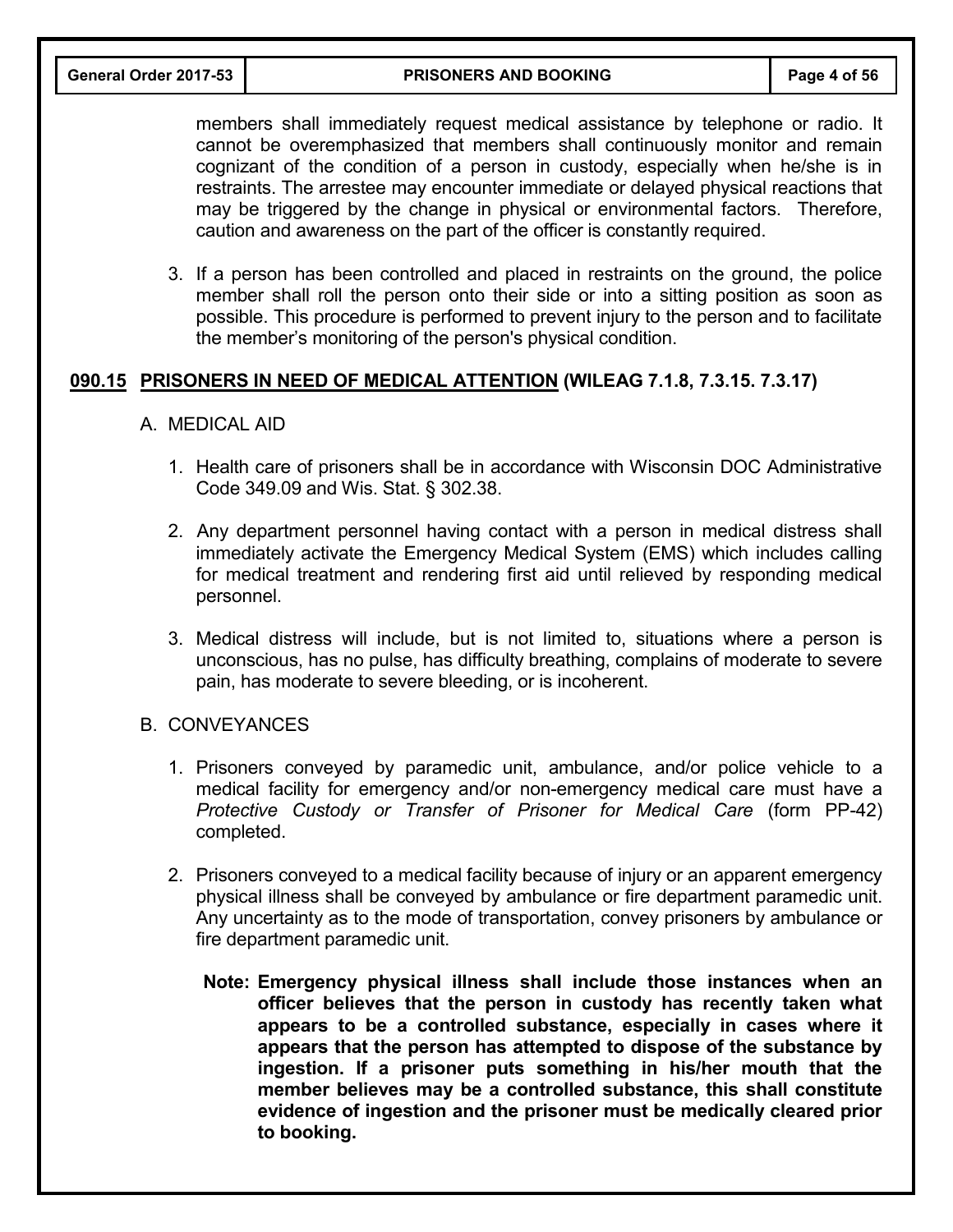- 3. An officer shall remain with the prisoner during transport to and from the hospital or emergency medical facility in all such cases.
- 4. Escorting officers shall remain in the treatment room with prisoners at all times. When all restraints must be removed, more than one officer should be present. Officers must be aware of the well being of their prisoners while also assuring their own security and the security of others.
- 5. Instances may arise where officers believe a prisoner's medical condition is of such nature that they should not be released from a hospital even though hospital personnel have released them from their care. In those circumstances the following will occur:
	- a. The officer shall request a supervisor to meet them at the hospital.
	- b. If the supervisor agrees with the concerns of the officer, they shall speak with the hospital personnel caring for the prisoner and attempt to resolve the situation.
	- c. If the supervisor, after speaking with the hospital staff, is unable to come to a satisfactory conclusion, they shall contact their shift commander and inform them of the circumstances surrounding the concerns for the prisoner.
	- d. The shift commander shall note this information in the daybook and notify their commanding officer regarding.
	- e. If this occurs during the night shift, the field inspector shall be notified and informed of the situation.
	- f. If the commanding officer or the field inspector determines that there is a legitimate health concern for the prisoner, they shall respond to the hospital in question and request to speak with hospital personnel regarding the prisoner's care.
	- g. If after speaking with hospital staff it is determined that the prisoner will still be released from the hospital, the commanding officer or the field inspector shall file a memo to the respective work location's assistant chief of police or inspector of police and the municipal lockup facility administrator.
	- h. The officer shall convey this prisoner directly to CJF. This conveyance shall be done by police vehicle or by ambulance. Under no circumstances shall the prisoner be brought to any Milwaukee Police Department municipal lockup facility, regardless of the offense for which they were arrested.
- C. PROTECTIVE CUSTODY OR TRANSFER OF PRISONER FOR EMERGENCY AND/OR NON-EMERGENCY MEDICAL CARE (FORM PP-42)

Upon a police vehicle, fire department paramedic unit, or ambulance conveyance for medical care, the detaining officer shall: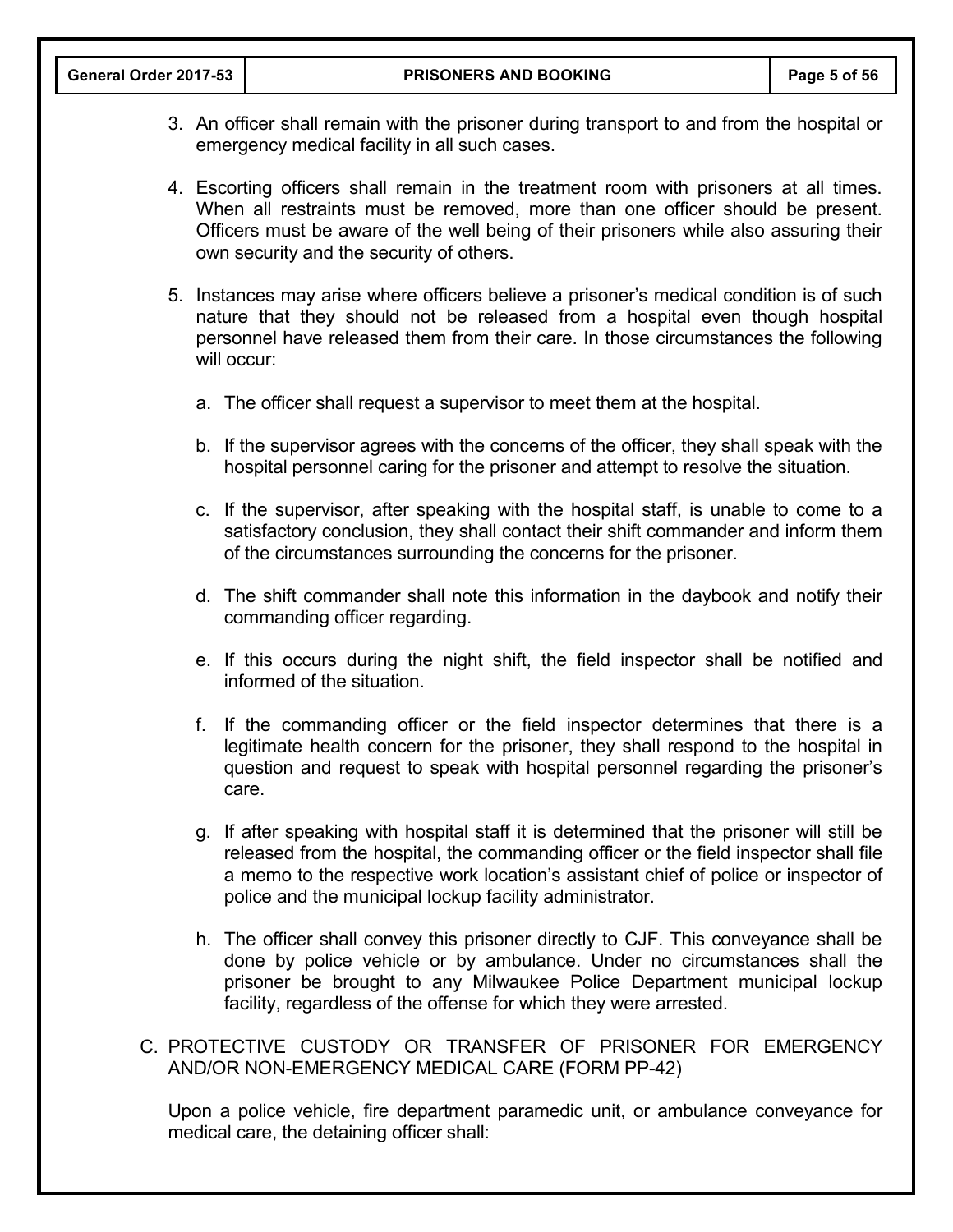- 1. Complete Form PP-42 in triplicate, except the block titled "Police Use Only."
- 2. Request the private ambulance representative making the conveyance to sign Form PP-42 in the appropriate block.
- 3. Give the fire department paramedic unit or private ambulance representative the yellow and pink copies of the form (for medical facility and Fire Department records, respectively).
- 4. Complete the information required on the white original in the block titled, "Police Use Only."
- 5. Submit completed form (white original) to commanding officer for review and transmittal to Open Records.

## D. MEDICATION

- 1. Prescribed or over the counter medications, with the exception of inhalers, that are recovered from a prisoner during the arrest or booking process shall be placed on inventory and a property receipt shall be given to the prisoner. Inhalers shall remain with the prisoner's property until the prisoner is ready to be transported to CJF. The inhaler shall be placed on inventory and a property receipt shall be given to the prisoner prior to the prisoner being transported to CJF. Medication, with the exception of inhalers, may be left with a responsible third party adult or secured in the prisoner's residence with the consent of the prisoner. Members shall write down the names of all medications left with a responsible third party adult or at the prisoner's residence so the prisoner's required medication may be documented during the booking process.
	- **Note: Medication shall remain with the prisoner's property and shall be listed under the property tab in CMS if the prisoner will be cited and released from the district station. The medication shall be placed on inventory if further investigation reveals the prisoner will be transported to CJF.**
- 2. If a prisoner is in possession of an inhaler with his/her identification on it or one in its original prescription box containing his/her identification, and depending upon the frequency with which it is required, the prisoner may be allowed to have access to it upon request while in custody. If a prisoner is to be allowed to have access to an inhaler, the inhaler must first be examined to determine that it is functioning and does not contain contraband or a controlled substance.
- 3. Members shall notify their shift commander when a prisoner has, requires or requests medication, including inhalers.
- 4. Members shall not administer medication to any persons in custody (except an inhaler or naloxone).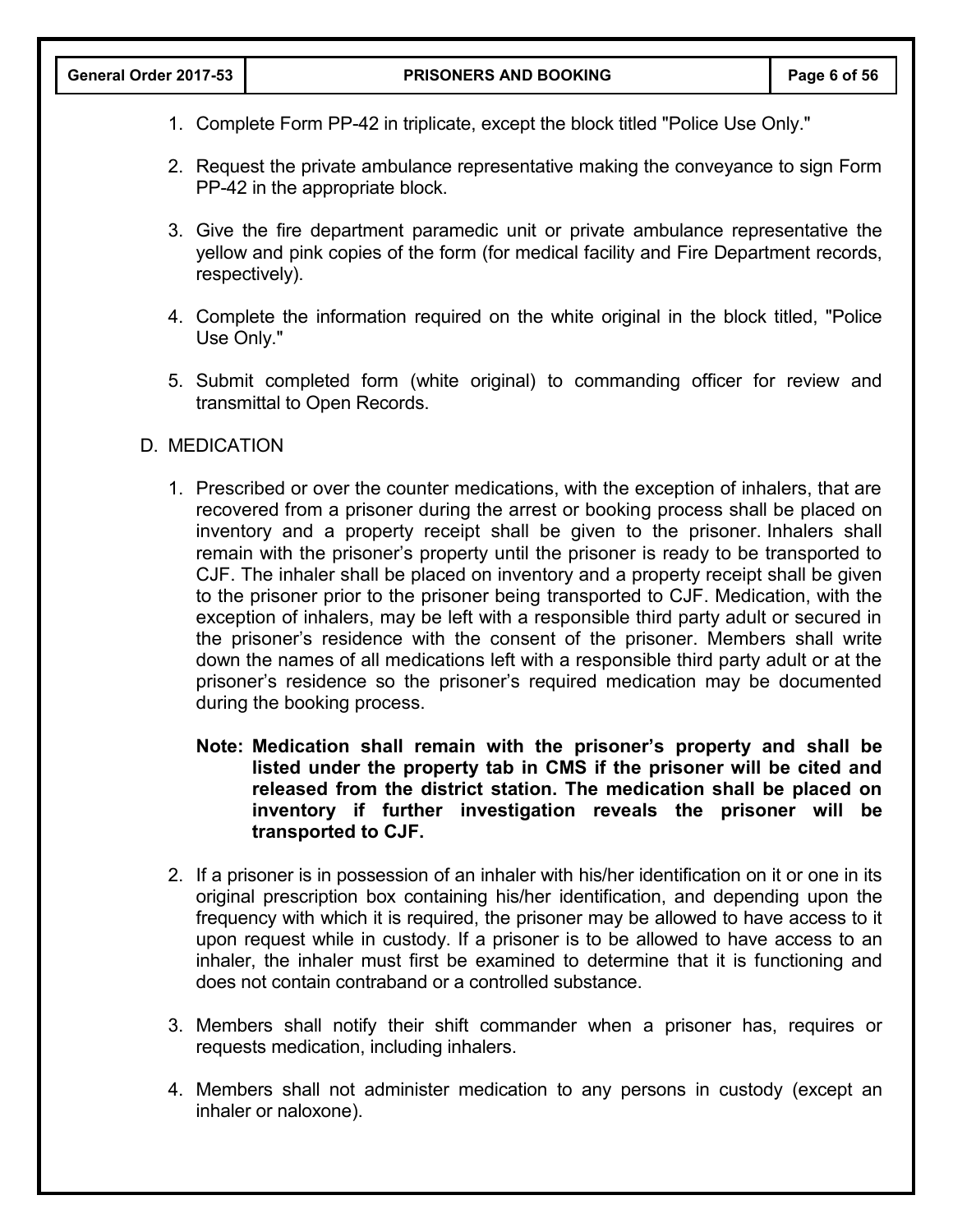- a. The member providing, or allowing a prisoner to use, their prescribed inhaler shall document the day, time, circumstances necessitating the treatment, and any adverse reactions under the "Medical Documentation Tab" in CMS.
- b. The member administering naloxone shall document the day, time, circumstances necessitating the treatment, and any adverse reactions under the "Medical Documentation Tab" in CMS. The member shall also follow the procedures in SOP 175 Administration of Naloxone.
- 5. Adult Prisoner In Need of Medication

Prisoners requiring frequent medications shall be conveyed to the Criminal Justice Facility (CJF) as soon as practical to avoid continuous medical runs by district personnel. If no other medical conditions exist, the PA-45 and the CR-215, if applicable, must be completed and signed by the shift commander. The prisoner shall be conveyed to CJF, in time for the next necessary dosage.

E. MEDICAL ALERT INFORMATION

Medical alert information is available through MINT. Medical alert information is required when filing an *Emergency Detention Report* (form PE-18), *Protective Custody or Transfer of Prisoner for Medical Care Report* (form PP-42), or *Sick and Injured Incident Report* in the Records Management System (RMS). The officer filing a report shall call the Technical Communications Division – NCIC Unit and provide the medical alert code, the name, race, sex, date of birth, address, height, weight, aliases, operator's license number, social security number and the Milwaukee Police Department identification number (MPD ID) of the arrestee to ensure that new information is entered into MINT so new medical alert codes are generated in case future contact is made with the person.

- F. MEDICAL RELEASE FROM HOSPITAL
	- 1. When prisoners receive treatment from a hospital the attending medical facility personnel should supply the conveying officer with transfer paperwork. The transfer paperwork information shall be recorded in CMS under the sub tab labeled "Treatment" behind the medical tab (#5). The booker shall generate a copy of the medical report and attach it to the transfer paperwork accompanied with the *Transfer of Prisoner for Medical Care* report (form PP-42).
	- 2. Under Wisconsin DOC Administrative Code 302.38, a prisoner may refuse medical treatment, but this must be documented by medical facility personnel and accompany the prisoner's transfer paperwork to CJF.
	- 3. When prisoners are to be released from a medical facility with a serious injury (e.g., gunshot wound, neck injury, broken bones), a Central Booking supervisor shall be contacted to determine if the prisoner shall be transported to Central Booking or CJF.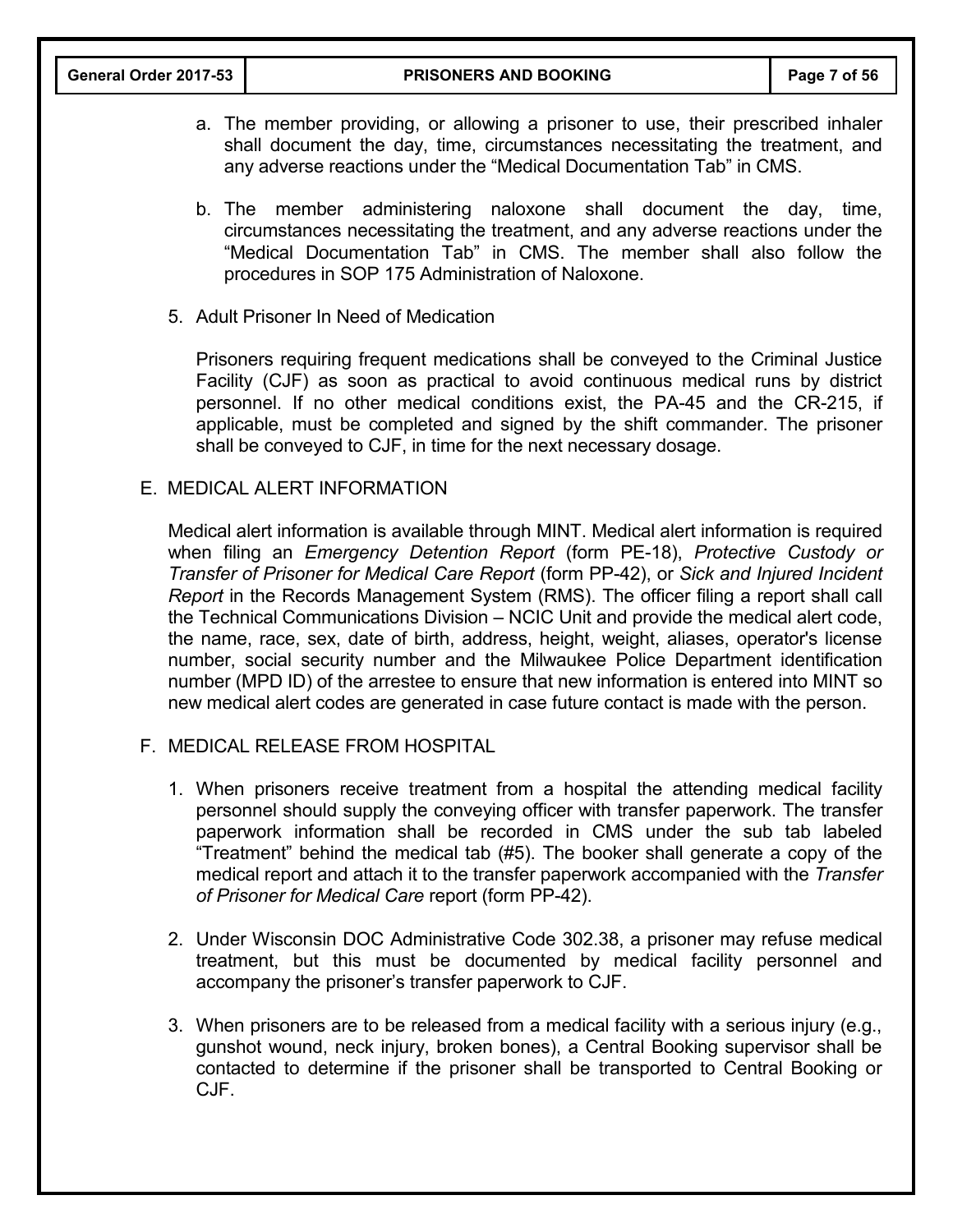#### G. EMERGENCY DETENTION

If an officer has cause to believe that a prisoner falls within the legal standards for Emergency Detention, as defined in SOP 160 – Persons with Mental Illness, they are to summon the Mobile Crisis Team or convey them to the Behavioral Health Division for treatment prior to being booked at a department municipal lockup facility.

## **090.20 PRISONER'S ANIMALS**

A prisoner in possession of an animal at the time of arrest may elect to release the animal to a third party at the scene. If the animal cannot be released to another person, the arresting officers shall refer to Standard Operating Procedure 060 - Animals. The final disposition of the animal shall be noted in the *Incident Report* if one is required; otherwise such information shall be listed under the property tab in the Corrections Management System (CMS).

#### **090.25 PRISONER'S VEHICLES**

To properly process a prisoner's vehicle not considered evidence in a crime, officers shall check the vehicle to determine if it is stolen or wanted. If the prisoner is present and capable of making a decision, the officers may allow the prisoner to choose one of the following options for the vehicle:

- 1. The vehicle may be released to a third party.
- 2. The officer may drive the vehicle to the closest area where it can be legally parked.
- 3. The vehicle may be left legally parked if not in a designated restricted zone.
- 4. Officers may arrange for a Prisoner's Property Tow in accordance with Standard Operating Procedure 610 – Towing of Vehicles.

## **090.30 TRANSPORTATION OF ARRESTEES (WILEAG 7.1.1, 7.1.2, 7.1.3, 7.1.4, 7.1.8)**

- A. SEARCH
	- 1. Conveying officers shall at all times search the person in custody prior to transporting.
	- 2. At the beginning of each shift, and before and after each conveyance of an adult prisoner, juvenile detainee or citizen in a department vehicle, the conveying officer(s) shall conduct a thorough search of the rear passenger compartment of the police wagon or squad car for weapons, contraband, and/or unauthorized items and personal effects. At the beginning of each shift, officers shall also check their police wagon or squad car for mechanical condition, damage, required equipment, and weapons.

(WILEAG 7.1.2.1, 7.1.2.2)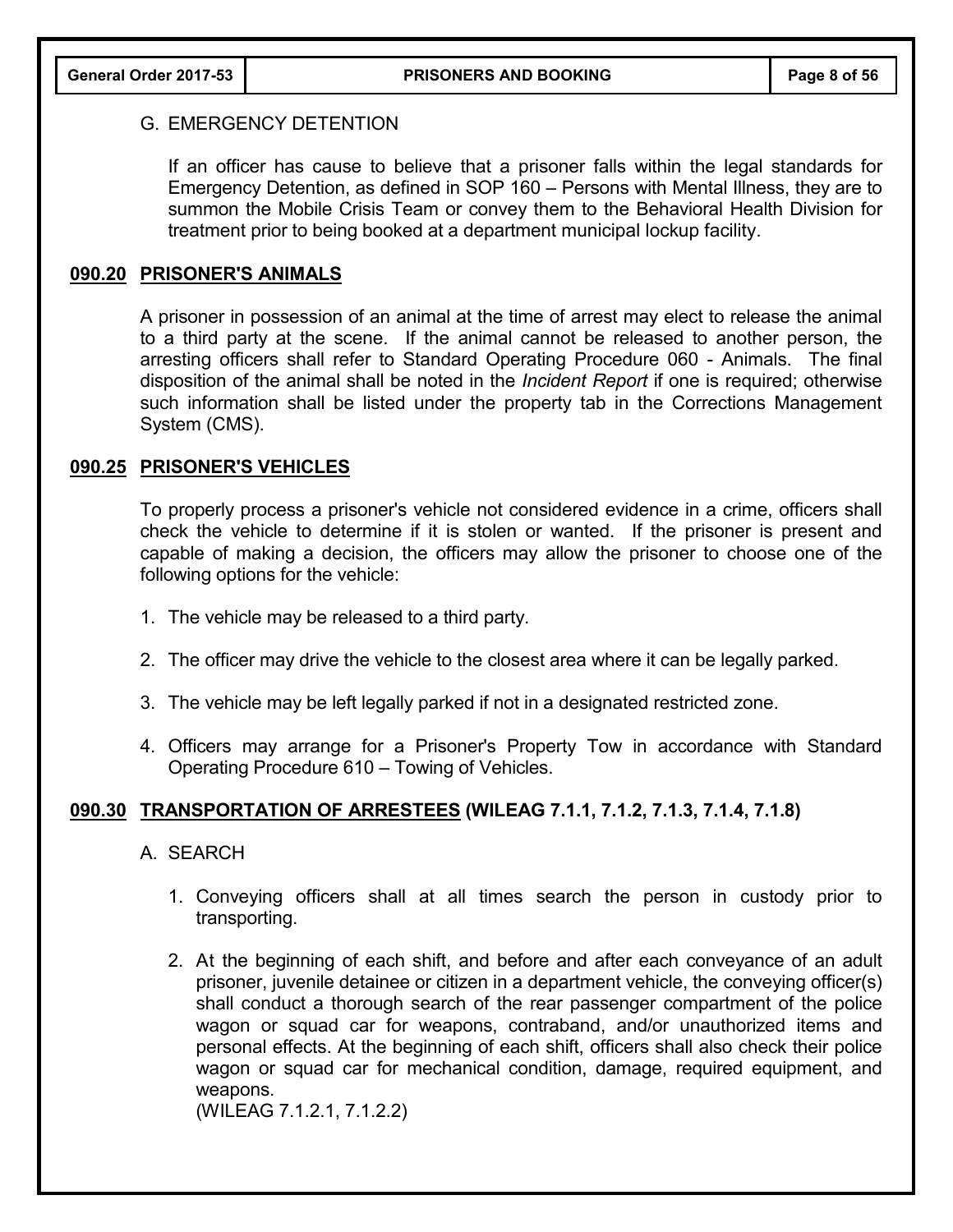## B. COMMUNICABLE DISEASES AND MEDICAL CONDITIONS

- 1. Police members making an arrest and/or conveyance shall immediately evaluate the physical condition of the person taken into custody. Prior to transport, either arresting or transporting officers are to ask the prisoner about their medical condition. Complaints of pain or obvious injuries indicating an immediate need of medical treatment shall be acted upon.
- 2. The prisoner shall be asked if he/she has a medical condition such as diabetes, heart disease, seizures, asthma or high blood pressure. In addition, the prisoner must also be asked if he/she has any communicable diseases such as HIV, AIDS, MRSA, hepatitis, tuberculosis, crabs, lice, scabies, open sores or wounds or other condition requiring medical attention.
- 3. If the prisoner indicates he/she has a communicable disease or other condition requiring medical treatment, the member shall immediately notify their shift commander via telephone. The shift commander shall contact a Central Booking supervisor so that a decision can be made as to whether to accept the prisoner or re-route the prisoner to a medical facility or CJF. If the prisoner is accepted, the shift commander shall notify the location where the prisoner is to be processed so that a plan for safely handling the prisoner may be implemented. (Refer to SOP 210 - Communicable Diseases).

## **Note: The transporting officer shall also notify the emergency communications operator II that the prisoner has a condition but shall not provide any specific information over radio channel.**

- 4. If a prisoner has soiled themselves (e.g., vomit, feces, or urine), officers shall immediately determine if that person is in need of medical attention. If not, that prisoner shall be conveyed to Central Booking where they shall be provided a shower, as soon as possible. Any soiled clothes shall be placed in a biohazard bag. The prisoner will then be provided with proper attire.
	- a. CJF will not accept biohazard bags so they must be placed on department inventory in accordance with SOP 560 Property and/or disposed of with prisoner consent and documentation.
	- b. Officers must ensure that the prisoner's clothing is no longer needed for investigative or evidentiary purposes before having it removed. If the clothing item is needed, it shall be placed on inventory as evidence by the conveying/arresting officer or detective while following the procedures in SOP 210. If the clothing item is not needed, officers shall ask the prisoner if it can be discarded and if not, place them on inventory as prisoner's property.
- 5. Officers will be cognizant of the fact that there are persons within the community who have mental illnesses that may require immediate treatment.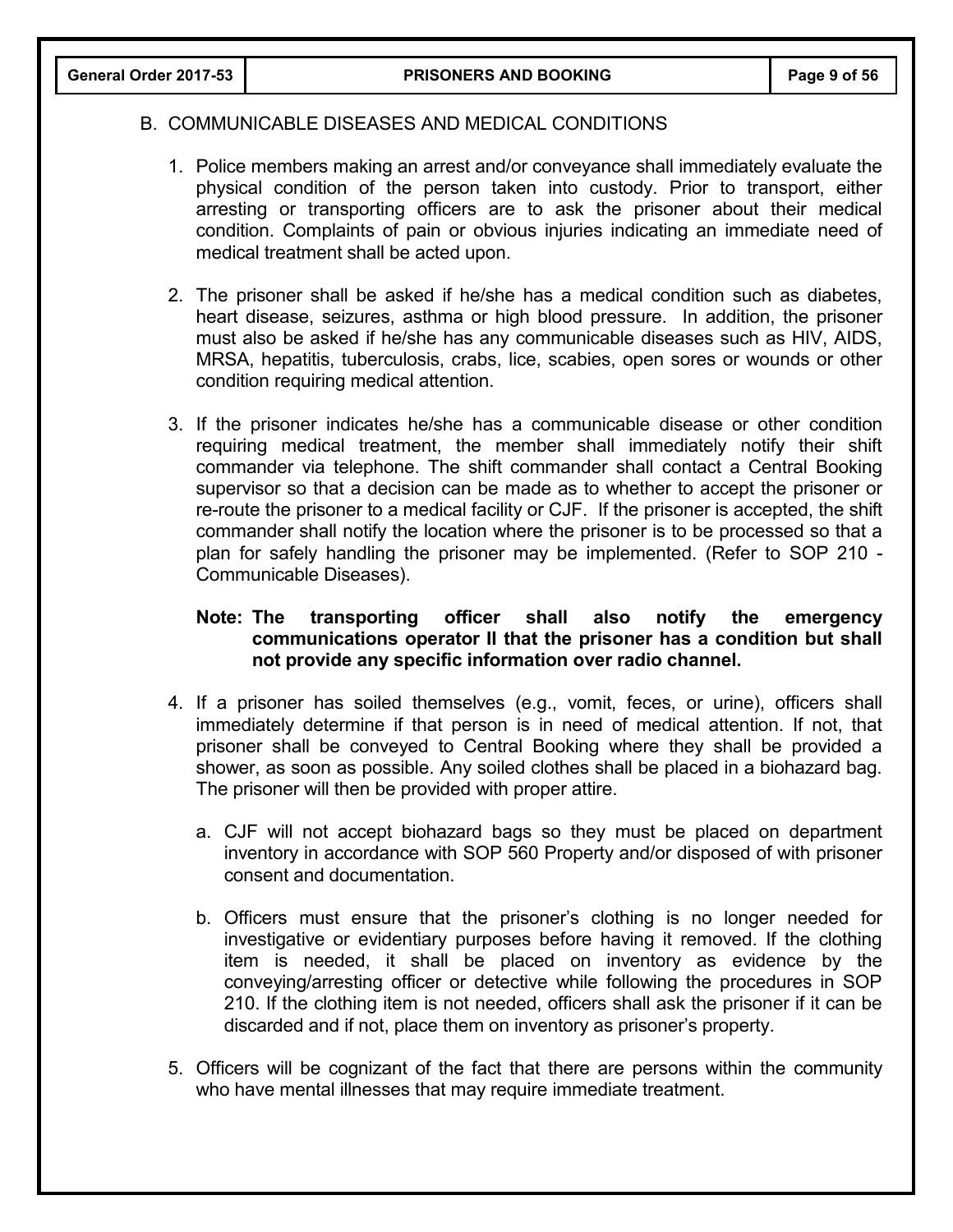#### C. EXPECTORANT SHIELD

An expectorant shield shall be used for persons spitting or threatening to spit at officers. When it is used, officers shall request that a supervisor respond to the scene. The responding supervisor shall ensure that the use of the expectorant shield was appropriate. The expectorant shield is not reusable and shall be disposed of properly.

## **Note: Officers should be cognizant of the fact that if they observe a prisoner excessively salivating, that this may be an indication that the prisoner could be in medical distress. (See SOP 090.15(A) - Medical Aid).**

#### D. TRANSPORTATION

- 1. The arrestee(s) shall be transported in a patrol wagon or patrol car equipped with a safety shield.
- 2. Arrestee(s) being transported in a patrol car equipped with a safety shield (limited to two arrestees) shall be restrained with the vehicle seat belt. Arrestee(s) being transported in a patrol wagon equipped with a prisoner restraint seat device shall be properly secured in the device. They shall also be restrained with handcuffs behind the back if practicable.
- 3. When conveying an arrestee(s), the transporting officer(s) shall maintain visual contact with the arrestee(s) whenever possible and shall otherwise remain cognizant of the arrestee(s) movements or actions.
- 4. Persons displaying violent behavior during and immediately after arrest shall be transported in a two-person patrol wagon equipped with a functioning squad video camera and adequately restrained. The passenger officer shall monitor the prisoner via the squad video camera and through the patrol wagon partition. If the squad video camera is not functioning properly, an officer shall accompany the violent person in the transport area during transportation. Conveyance officers shall monitor prisoners at all times during transport to ensure their safety. For any prisoners believed to be in medical distress during transport, members shall refer to SOP 090.15.
- 5. Safety and security dictate that communication between prisoners and their family, friends, or attorneys are not permitted during transportation. Refer to SOP 090.150 and 090.155, for communication with prisoners being held at municipal lockup facilities.
- 6. In situations with multiple arrestees, mass arrests, or where individual transport is not practical, transgender, intersex, and/or gender non-conforming (TIGN) arrestees shall be transported by gender classification as outlined in SOP 117.

## E. TIME AND MILEAGE

Officers may transport arrestees after notifying the emergency communications operator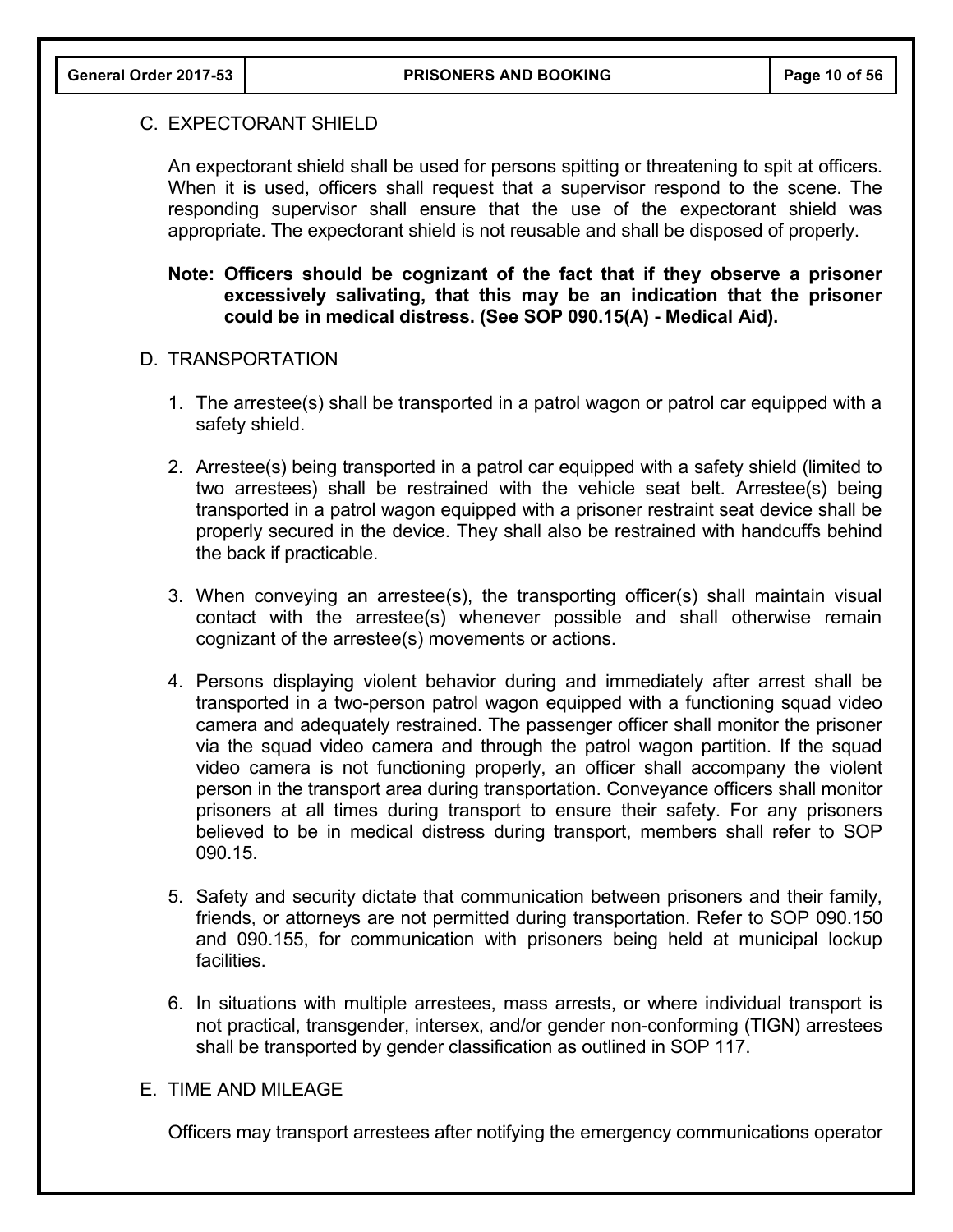II of the following:

- 1. Location of departure.
- 2. Odometer reading.
- 3. Arrival at the destination, including the destination location, odometer reading and whether a delay or detour occurred.
- 4. Further, officers shall note in their memo book the aforementioned transport**.**

## F. TRANSPORT BY NON-ARRESTING OFFICER(S)

- 1. When the transporting officer(s) is not the arresting officer(s), the arresting officer shall complete an *Arrest/Conveyance Card* (form PA-7) and provide it to the transporting officer. The PA-7 shall include all the necessary information for the initial booking process and on-line data entry to be completed.
- 2. Arresting officer(s) shall complete paperwork at the location of the arrestee.

## G. TRANSPORTATION OF DISABLED PRISONERS

- 1. Members shall take special precautions when transporting disabled prisoners.
- 2. An individual with a disability is defined by the Americans with Disability Act (ADA) as a person who has a physical or mental impairment that substantially limits one or more major life activities, a person who has a history or record of such impairment, or a person who is perceived by others as having such impairment.
- 3. Major life activities include such things as caring for one's self, performing manual tasks, walking, seeing, hearing, speaking, breathing, learning, and working. To be substantially limited means that such activities are restricted in a manner, condition, or duration in which they are performed in comparison with most people.
- 4. Restraining devices shall be used on disabled prisoners, unless it is apparent that their condition will not allow for the use of restraints.
- 5. If at the time of arrest a prisoner possesses a wheelchair, brace, crutch, artificial limb, walker, or cane, officers shall determine if they can be safely conveyed in a department vehicle. If not, officers shall request an ambulance for transportation. In this situation, the prisoner shall be conveyed directly to CJF.
- 6. Members will not lift or remove a person from a wheelchair unless the prisoner has requested assistance in doing so. Members will not lift a wheelchair off the ground by hand while it is occupied, except in situations where life threatening circumstances exist.
- 7. A disabled prisoner may need to be restrained by placing the handcuffs in the front.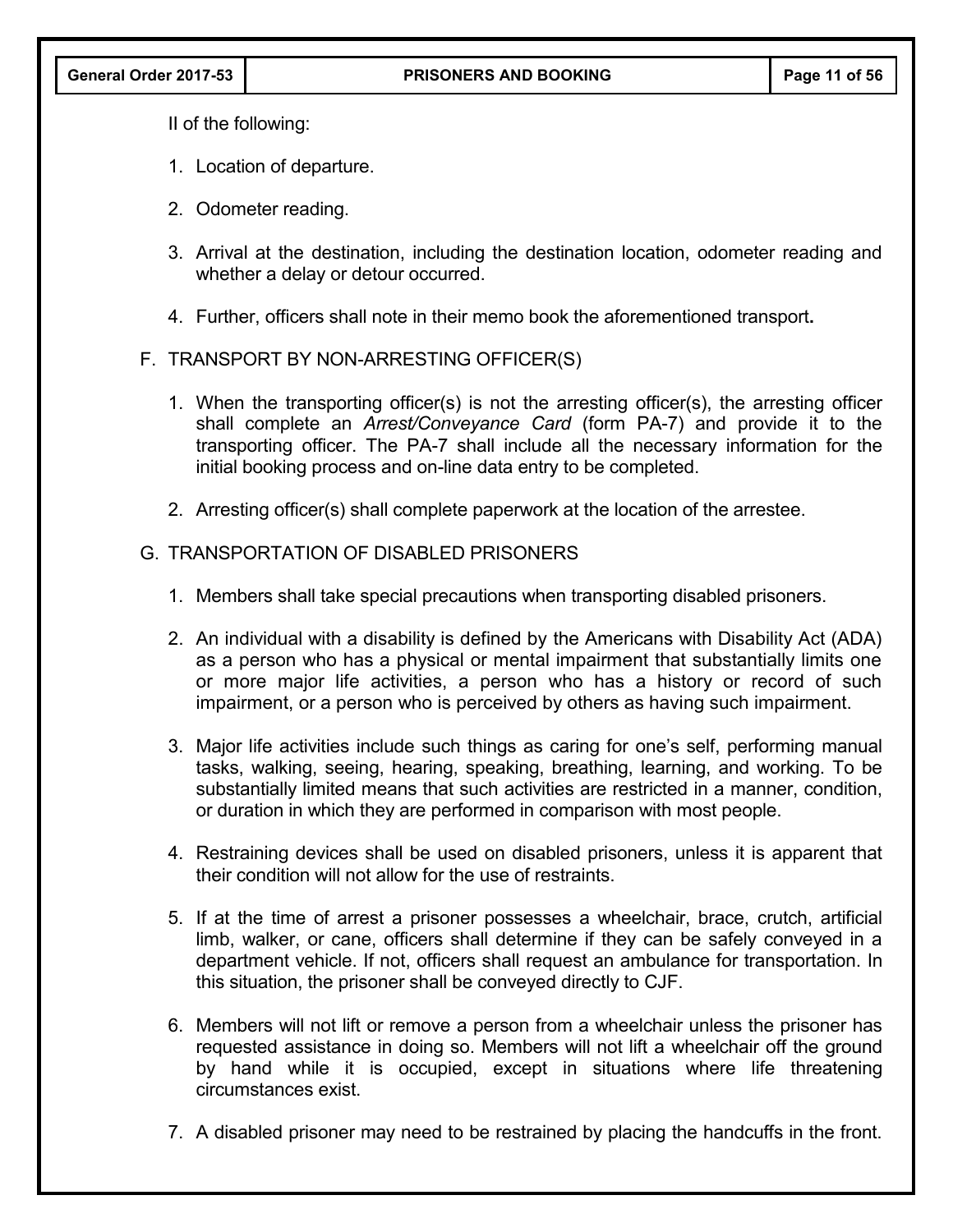If a prisoner cannot be handcuffed, two members shall be utilized for the transport.

- 8. In circumstances where a prisoner is in possession of a service animal, refer to SOP 090.20 - Prisoner's Animals.
- 9. For incidents involving a deaf or hard of hearing prisoner, members should refer to SOP 190.30 - Limited English Proficiency (LEP) Hearing Impaired.

## **090.35 MUNICIPAL LOCKUP FACILITIES (WILEAG 7.2.1, 7.2.2, 7.2.4, 7.3.1, 7.3.10, 7.3.13, 7.3.20)**

## A. CENTRAL BOOKING

Central Booking shall be the lockup facility for processing of adult and juvenile arrests that occur within the boundaries of District One.

#### B. DISTRICT MUNICIPAL LOCKUP FACILITY

District municipal lockup facilities shall be the municipal lockup facility for adult arrests that occur with the boundaries of the district. Other than Central Booking, only Districts 2, 3, 4, 5, 6, and 7 may act as municipal lockup facilities within the department. When placed in cells, adult and juvenile prisoners shall have visual and auditory separation at all times. The threshold for sound auditory separation is normal to loud conversation. Deliberate yelling of prisoners must be controlled to maintain this separation.

#### C. DETENTION AREAS

Detention areas are those areas within department facilities which are authorized for the processing, testing, interview/interrogation, and temporary detention of prisoners. These areas include: pre-book holding areas, booking rooms, OWI testing areas, interview rooms, and cell blocks. Prior to placing a prisoner in a detention area, arresting officers shall search the prisoner and conduct a physical check of the detention area, which includes but is not limited to a search for weapons and contraband. While in detention areas arresting officers shall monitor their prisoners at all times until placed within a cell. Bookers shall then monitor the prisoners in accordance with SOP 090.45(G). (WILEAG 7.2.4.2, 7.2.4.3)

#### D. PRISONER INTAKE

Upon transporting a prisoner to the district station, the prisoner shall be taken to the booking or processing area while in handcuffs. This area shall be free of movable furniture/furnishings which could be used as a weapon by a prisoner. This area shall consist of a space large enough to accommodate the prisoner's property, related inventories and packaging equipment.

## E. MASS ARREST

In the event of a mass arrest incident, the district municipal lockup facility in which the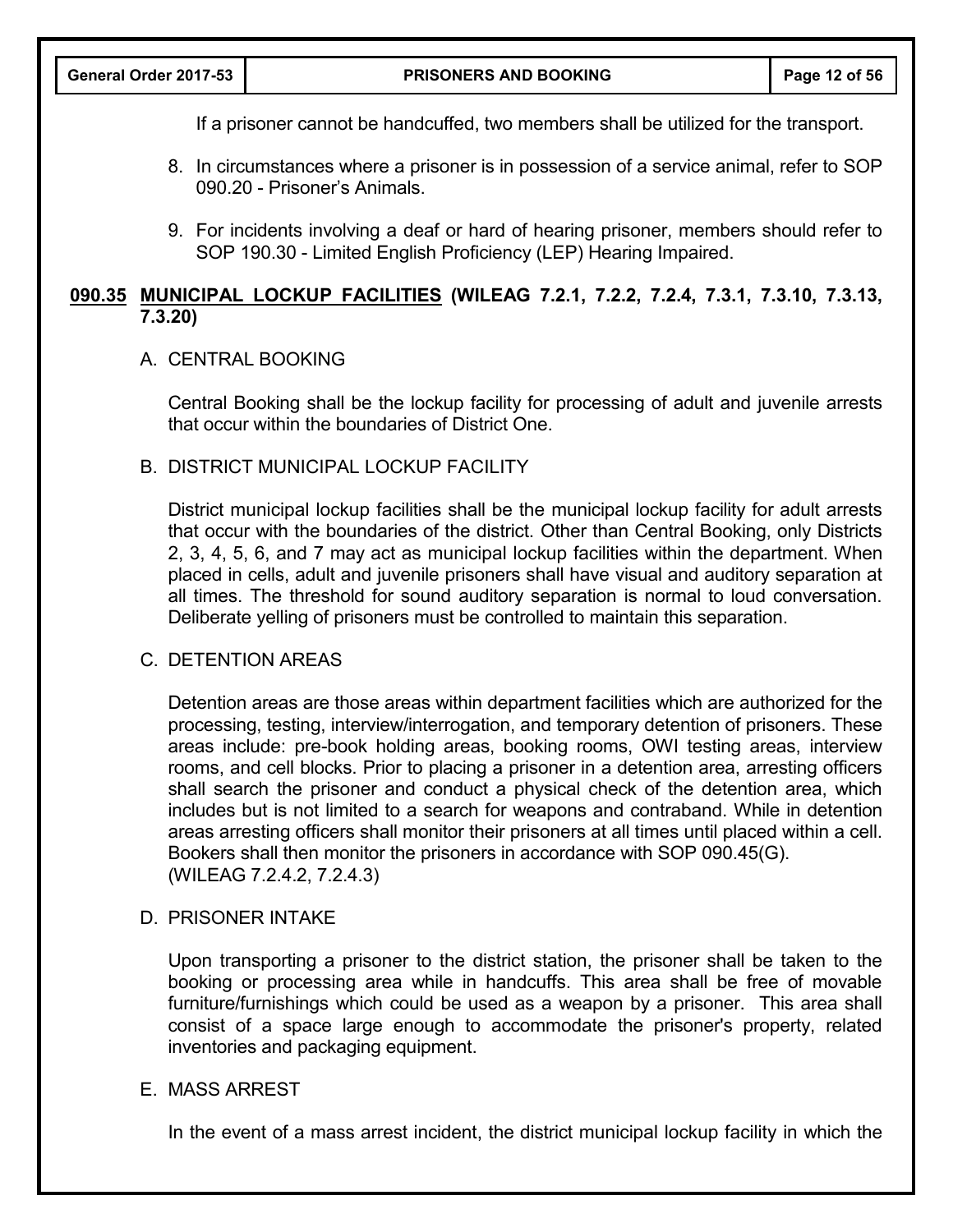incident occurred shall house all prisoners taken into custody. If the number of prisoners exceeds the capacity of that municipal lockup facility, the district shift commander shall make arrangements to transport the remaining prisoners to another municipal lockup facility coordinating with the Central Booking supervisor. (WILEAG 13.1.1.2)

#### F. MAIL/PACKAGES

Under no circumstances will any municipal lockup facility accept mail or packages intended for a prisoner. Any such items will be returned immediately to the sender. If the sender is unknown the items shall be placed on inventory and a property receipt given to the prisoner.

(WILEAG 7.3.20.1, 7.3.20.2, 7.3.20.3, 7.3.20.4)

## **090.40 PRISONERS CONVEYED TO A DEPARTMENT MUNICIPAL LOCKUP FACILITY (WILEAG 1.7.4, 7.2.2, 7.2.4, 7.2.5, 7.3.4, 7.3.8, 7.3.9)**

- A. ARRESTING/CONVEYING OFFICER'S RESPONSIBILITIES
	- 1. The arresting officer(s) shift commander shall contact a Central Booking supervisor prior to conveyance of an arrestee to Central Booking with the exception of District One.
	- 2. If upon arrival at a department municipal lockup facility it becomes apparent that a prisoner is in need of medical attention, the arresting officer shall ensure the prisoner is conveyed to a medical facility for treatment. Refer to SOP 090.15.
	- 3. Prior to entering the booking area of the district station or Central Booking, the arresting or conveying officer shall conduct a thorough search of the handcuffed prisoner to ensure that they do not possess contraband, weapons, evidence, medication, or other item(s) that may be harmful to an officer, booking personnel or prisoner. (WILEAG 7.2.2.2)
	- 4. Prior to entering the booking area of a district or the prisoner elevator of the PAB, all officers shall secure their firearms, knives, O.C., ECD, and batons in lockers provided by the department. (WILEAG 7.2.2.1)
	- 5. The arresting or conveying officer shall temporarily secure the adult prisoner with handcuffs to an immovable fixed object that is designed and intended for such use, such as a bench, wall, rail, or inside a pre-book holding room, depending on the booking facility where the prisoner is processed. Securing a juvenile to an immovable fixed object and/or placing him/her into a cell initiates the six (6) hour in-custody rule.
	- 6. The arresting or conveying officer shall complete all information required for the blotter.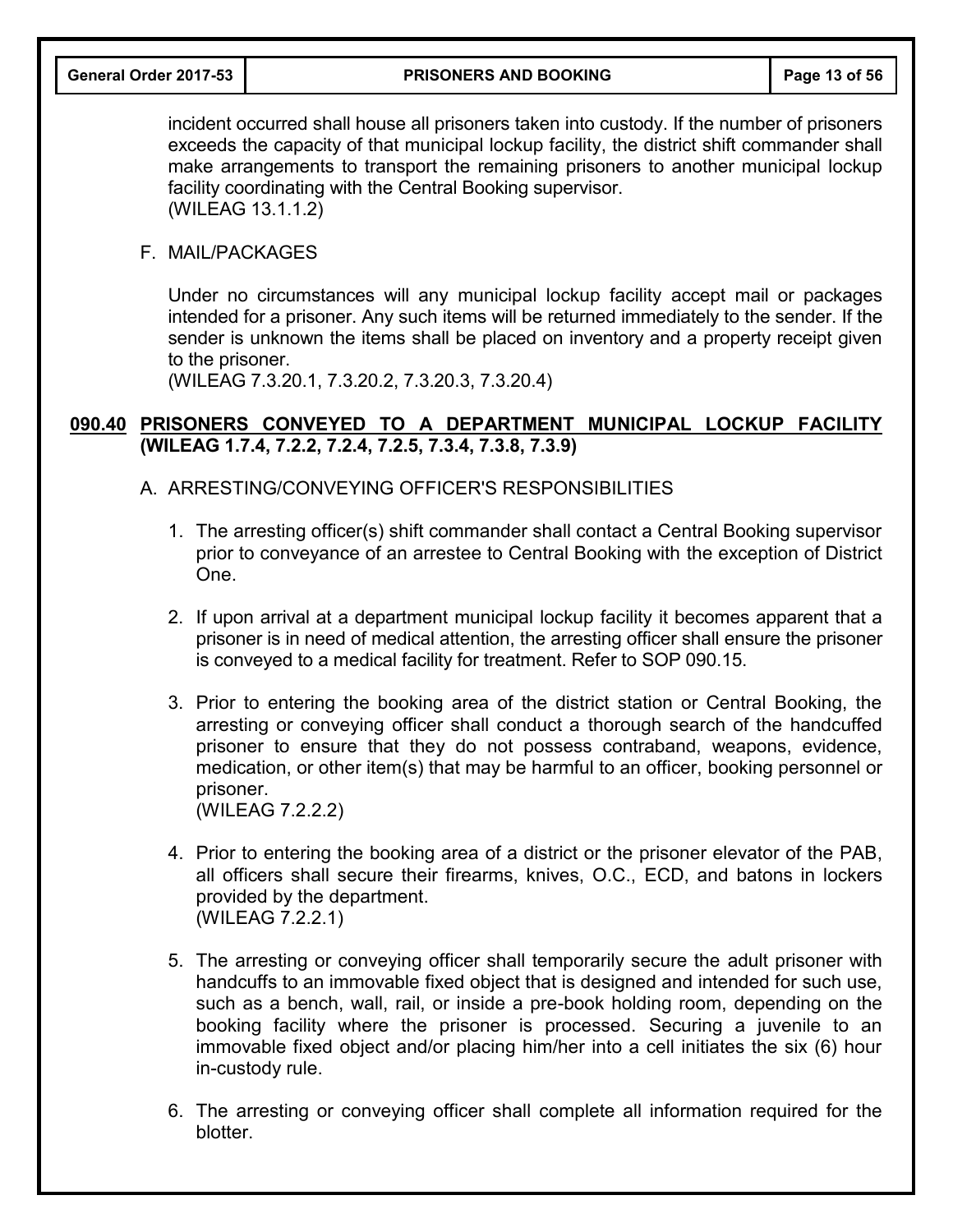7. The arresting or conveying officer shall notify the shift commander that a prisoner has been brought into the facility. That officer shall further explain to the shift commander the circumstances surrounding the arrest, to include the intended charge(s) and elements of the crime or ordinance violations, including medical conditions and the need for additional medical treatment (e.g., medications).

For safety purposes, prior to entering a booking room, each prisoner must be handcuffed behind their backs unless medical reasons or exigent circumstances prevent this from being possible. The prisoner shall remain in handcuffs until they are removed by the booker. All necessary precautions shall be taken to prevent escape or injury to the prisoner or others during the booking process. (WILEAG 7.2.2.5)

8. Arresting/conveying officers shall assist the booker with the searching and escorting of the prisoner to a municipal lockup cell or room. If either the booker or the arrest/conveying officer believes that additional officers should be present during the booking process, they shall immediately notify the shift commander.

If the conveying officer is not the arresting officer, the conveying officer shall obtain and provide the booker with the necessary arrest information to include the time, location, arresting officer(s) PeopleSoft number and charges. This shall be done by completing the *Arrest/ Conveyance Card* (form PA-7). All officers are required to fill out a PA-7 when turning a prisoner over to the booker.

- 9. Only when the booker has completed the booking of a prisoner shall another prisoner be allowed in the booking area. While waiting to be booked, prisoners shall be detained in a secure area designated by the commanding officer/shift commander.
	- **Note: The arresting/conveying officer must remain with the prisoner throughout the booking process until such time as the prisoner is secured in a cell. At no time is the booker to be left alone with an unsecured prisoner.**
- B. PRISONER PROPERTY
	- 1. Upon receiving a handcuffed prisoner, either juvenile or adult, a booker shall do a complete pat-down search for offensive items, being mindful of layered clothing. Bookers shall wear protective gloves during the search of all prisoners. Bookers are to be aware that street searches are conducted under less than optimal conditions with the principle concern being weapons. Contraband can be overlooked in hurried circumstances, thus bookers must perform a thorough custodial search. If a possibly offensive item is felt, the booker shall remove it, not the prisoner.

(WILEAG 7.2.2.1, 7.2.2.2)

2. After the initial search, the booker shall remove all property from the prisoner's pockets, etc. The booker shall then remove any belts worn by the prisoner.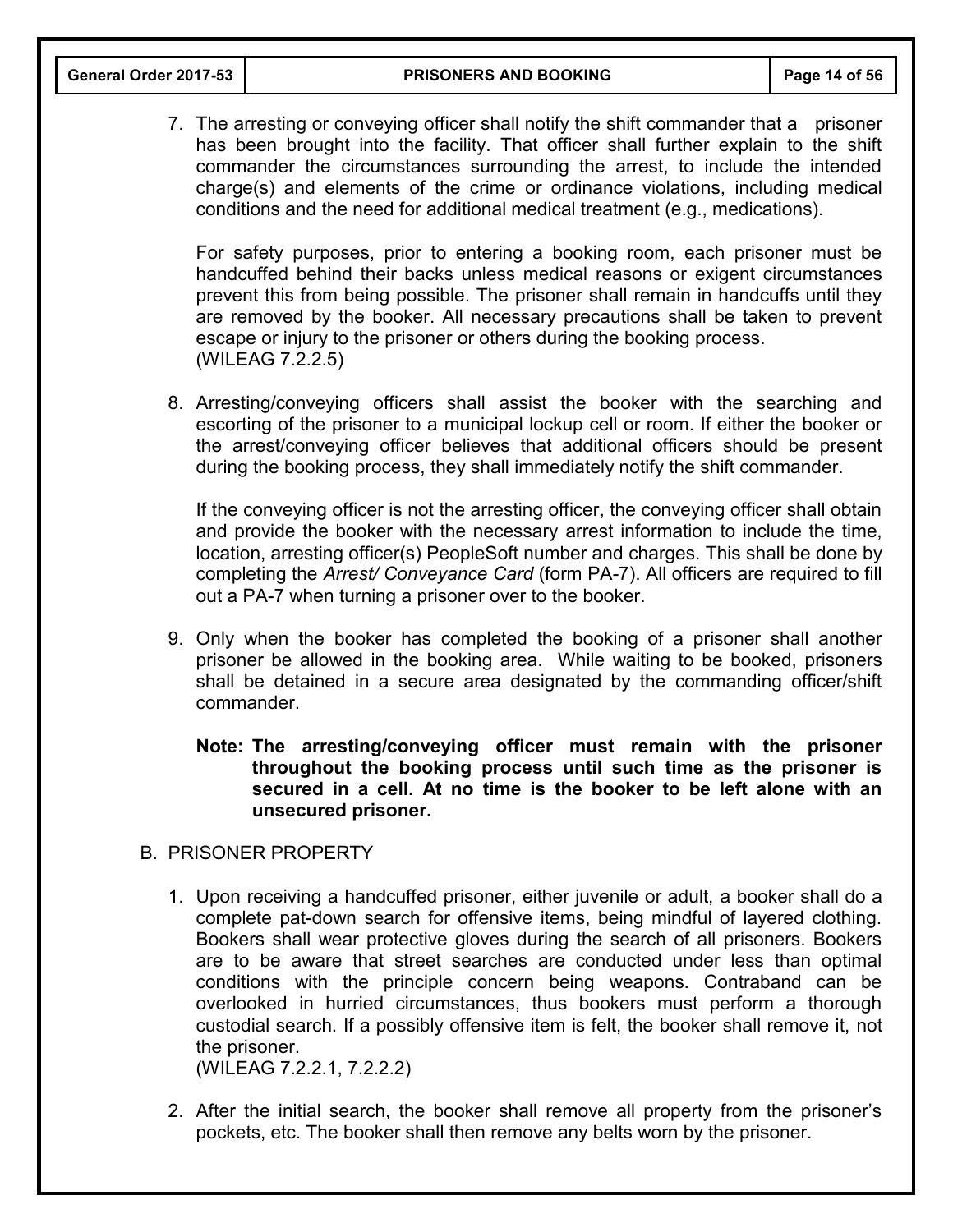3. The booker shall conduct a second complete search. This second search is a priority safety issue. The booker shall remove the prisoner's shoes and socks and check them for weapons/contraband (syringes have been concealed in the soles of athletic shoes). Once completed, the handcuffs shall be removed unless the arresting/conveying/booking personnel determine that the threat level is excessive.

## **Note: Any minor item (e.g., safety pins, pencils) can easily be used against an officer in a prisoner holding facility; therefore, conduct a thorough search.**

- 4. The prisoner shall remove all items except necessary clothing, including but not limited to: watches, all jewelry, shoelaces, belts, drawstrings and hats. If the prisoner does not want drawstrings removed, the item shall be taken from the prisoner and transferred with the prisoner to the Criminal Justice Facility (CJF) for adults and VPJJC for juveniles.
- 5. Once all property has been removed, the following steps shall be completed in processing the prisoner's property inventory. Prior to sealing a prisoner's property bag, any personal items that alter a prisoner's appearance (e.g., wigs, glasses) shall be used by bookers to photograph additional appearances.
	- a. If their demeanor permits, the prisoner may watch as you account for each item of property.
	- b. The booker shall count the prisoner's money slowly while he/she watches. Money shall be placed in a sealable plastic bag. The amount shall be written on the sealable plastic bag. All money shall be placed in a secure location by the booker. A notation shall be made in the comments section under the property tab that the money was placed in a secure location and that location shall be listed.
		- 1. If the prisoner possesses more than \$200, the booker shall contact a supervisor and count the prisoner's money slowly in the presence of the prisoner and the supervisor. The booker shall make a notation in the comments section under the property tab indicating the name of the supervisor that observed this process.
		- 2. Jewelry valued over \$200 shall be sealed in a separate bag and handled the same as monies over \$200.
		- 3. Personal and payroll checks shall be listed by check number and amount.
	- c. If no money is taken, "NONE" should be written in the description section under the property tab. When money is taken, the total must be indicated and checked against the amounts listed.
	- d. All plastic bags shall be labeled across the top with the prisoner's name, race, and date of birth. When more than one bag is required to store a prisoner's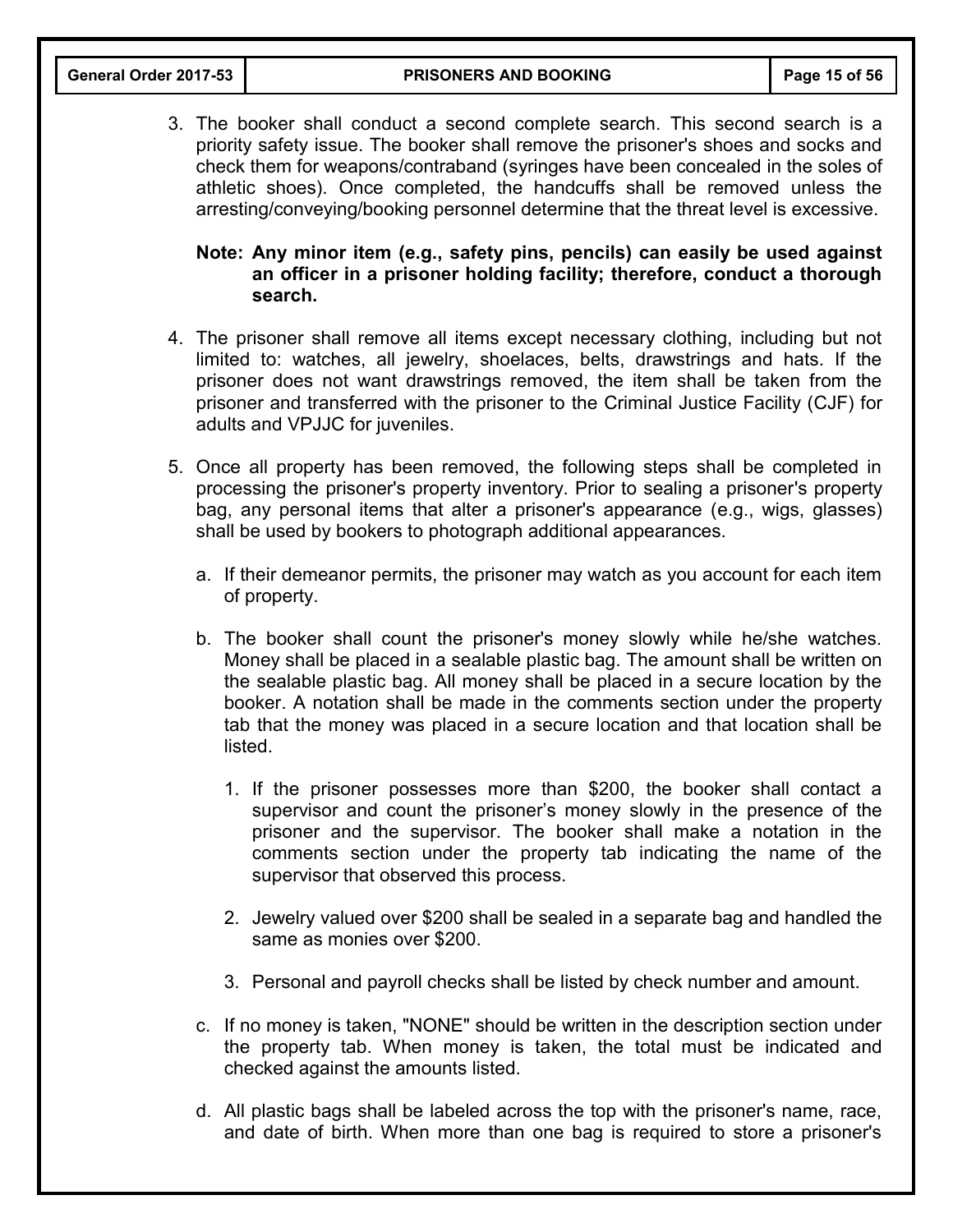|  | General Order 2017-53                                                                                                                                                                       | <b>PRISONERS AND BOOKING</b>                                                                                                                                                                                                                                                                                           | Page 16 of 56 |  |
|--|---------------------------------------------------------------------------------------------------------------------------------------------------------------------------------------------|------------------------------------------------------------------------------------------------------------------------------------------------------------------------------------------------------------------------------------------------------------------------------------------------------------------------|---------------|--|
|  | property, the same information shall be written on each bag with additional<br>labeling of "1 of 2," or "2 of 2," etc.                                                                      |                                                                                                                                                                                                                                                                                                                        |               |  |
|  | Note: Prisoners are afforded only two heat sealed, general purpose<br>property bags. All other property shall be placed on inventory with<br>a property receipt then given to the prisoner. |                                                                                                                                                                                                                                                                                                                        |               |  |
|  |                                                                                                                                                                                             | e. Inhalers labeled with the prisoner's name shall be bagged separately following<br>the guidelines established for bags. Refer to SOP 090.15(D) for further<br>information on medications.                                                                                                                            |               |  |
|  |                                                                                                                                                                                             | f. Prescription glasses, if not worn, shall be bagged separately.                                                                                                                                                                                                                                                      |               |  |
|  |                                                                                                                                                                                             | g. All government documents and items of identification found on the prisoner<br>must be listed under the property tab in CMS as non-valuable.                                                                                                                                                                         |               |  |
|  |                                                                                                                                                                                             | h. All prisoners' property that is not contraband or evidence shall be listed under<br>the property tab in CMS, and shall be transferred with the prisoner to his/her<br>place of confinement and securely stored.                                                                                                     |               |  |
|  |                                                                                                                                                                                             | 1. Prisoner property that will not be accepted by CJF shall be placed on<br>inventory and a property receipt shall be given to the prisoner. Prohibited<br>items that will not be accepted at CJF include but are not limited to:                                                                                      |               |  |
|  |                                                                                                                                                                                             | a. Personal prescription and over the counter medication.                                                                                                                                                                                                                                                              |               |  |
|  |                                                                                                                                                                                             | b. Any form of a blade (e.g., pocket knives, multi-tools, shaving razors).                                                                                                                                                                                                                                             |               |  |
|  |                                                                                                                                                                                             | c. Large electronics (e.g., televisions, computers).                                                                                                                                                                                                                                                                   |               |  |
|  |                                                                                                                                                                                             | d. Large duffel bags, suit cases, oversized purses.                                                                                                                                                                                                                                                                    |               |  |
|  |                                                                                                                                                                                             | e. Sleeping bags, pillows, blankets, and other linens.                                                                                                                                                                                                                                                                 |               |  |
|  |                                                                                                                                                                                             | f. E-cigarettes and/or vaping materials.<br>(WILEAG 7.2.4.2, 7.3.8.2, 7.3.9.6)                                                                                                                                                                                                                                         |               |  |
|  |                                                                                                                                                                                             | 6. Electronically Monitored Prisoners                                                                                                                                                                                                                                                                                  |               |  |
|  |                                                                                                                                                                                             | a. When a prisoner is wearing a non-GPS type electronic monitoring bracelet,<br>officers will not remove the device from the prisoner's leg. These devices will be<br>removed by MCSO personnel at CJF. The searching officer shall conduct a<br>thorough search of the electronic device area for contraband/weapons. |               |  |
|  |                                                                                                                                                                                             | <b>Monitoring Agencies</b>                                                                                                                                                                                                                                                                                             |               |  |
|  |                                                                                                                                                                                             | The following agencies shall be notified when electronically monitored prisoners                                                                                                                                                                                                                                       |               |  |

are in custody: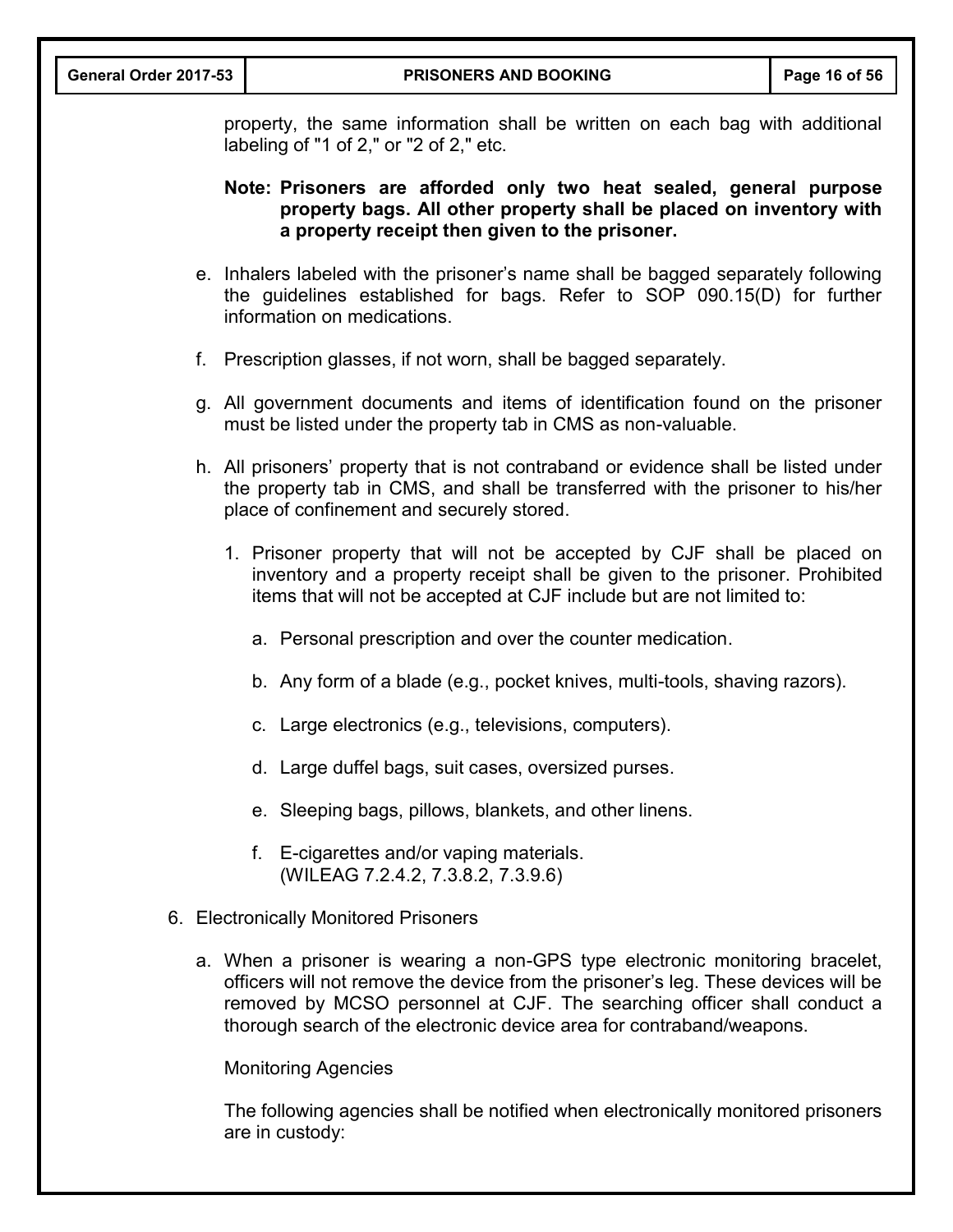| General Order 2017-53 | <b>PRISONERS AND BOOKING</b>                                                                                                                                                                                                                                                                                                                                                                                                                                                                                                                                                    | Page 17 of 56 |
|-----------------------|---------------------------------------------------------------------------------------------------------------------------------------------------------------------------------------------------------------------------------------------------------------------------------------------------------------------------------------------------------------------------------------------------------------------------------------------------------------------------------------------------------------------------------------------------------------------------------|---------------|
|                       | 1. House of Corrections<br>Weekdays - $8:00$ a.m. to $4:00$ p.m., telephone REDACTED<br>All other times REDACTED                                                                                                                                                                                                                                                                                                                                                                                                                                                                |               |
|                       | 2. State Department of Corrections<br>Weekdays - $7:00$ a.m. to $4:30$ p.m., telephone REDACTED<br>All other times <b>REDACTED</b>                                                                                                                                                                                                                                                                                                                                                                                                                                              |               |
|                       | b. Secure Continuous Remote Alcohol Monitoring (SCRAM) bracelets are non-<br>GPS electronic monitoring devices. This bracelet monitors the prisoner's<br>alcohol use and shall not be cut.                                                                                                                                                                                                                                                                                                                                                                                      |               |
|                       | c. When a prisoner is wearing a GPS type electronic monitoring device, the<br>arresting/conveying officer must determine if the unit is the property of the<br>Wisconsin Department of Correction (DOC), the Milwaukee County Sheriff's<br>Office (MCSO), or the Vel R. Phillips Juvenile Justice Center.                                                                                                                                                                                                                                                                       |               |
|                       | 1. The DOC Sex Offender Units use REDACTED devices to monitor high<br>profile sex offenders. These devices and their trackers should remain at the<br>residence of the subject taken into custody. Typically, there will be a notice<br>from DOC stating such posted near the tracker.                                                                                                                                                                                                                                                                                          |               |
|                       | 2. The MCSO Electronic Monitoring Unit utilizes GPS units to monitor<br>individuals on house arrest or Huber release. The MCSO requests that they<br>be notified when one of these individuals is taken into custody. If the<br>prisoner does not know his/her GPS officer's name and telephone number,<br>members should call the MCSO REDACTED The unit is not to be left<br>at the residence of the prisoner. The unit should accompany the prisoner to<br>CJF where the unit can be turned over to the MCSO. The unit should not be<br>included in the prisoner's property. |               |
|                       | 3. The Vel R. Phillips Juvenile Justice Center utilizes <b>REDACTED</b><br>bracelets that may be protected by a "tough strap" which are hardened<br>plastic shrouds that encase the GPS strap and are meant to significantly<br>reduce tampering of the device. Arresting/conveying officer(s) shall contact<br>the Vel R. Phillips Juvenile Justice Center REDACTED when a juvenile<br>is arrested and wearing this type of GPS electronic monitoring device.                                                                                                                  | ∣ GPS         |
|                       | d. The booker shall enter all of the prisoner's property under the property tab in<br>CMS. The booker shall print a copy of the property receipt and instruct the<br>prisoner to sign it, which will indicate that he/she agrees all the property is<br>accounted for. Two copies of the form shall accompany the prisoner to the<br>prisoner's next location.                                                                                                                                                                                                                  |               |
|                       | If the prisoner is uncooperative or refuses to sign the property receipt, a<br>supervisor shall be summoned only in those cases where the prisoner                                                                                                                                                                                                                                                                                                                                                                                                                              |               |

complains of a property accounting discrepancy. If the refusal is based only on the lack of cooperation, the booker shall mark "REFUSED TO SIGN" on the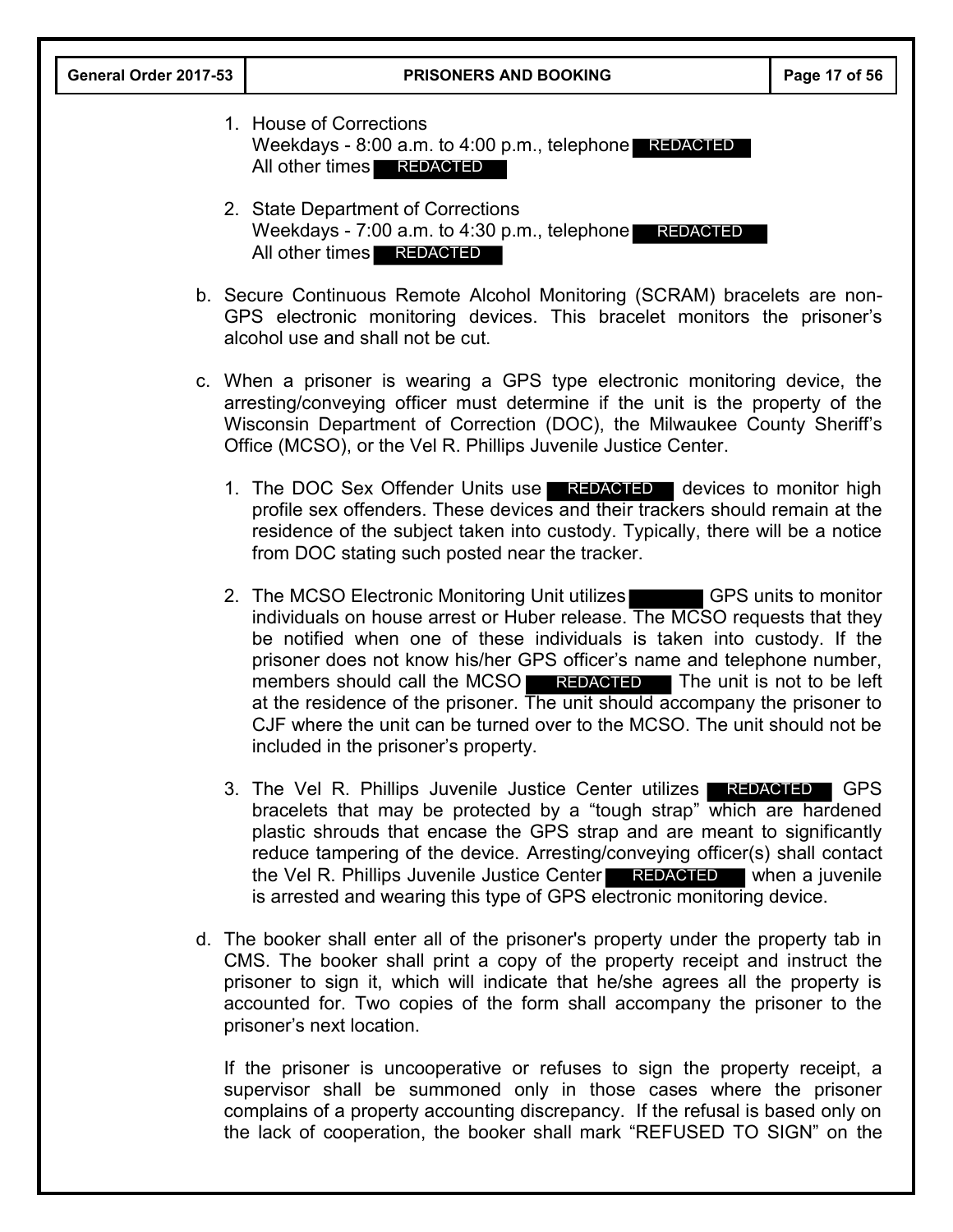printed property receipt and make a note in the remarks section of the CMS module under the first booking tab. A copy of the printed receipt shall accompany the prisoner's property and a copy shall be kept on file at the District/Central Booking.

- 7. Release of Property at the District
	- a. If a prisoner is released at a district station, the prisoner shall surrender his/her property receipt. The releasing officer shall, in the prisoner's presence, open the plastic bag containing the property. Prior to allowing the prisoner to sign for it, the releasing officer shall check it against the listed property on the receipt. Both the prisoner and the releasing officer must sign the receipt. If the prisoner refuses to sign, the shift commander shall be notified. If there is no valid reason for the refusal, the property shall not be released. It shall be resealed and the receipt returned to released prisoner with instructions for them to retrieve their property from Property Control within 30 days or it will be disposed of per SOP 560 - Property.
	- b. If the released prisoner makes a claim of missing property to the shift commander/supervisor, the shift commander/supervisor shall note on the department's copy the property claimed to be missing and initial. The property should then be released to the prisoner and an investigation initiated.
	- c. Partial Property Release On occasion, it may be desirable/necessary to release some of the prisoner's property to a third party, e.g., keys to a spouse. Releasing this property is done at the shift commander / supervisor's discretion. The prisoner must indicate on the property receipt what property is to be released and to whom, and sign the property receipt for partial property returns. A supervisor must also sign the form. After verifying the identity of the receiving party by picture I.D., the receiving party must also sign the property receipt. Partial property release requires a notation in the CMS and the property tab shall be updated.
	- d. If the property listed on a property receipt is determined to be evidence, or not that of the prisoner's, it shall be released to an officer for placement on inventory. The following notations must be made on all copies of the property receipt: time released, inventory number, name of the officer receiving property, and signature of authorizing supervisor.
	- e. Geographic Investigations Division and Investigations and Intelligence Bureau prisoners will receive their property from the head jailor and follow the above procedures. (WILEAG 7.3.9.6)

**090.45 BOOKER'S RESPONSIBILITIES (WILEAG 1.7.4, 7.2.2, 7.2.3, 7.2.4, 7.3.5, 7.3.9, 7.3.10, 7.3.11, 7.3.18)** 

A ACCOUNTABILITY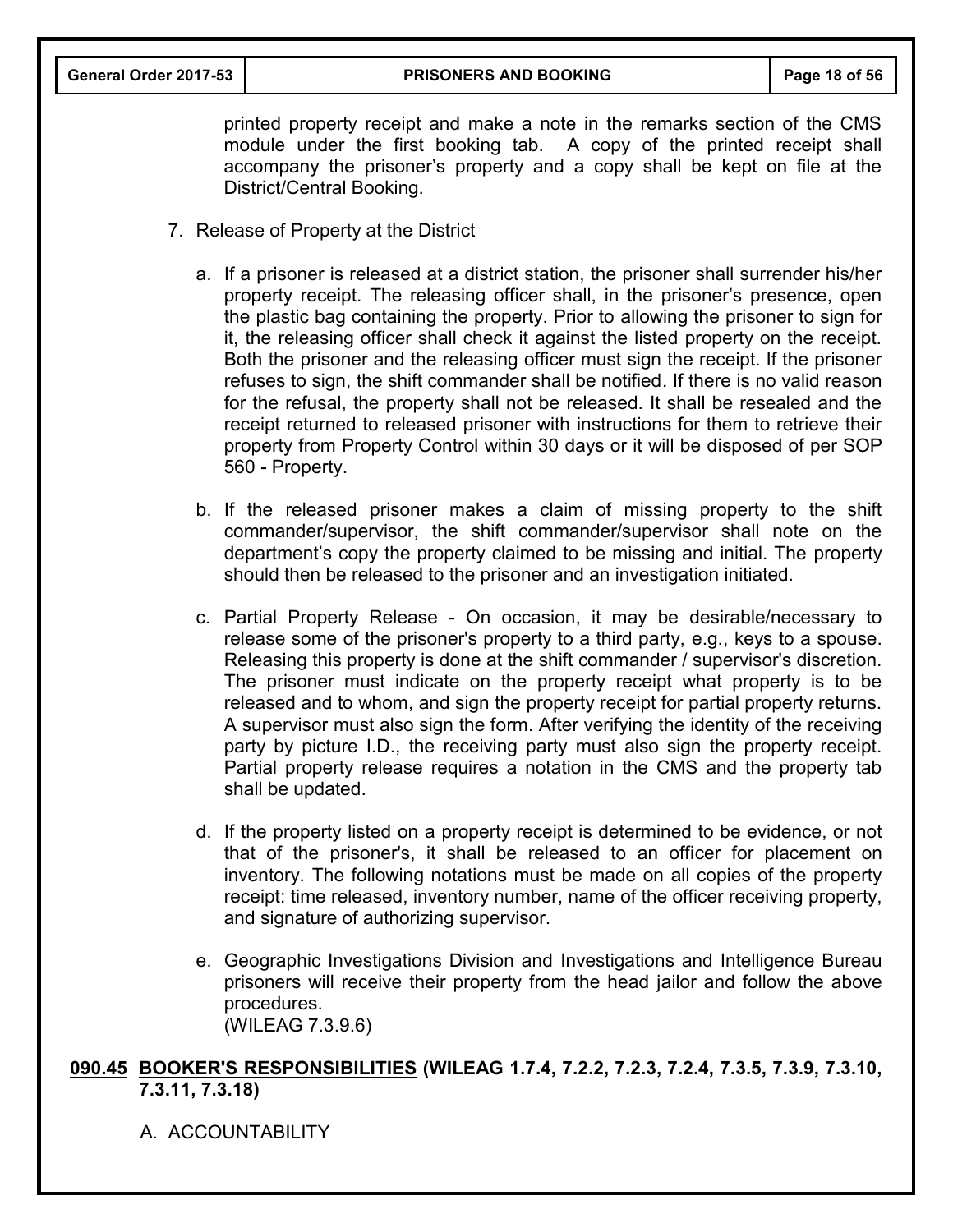#### **General Order 2017-53 PRISONERS AND BOOKING Page 19 of 56**

Bookers shall be held accountable for the supervision of all prisoners while held in a municipal lockup facility. This includes the safety and well-being of prisoners during the entire booking process and subsequent confinement at the work location during the booker's tour of duty and until properly relieved. It shall be the responsibility of the booker to immediately notify the shift commander of:

- Complaints of medical conditions
- Injuries
- Communicable diseases
- Complaints of excessive force
- Missing property

## **Note: Shift commanders at all work locations shall be responsible for assessing a prisoner's medical condition(s) as needed, which may require transport to a medical facility and/or CJF.**

## B. SAFETY ISSUES

Bookers shall be thoroughly familiar with emergency medical procedures (e.g., CPR, First Aid Kit, Self-Contained Breathing Apparatus, evacuation plan, emergency exits, fire extinguishers). Safety equipment shall be inspected weekly by the booker and kept in an accessible area. Bookers shall at the minimum conduct hourly inspections of all areas within the work location municipal lockup facility to ensure they are clean and free of contraband or weapons. Refer to 090.45(G) for cell block safety. (WILEAG 7.2.2.1, 7.2.2.2, 7.3.5.2)

#### C. EQUIPMENT

Bookers shall not wear a duty belt (e.g., "Sam Brown" belt). The may not possess O.C. canisters or batons on their person. Bookers may possess cell block keys, emergency response knife, flashlight, and handcuffs for escorting and securing prisoners. At the conclusion of each shift, the booker shall turn over the cell block keys and emergency response knife to the relieving booker.

## D. PRISONER MEDICAL INTAKE SCREENING

The prisoner medical intake screening process screens for the physical and mental health of the prisoner, including suicidal thoughts or past attempts medications (both prescription and over the counter), behavior (including state of consciousness and mental acuity), physical impairments, deformities, trauma markings, bruises, lesions, jaundice, mobility issues, and injuries (treated and untreated). Medical information is considered confidential. Medical alert code numbers are not considered confidential. (WILEAG 7.2.4.1, 7.3.9.2, 7.3.9.3, 7.3.9.4, 7.3.9.5)

- 1. The booker shall obtain the following information on prisoners who state they are on medication:
	- a. Name of medication;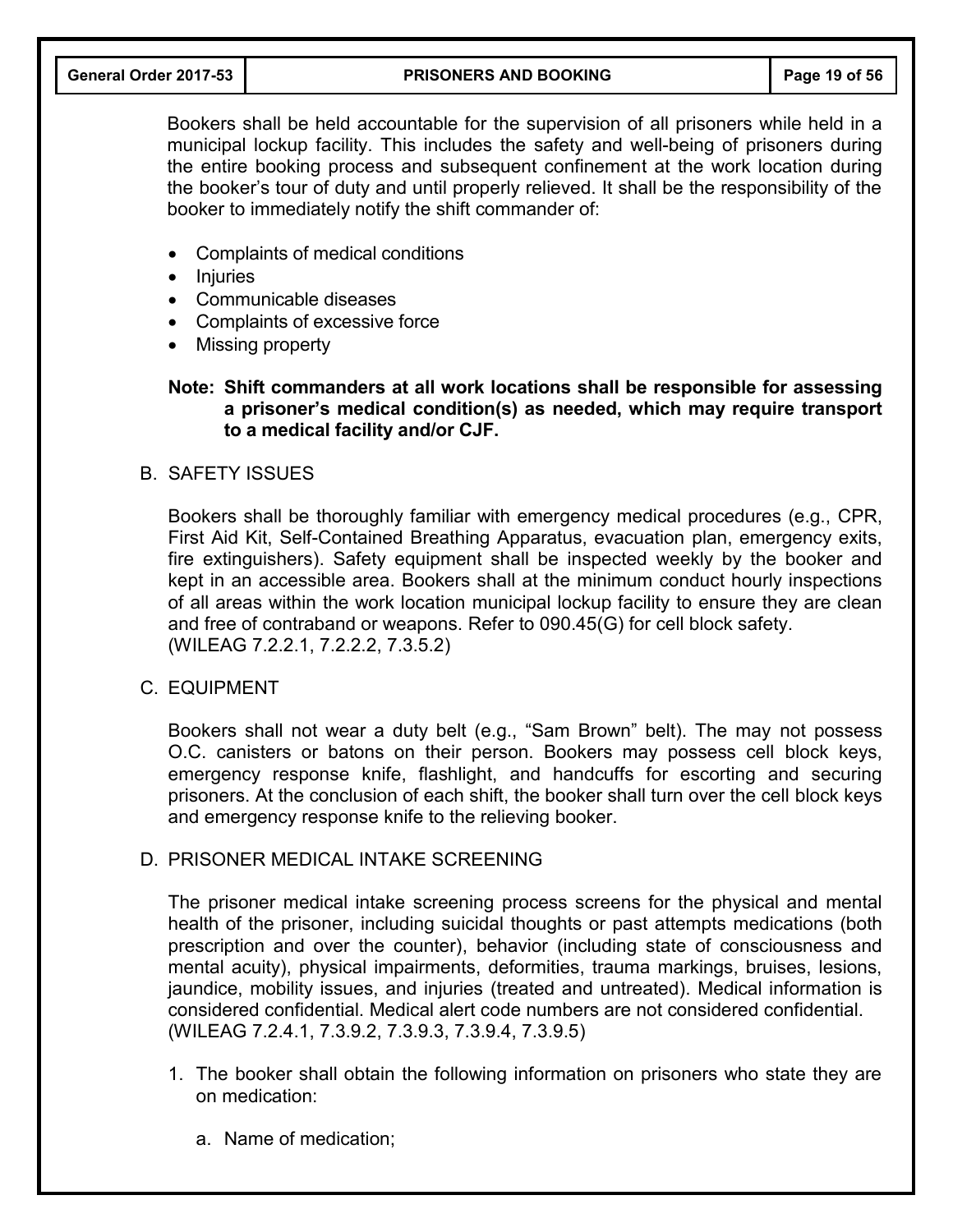- b. Dosage;
- c. Required daily intake;
- d. Medical condition being treated by the medication;
- e. The last dosage received; and
- f. The next scheduled dosage (e.g., 4 hours, 8, hours, 24 hours).

The shift commander or Central Booking supervisor shall assess and determine if medical transport is required to a medical facility and/or transport to CJF by the arresting officer/district of where the arrestee committed his/her crime. All prisoners with fentanyl patches must be conveyed directly to CJF after notification to a Central Booking Supervisor. District shift commanders may contact a Central Booking supervisor for guidance.

- 2. The medical information tabs, located in the CMS module must be completed when a prisoner is booked. A copy of the signed medical report shall accompany the prisoner when transported to another location.
- 3. If a prisoner responds "YES" to one or more of the medical intake screening questions, the information must be documented in the remarks section of the Medical Information tab of CMS. Prisoners who are depressed or suicidal, sick or injured, first time inmates, or those under the influence of alcohol/drugs shall be monitored in accordance with SOP 090.45(G). Such action shall be noted on the printed copy of the medical report and brought to the attention of the shift commander.
- 4. The prisoner shall be asked to sign the completed medical form generated by the booker. If the prisoner refuses to sign the form, the booker shall write "Refused to Sign" in the remarks section located under the Medical tab.
	- **Note: Refusals to answer questions shall be considered a "YES" answer and an indication to "monitor" shall be recorded in the remarks section located under the Medical Information tab in CMS. The shift commander must be notified of any "YES" responses and they shall ensure that appropriate attention and precautions are taken with such prisoners.**
- 5. Medical information entered into CMS will be a part of the booking record in the CMS module. A printed copy of a prisoner's medical information shall be retained at the district station or the Central Booking Section. A printed copy of the medical information shall be transferred with the prisoner upon transfer to another law enforcement or corrections agency. (WILEAG 1.7.4.4)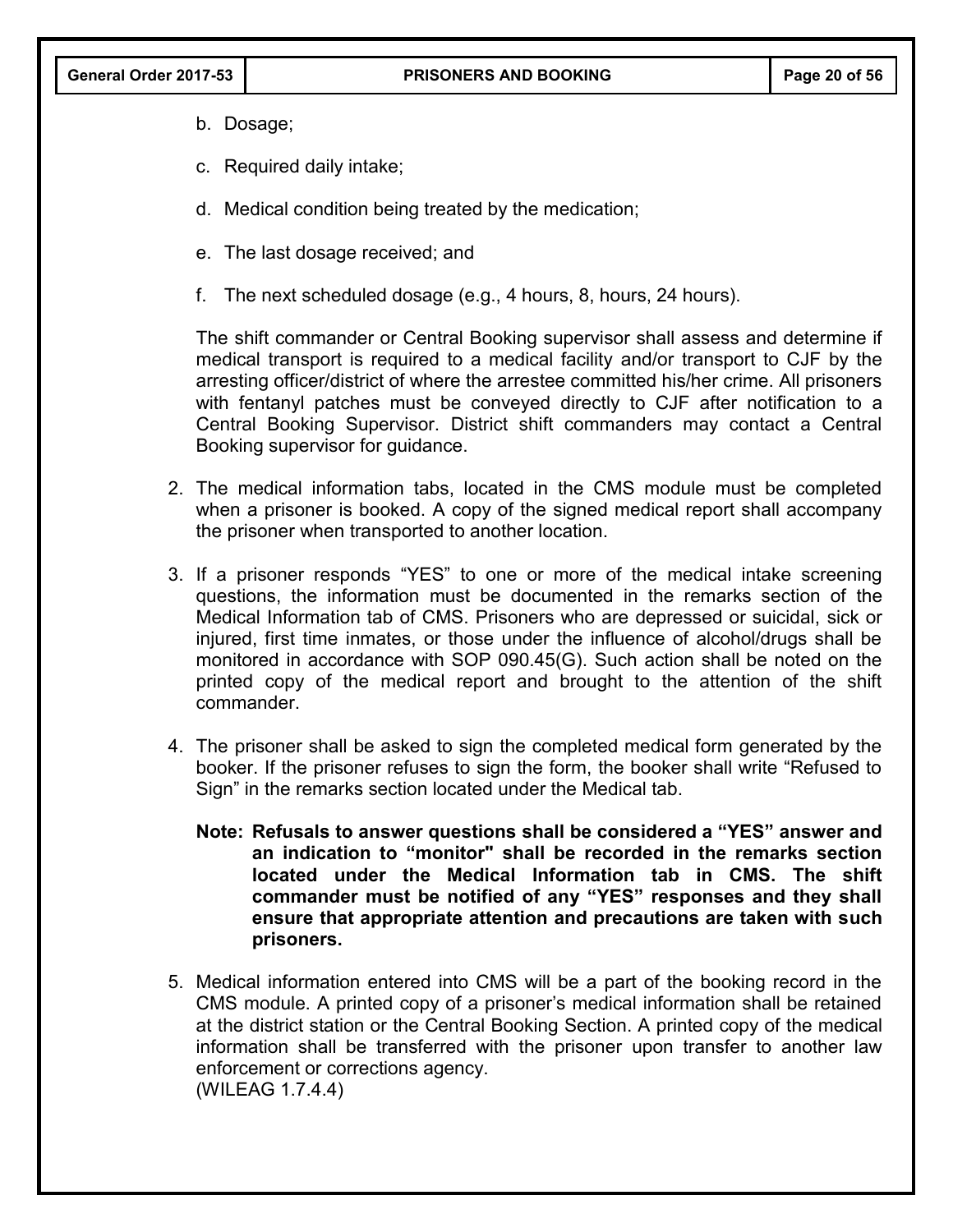## E. MEDICAL ATTENTION REFUSAL

When a prisoner arrives at a municipal lockup facility and a medical condition comes to the attention of any officer or booker, they shall adhere to Wis. Stat. § 302.38:

- 1. If a prisoner requests medical attention, the arresting/conveying officers shall either request appropriate medical attention or transport them to a medical facility for treatment.
- 2. If a prisoner refuses medical attention, write "Refused Medical Attention" across the front of the printed copy of the medical information and retain at the district station or Central Booking. This information shall also be noted in the remarks section located under the Medical Information tab in CMS before a copy is printed.

## F. ADULT PRISONER DETENTION TIMES

- 1. Following the conclusion of processing, testing, interviewing and/or interrogation, a prisoner shall be placed within a cell. Bookers shall then monitor the prisoners in accordance with SOP 090.45(G).
- 2. Prisoners at district stations shall not be held more than 8 hours unless placed on an investigative hold in accordance with SOP 090.75.
- 3. If the time exceeds 8 hours, arrangements shall be made to supply a meal for the prisoner and for every 8 hours thereafter. The booker shall document a meal was supplied to the prisoner in CMS.
- 4. Any prisoner held for more than 24 hours shall be provided one hot meal in the evening and allowed to shower, if requested, or as the staff deems necessary. The booker shall document a hot meal was supplied to the prisoner and any showers taken by the prisoner in CMS.

## **Note: Prisoners shall only be allowed to shower at the Central Booking Section.**

5. No prisoner shall be held more than 72 hours; doing so would be the exception, not the rule. Every effort should be made to transfer the prisoner as soon as possible.

#### G. CELL BLOCK CHECKS

- 1. The department shall maintain 24-hour supervision of all prisoners. Bookers shall conduct a head count of the prisoner population at the start and end of their shift to ensure a head count of the prisoner population is taken every eight hours.
- 2. Bookers shall conduct a physical check of each cell at the start of the shift, end of the shift, and before and immediately after any prisoner is removed from a cell. This check includes, but is not limited to a search for weapons, contraband, and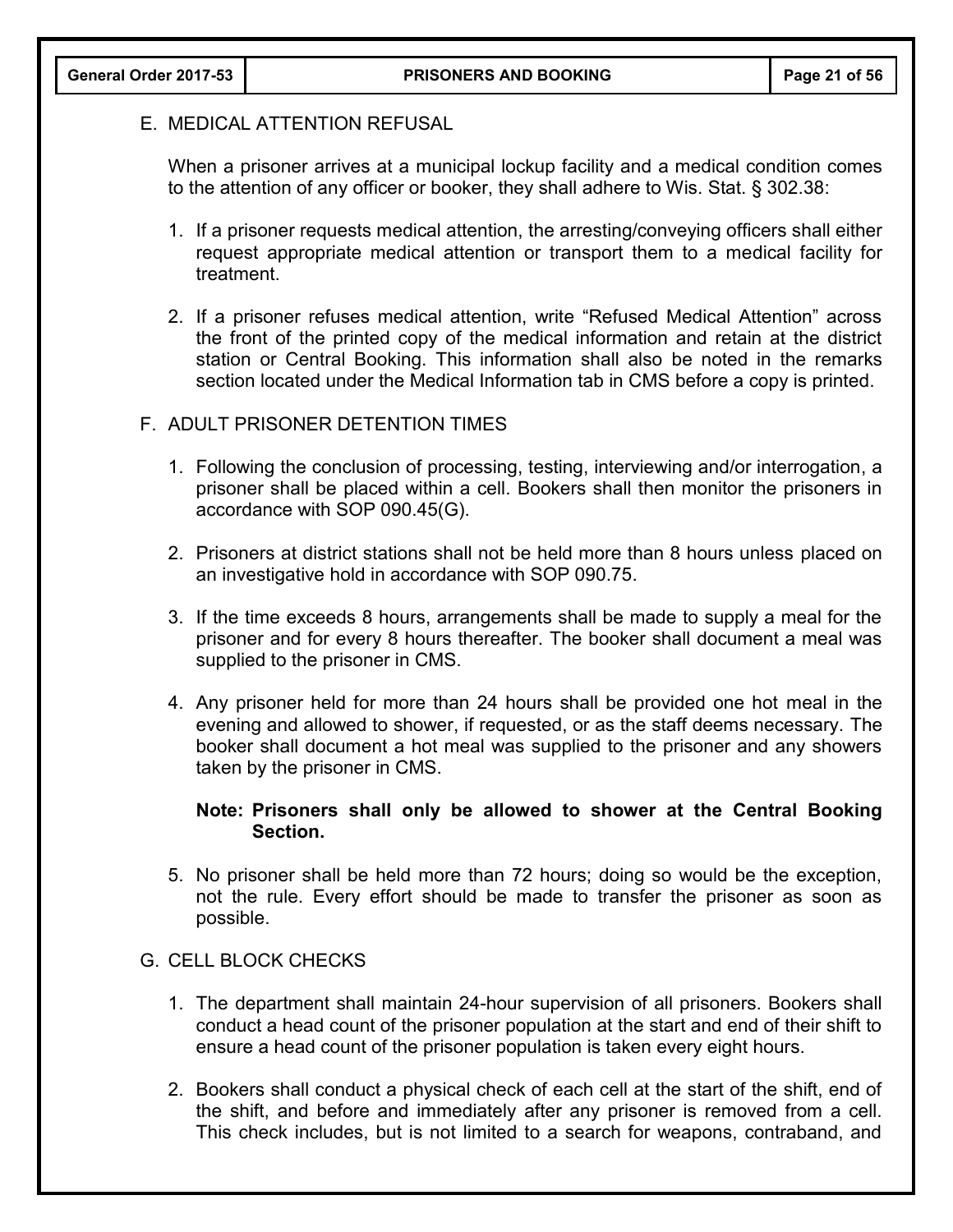assessing the overall condition of the cell. Bookers shall notify their shift commander if they recover weapons or contraband or if the cell requires repairs during this physical check. The shift commander shall document the recovery of weapons or contraband or if the cell requires repairs in the work location's day book and determine if further investigation is needed.

- 3. Bookers shall conduct a visual cell block check at staggered and random intervals, not to exceed 15 minutes, a minimum of four times an hour and shall log the information on the *Daily Cell Block Check - Adults* (form PD-4A).
- 4. Bookers shall conduct a visual cell block check of juveniles at staggered and random intervals, not to exceed 15 minutes, a minimum of four times an hour and shall log the information on the *Daily Cell Block Check - Juveniles* (form PD-4J).
- 5. Shift commanders shall physically enter the cell block and conduct a visual check of each cell at least once per shift and document the checks on the *Daily Cell Block Check - Adult* (form PD-4A) and *Daily Cell Block Check - Juveniles* (form PD-4J) in red ink.
- 6. During cell block checks prisoners shall not obstruct views or conceal themselves in a cell with sleeping mats, clothing, or other items. The booker shall ensure that the prisoner is present in the cell and has no apparent physical problems.
- 7. A *Daily Cell Block Check Adult* (form PD-4A) and *Daily Cell Block Check Juveniles* (form PD-4J) shall be maintained even if the cell block is empty. However, visual checks are not needed if the cell block is empty.
- H. REFUSAL TO SIGN PRINTED COPY OF THE PROPERTY RECEIPT

A prisoner may refuse to sign the printed copy of the property receipt generated from the Property tab located in CMS. Officers**/**bookers shall continue with the booking process, write, "Refused to Sign" on the printed copy, and inform the shift commander of the problem. The property shall be inventoried.

I. CELL ASSIGNMENT

Bookers shall place prisoners in opposite cells facing each other to minimize the possibility of prisoners attempting to harm themselves. Adult and juvenile prisoners shall have visual and auditory separation at all times while in department detention areas. Bookers shall only escort or remove a prisoner from a holding cell or room with the assistance of an officer.

(WILEAG 7.2.4.5)

## **090.50 COMMANDING OFFICER'S/SHIFT COMMANDER'S RESPONSIBILITIES (WILEAG 1.7.4)**

A. District and investigations divisions commanders and shift commanders shall be responsible for the proper and humane treatment of prisoners conveyed to and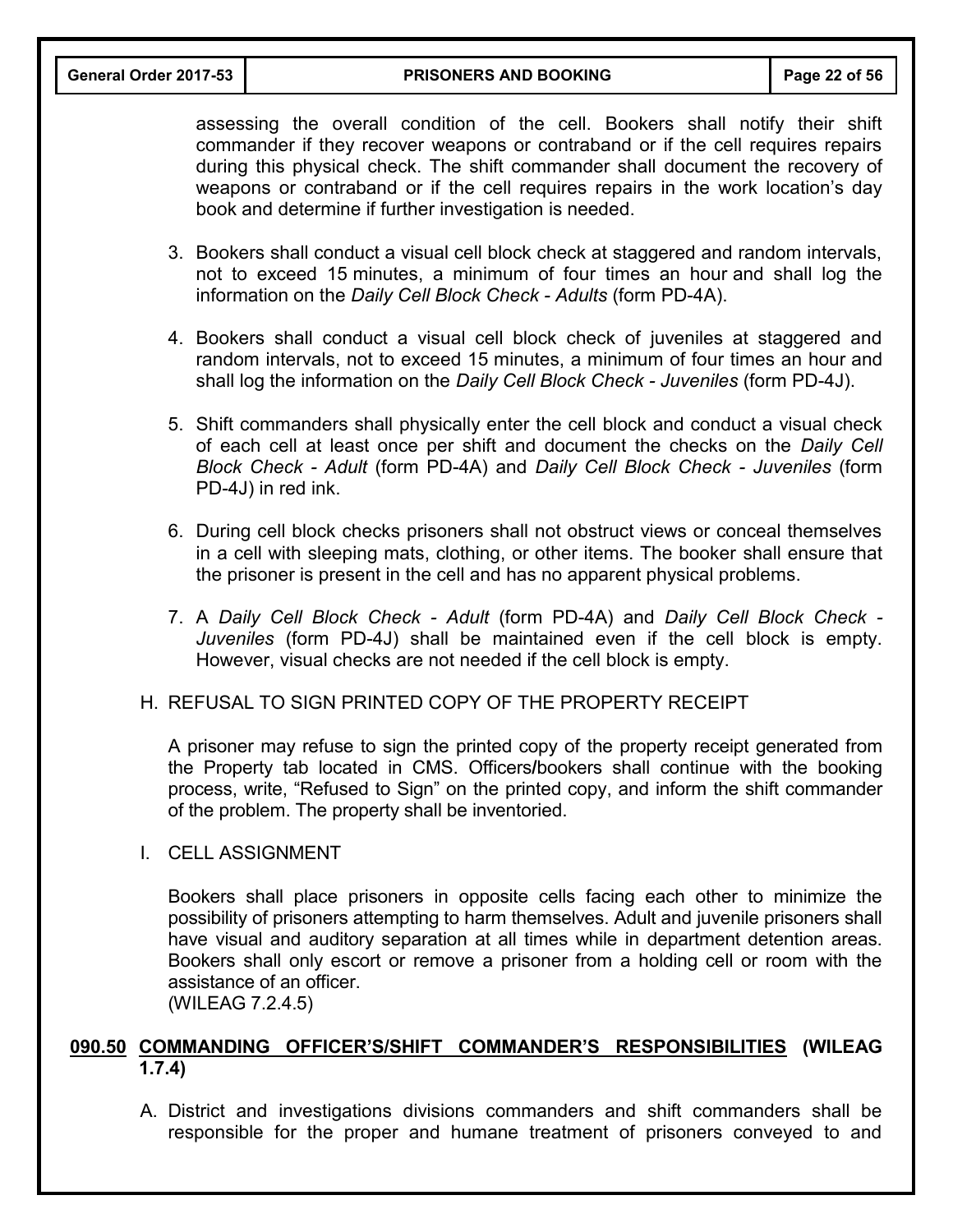confined at their respective work locations.

- B. The shift commander shall view the booking process via the video screen contained in his/her office and ensure the audio is at an acceptable level.
- C. Commanding officers shall ensure the digital camera system is functioning and being monitored at all times. In the event a complaint is made against a department member concerning the booking process, or unusual circumstances are present, the shift commander shall ensure the information stored on the digital camera system is downloaded and placed on department inventory.
- D. In the event of a severe backlog in prisoner processing at a district station, the district shift commander shall notify a Central Booking supervisor. If the backlog cannot be resolved, the Central Booking supervisor shall notify the municipal lockup facility administrator. If the municipal lockup facility administrator is not available, the field inspector shall be notified.
- E. The shift commander or other supervisor in charge shall verify that the booker/arresting officer has entered the booking information into CMS as soon as practicable. After the shift commander verifies that the entry is completed, fingerprints and photographs have been captured (when applicable), a completed PA-45/CR-215, and all movement/release codes entered into CMS, the arrestee shall be transferred or released from the municipal lockup facility. Prisoner processing is not complete until the shift commander's PeopleSoft number is entered into the "Release Reason" field located on the first booking screen of CMS. (WILEAG 1.7.4.4, 1.7.4.5)

# **090.55 PRISONERS FROM OTHER AGENCIES (WILEAG 7.3.12)**

Officers receiving prisoners from outside agencies shall require positive identification from the person presenting the prisoner for detention and confirm their authority.

## **090.60 PERSONNEL RESTRICTED FROM ENTERING CELL BLOCKS (WILEAG 7.2.2)**

Only personnel specifically assigned to cell block duty (e.g., bookers, jailors, supervisors and custodial workers) shall be allowed in any cell block. Other members may enter the cell block with the booker, only with the permission of the shift commander or in exigent circumstances. Members that have entered the cell block in an emergency situation must promptly report their presence to the shift commander. (WILEAG 7.2.2.3)

# **090.65 TOOLS/CULINARY CONTROL (WILEAG 7.3.6)**

- A. Prisoners shall not have access to culinary utensils.
- B. Prior to maintenance personnel or outside vendors entering any municipal lockup facility, authorization must be received from the shift commander or acting shift commander. Outside vendors shall have an escort at all times while within the cell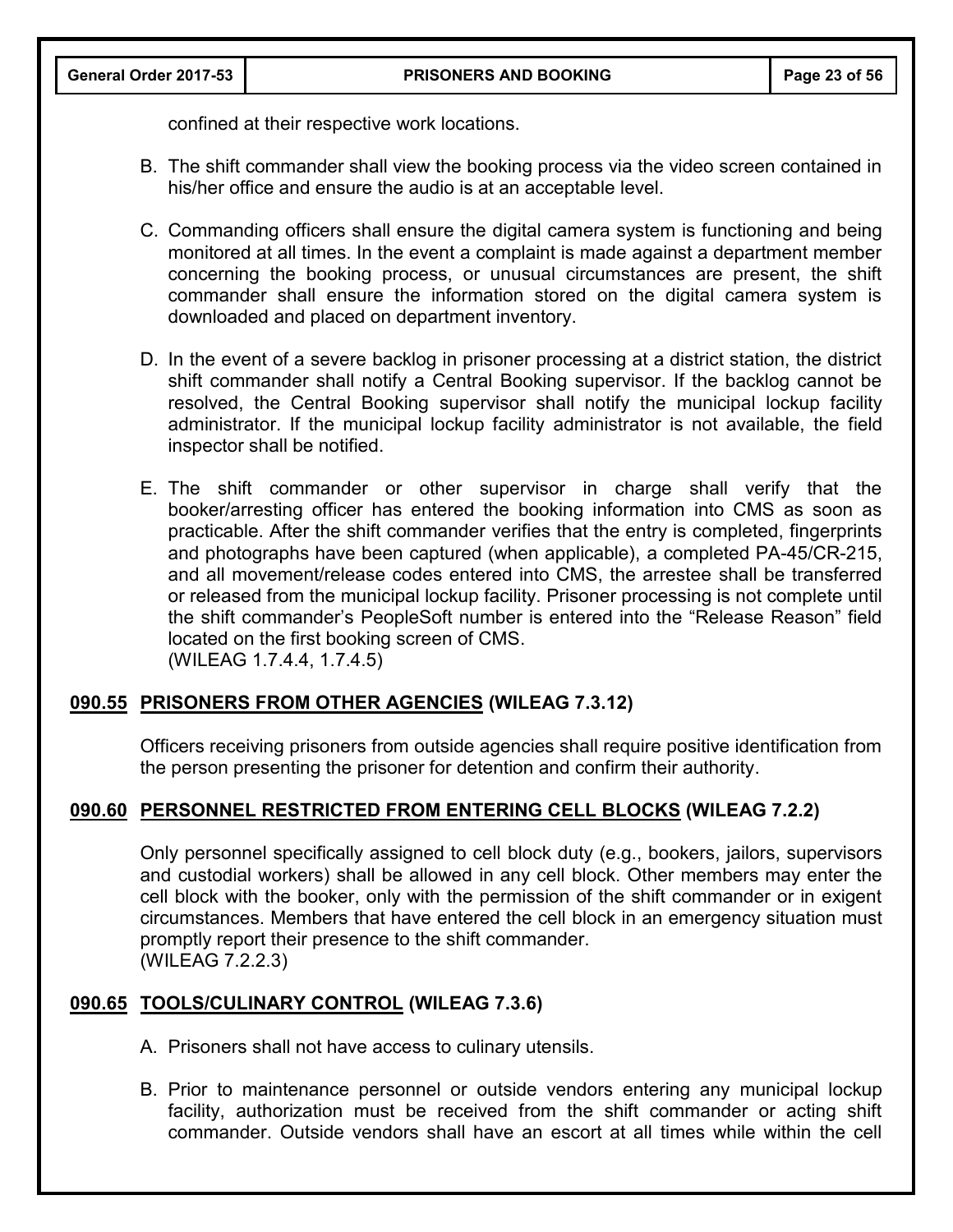block until departure.

C. Bookers shall conduct a physical check of each cell before and immediately after any maintenance personnel or outside vendor has completed any maintenance work on a cell. This check includes, but is not limited to a search for tools, weapons, contraband, and assessing the overall condition of the cell. The booker shall document the cell check on the *Daily Cell Block Check - Adult* (form PD-4A) or *Daily Cell Block Check - Juveniles* (form PD-4J).

# **090.70 MUNICIPAL LOCKUP FACILITY AMENITIES (WILEAG 7.2.6)**

All department municipal lockup facilities shall have a minimum standard regarding the physical amenities available to prisoners. These amenities include access to water, restrooms, and medical attention. In the case of prisoners held for 24 hours or longer refer to SOP 090.45(F).

# **090.72 MUNICIPAL LOCKUP FACILITY EMERGENCIES (WILEAG 7.2.2, 7.2.7, 7.3.19)**

- A. All municipal lockup facilities within the department shall have a plan for fire prevention, fire suppression, and emergency evacuation. One copy of this plan shall be posted in each booking room within the department and one copy kept in the shift commander's office.
- B. Each department municipal lockup facility shall have an audio/video surveillance and panic alarm system to assist monitoring the activities within detention areas and to alert members of any possible emergencies. Surveillance systems shall be used in such a way as to not invade the personal privacy of any prisoner, but to help maintain a safe environment.

(WILEAG 7.2.2.4)

## **090.75 INVESTIGATIVE HOLDS (WILEAG 1.7.4)**

- A. A shift commander or higher authority may authorize a prisoner "hold" at Central Booking. Authorization shall be placed within 8 hours of the prisoner's arrival at the municipal lockup facility. When completed, the original PA-45 and CR-215 shall be retained by Central Booking and a copy provided to the Geographic Investigations Division. The hold shall only be for a maximum of 72 hours. A lieutenant or higher authority must reconfirm the "hold" every 8 hours. A Central Booking supervisor shall authorize the transport of a prisoner to the CJF nearing their 72-hour hold time.
- B. Prisoners on "hold" may be held at Central Booking or any department municipal lockup facility.
- C. The Central Booking supervisor is responsible for the well-being of all prisoners at Central Booking and has the authority to reject prisoners for medical reasons, including those on investigative holds. Central Booking has two observation cells that may be utilized to temporarily house prisoners that require more frequent monitoring due to their medical condition. If both observation cells are occupied, and an incoming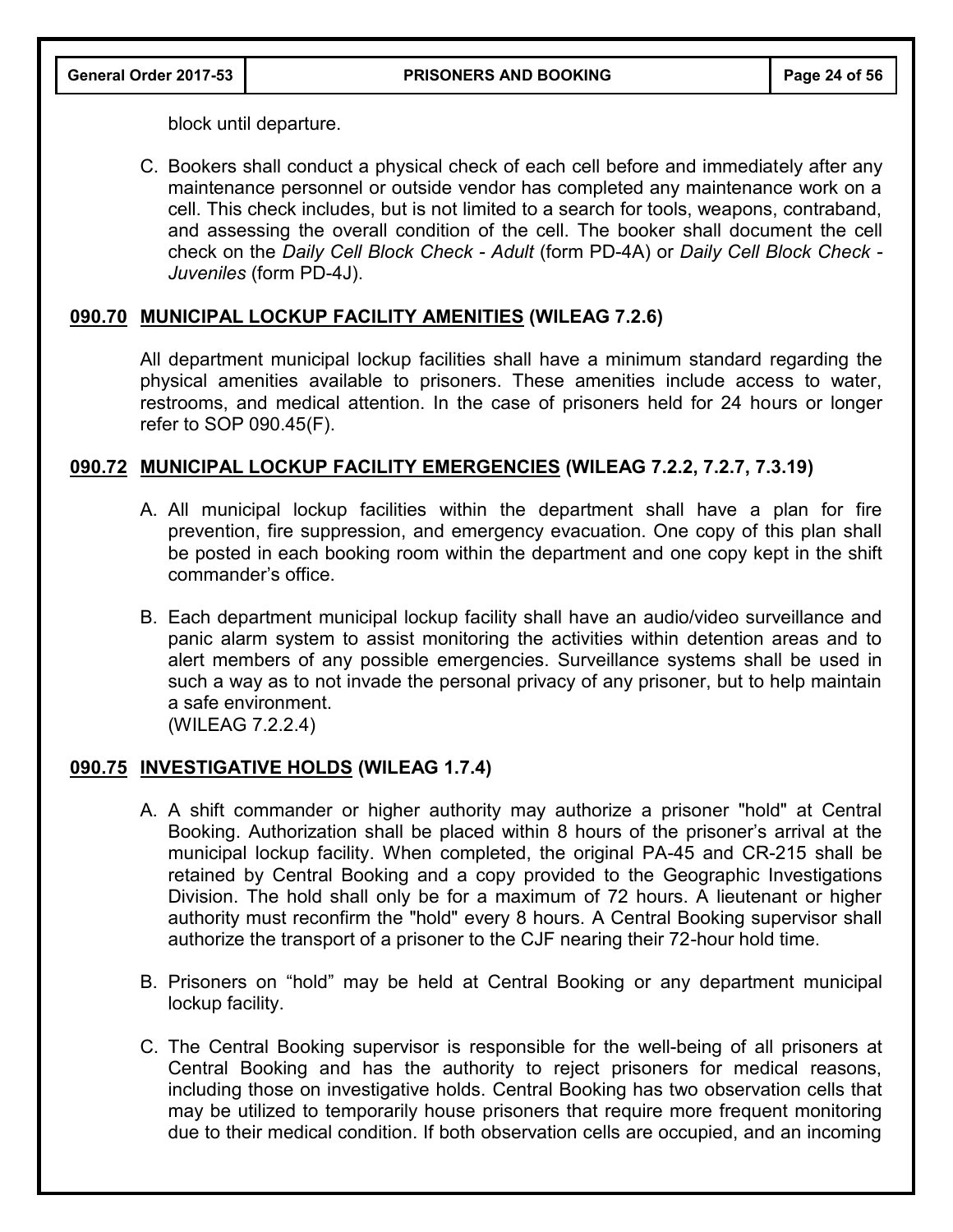prisoner's medical condition dictates the need for more frequent monitoring, that prisoner may be rejected. If a prisoner on investigative hold and/or awaiting interrogation is rejected, the Central Booking supervisor in charge shall notify the shift commander of the location responsible for the arrest.

The Central Booking supervisor and shift commander shall attempt to resolve the possible rejection while taking into consideration the prisoner's medical needs. The respective supervisor shall contact the municipal lockup facility administrator for guidance or in their absence, the on-duty field inspector. If rejected, options to consider may be medical treatment, direct and constant monitoring by an officer from the district for which the crime occurred, and immediate interrogation. If rejected, the shift commander shall ensure that the PA-45 and CR-215 are accurate and complete and then immediately delivered to the Central Booking supervisor in charge. (WILEAG 1.7.4.4)

- D. A prisoner on investigative hold or awaiting interrogation by a member may be rejected on a case-by-case basis by Central Booking supervisors for one or more of the following reasons:
	- 1. The prisoner has displayed behavior or made statements that necessitate emergency detention pursuant to Wis. Stat. § 51.15(1) or have been deemed suicidal by the Crisis Assessment Response Team or Behavioral Health Division.
	- 2. The prisoner has an injury or is in medical distress. (See SOP 090.15)
	- 3. The prisoner requires the administration of medication at regular intervals.
	- 4. The prisoner has physically assaulted department member(s).
	- 5. As a result of an emergency or catastrophe that threatens the safety of prisoners and department members.
- E. The police lieutenant or higher authority requesting the hold shall complete and sign a *Prisoner Status Report* (form PP-9), which shall be kept with the shift commander where the hold occurred. The PP-9 shall be updated at the beginning of each shift.
- F. The "hold" shall be recorded on the Central Booking Directives Intranet page. The entry shall include the prisoner's full name, sex, race, DOB, and charges(s).
- G. At the beginning of each shift, the Central Booking supervisor in charge shall determine if there are any investigative holds. The Central Booking supervisor in charge shall contact the work location that requested the hold and determine if there is a need for the hold to continue. When a lieutenant or higher authority continues the hold, that fact shall be logged on the Central Booking Directives Intranet page and the PP-9 updated. The Central Booking supervisor in charge shall continue with this notification at every 8-hour interval thereafter.
- H. Prisoners placed on an investigative hold for 24 hours or longer shall be provided a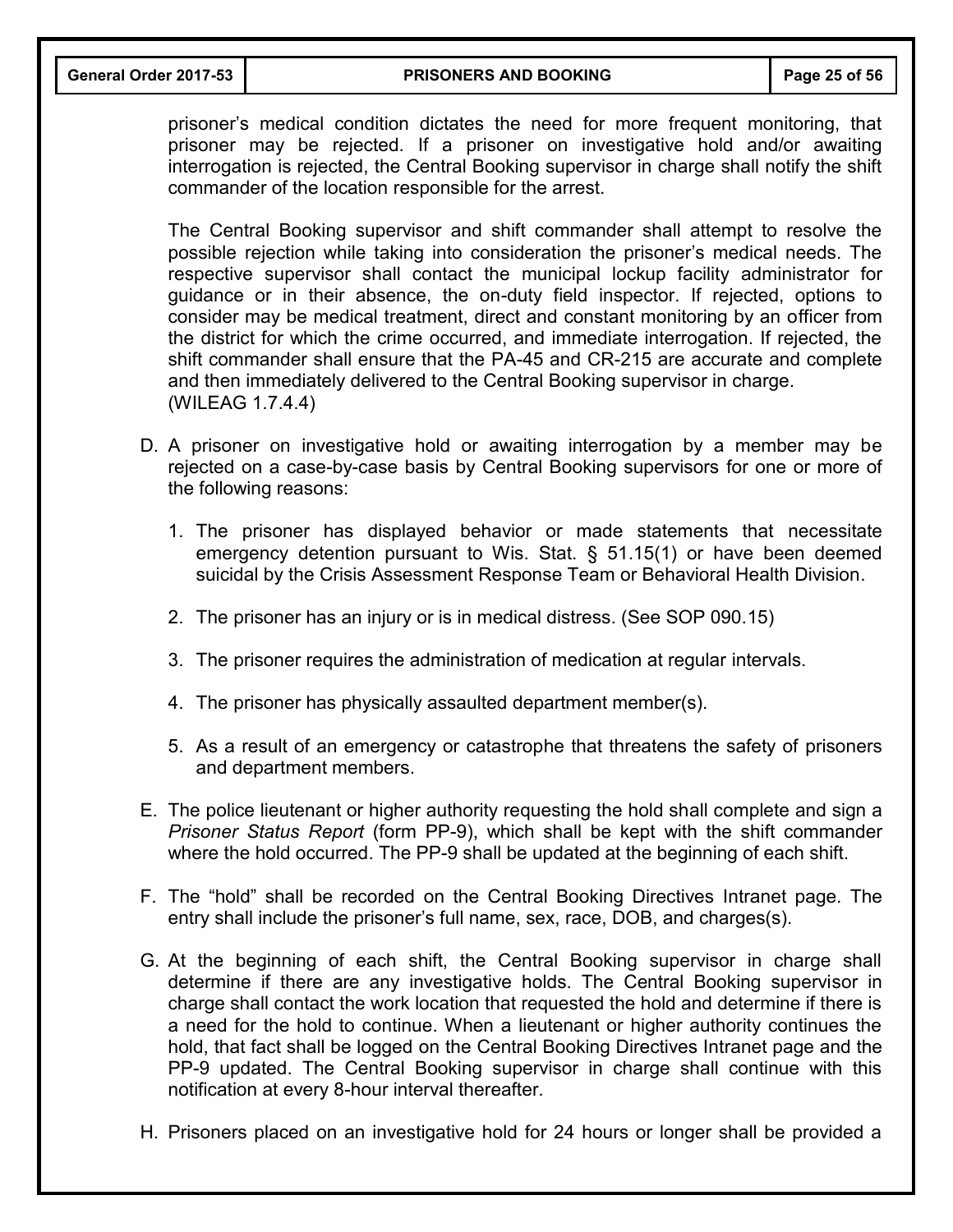warm meal during the evening meal only. The morning and afternoon meal will be the standard meal provided to all prisoners at Central Booking. Prisoners placed on investigative hold for 24 hours or longer shall also be allowed to shower, if requested, or as the staff deems necessary. These additional comforts shall be documented on the PP-9.

I. The original PP-9 shall be filed at the work location where the hold occurred and a copy sent to Central Booking only after final disposition of the prisoner has been completed.

## **090.80 PRISONERS CONVEYED TO CJF (WILEAG 1.7.4, 7.1.5, 7.1.7, 7.2.4, 7.2.11, 7.3.5)**

- A. CJF is the detention facility for adult prisoners after booking, processing, fingerprinting, and photographing is completed at district stations or Central Booking.
	- 1. A complete booking entry into CMS, fingerprints, prisoner photographs, Arrest/Detention Report (PA-45) and CR-215 shall be completed prior to the arrestee being conveyed to any detention facility. (WILEAG 1.7.4.4, 1.7.4.5)
	- 2. The conveying officer(s) shall transport the prisoner(s) and their property to the CJF sally port located at 948 N.  $10^{th}$  Street.
	- 3. While at CJF all members shall adhere to the MCSO policies regarding the handling and transfer of prisoners into their custody. (WILEAG 7.1.5.1)
	- 4. Upon arrival, conveying officer(s) shall secure their duty belt with all weapons on their persons (e.g., firearm, O.C., batons, knives) in the lockers provided by the MCSO before entering the booking area. (WILEAG 7.1.5.2)
	- 5. The conveying officer(s) shall escort the prisoner(s) into the booking area. Prisoner(s) shall remain handcuffed at this time.

#### B. PRISONERS SCREENED AT THE DISTRICT

Conveying officers shall present the prisoner and all related paperwork to Central Booking personnel assigned to CJF. The Central Booking officer shall review the reports for accuracy and completeness and evaluate the physical condition of the prisoner. Once this is completed, they shall take custody of the prisoner and the conveying officer may go back into service. (WILEAG 7.1.5.3)

- C. PRISONERS CONVEYED DIRECTLY TO CJF
	- 1. Situations may occur which require prisoners to be conveyed directly to CJF.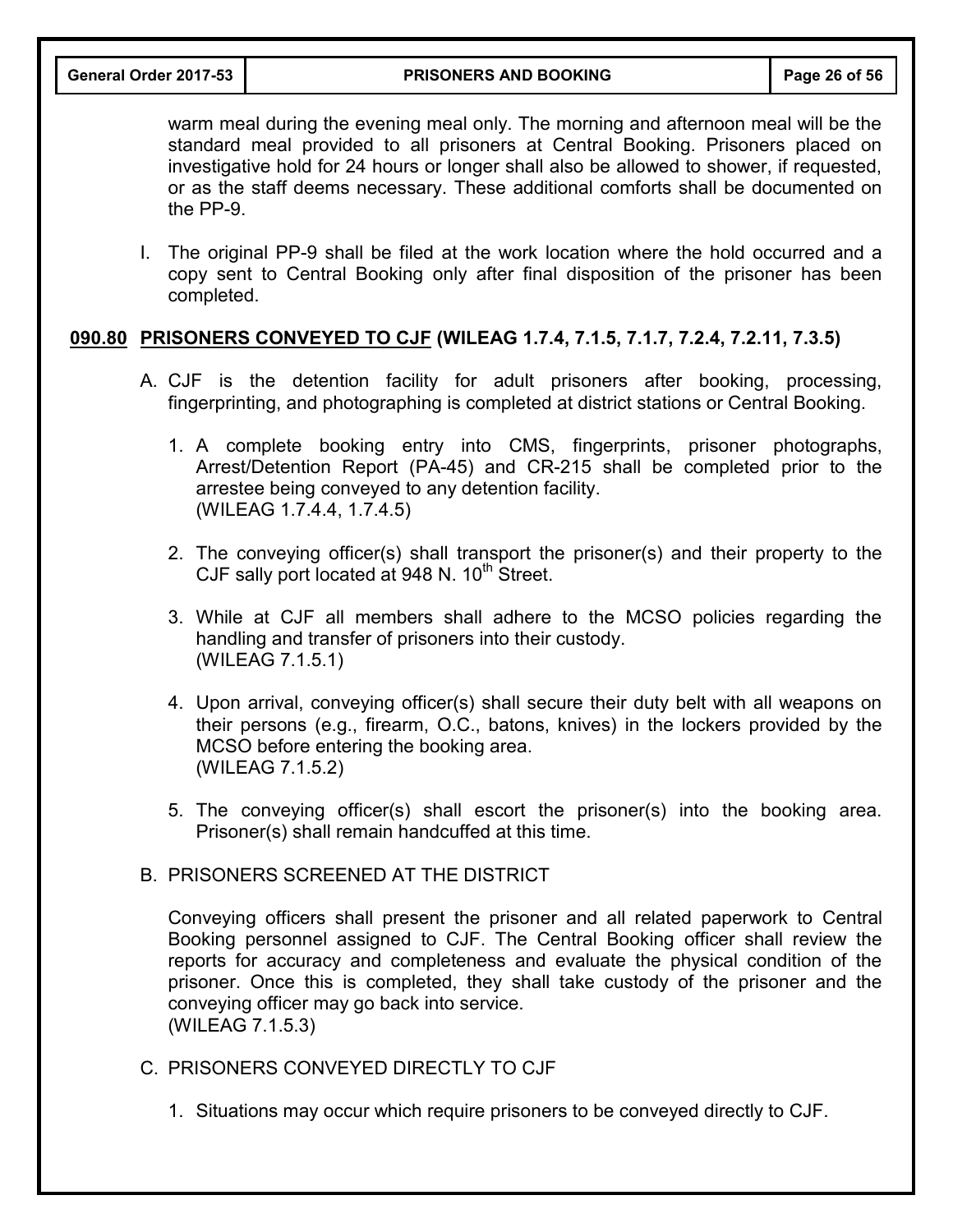- 2. All department members shall contact a Central Booking supervisor prior to conveying a prisoner from the location of arrest directly to Central Booking and/or CJF.
- 3. In the event a combative, violent, or self-destructive prisoner is conveyed directly to CJF, a supervisor shall meet the conveying officers at CJF to approve and notarize all required paperwork.
- 4. Officers shall notify the sheriff's department personnel, or any agency taking custody of the prisoner, of any security threats, security risks, unusual security risks or medical issues involving the prisoner. (WILEAG 7.1.5.4)
	- a. Arresting/conveying officer(s) shall complete the necessary sections of the PA-45 and CR-215 including obtaining the prisoner's right index fingerprint and affix it to the back of the PA-45, where designated. The officer(s) shall stand by until the PA-45, CR-215, and medical assessment reports are approved and the prisoner has been searched.
	- b. The arresting officer shall obtain a copy of the partially completed PA-45 and CR-215 and complete it as well as any other necessary reports. After the reports have been reviewed and approved, they shall be hand carried without delay to a Central Booking supervisor who will forward the paperwork to the Central Booking head jailor for immediate batch entry into CMS.
	- c. One copy of the PA-45 and CR-215 will be forwarded to the Forensics Section.

#### D. CONTRABAND

When prisoners are transferred to CJF and MCSO personnel recover contraband during their booking search, the following procedures shall apply.

- 1. The prisoner shall remain the custody of the MCSO.
- 2. The MCSO will contact a Central Booking supervisor and the arresting officer / district shall respond to CJF to assume custody of the contraband and investigate.
- 3. The Central Booking shift commander receiving notification of contraband shall be responsible for the following:
	- a. Completing a written report of the circumstances which will be routed to the member's commanding officer for appropriate action and for notification.
	- b. Faxing a copy of the written report to Court Administration REDACTED to ensure the officer's reports are all inclusive with the amendments to charges, inventories, etc.
- 4. Court Administration personnel shall be responsible for presenting the case to the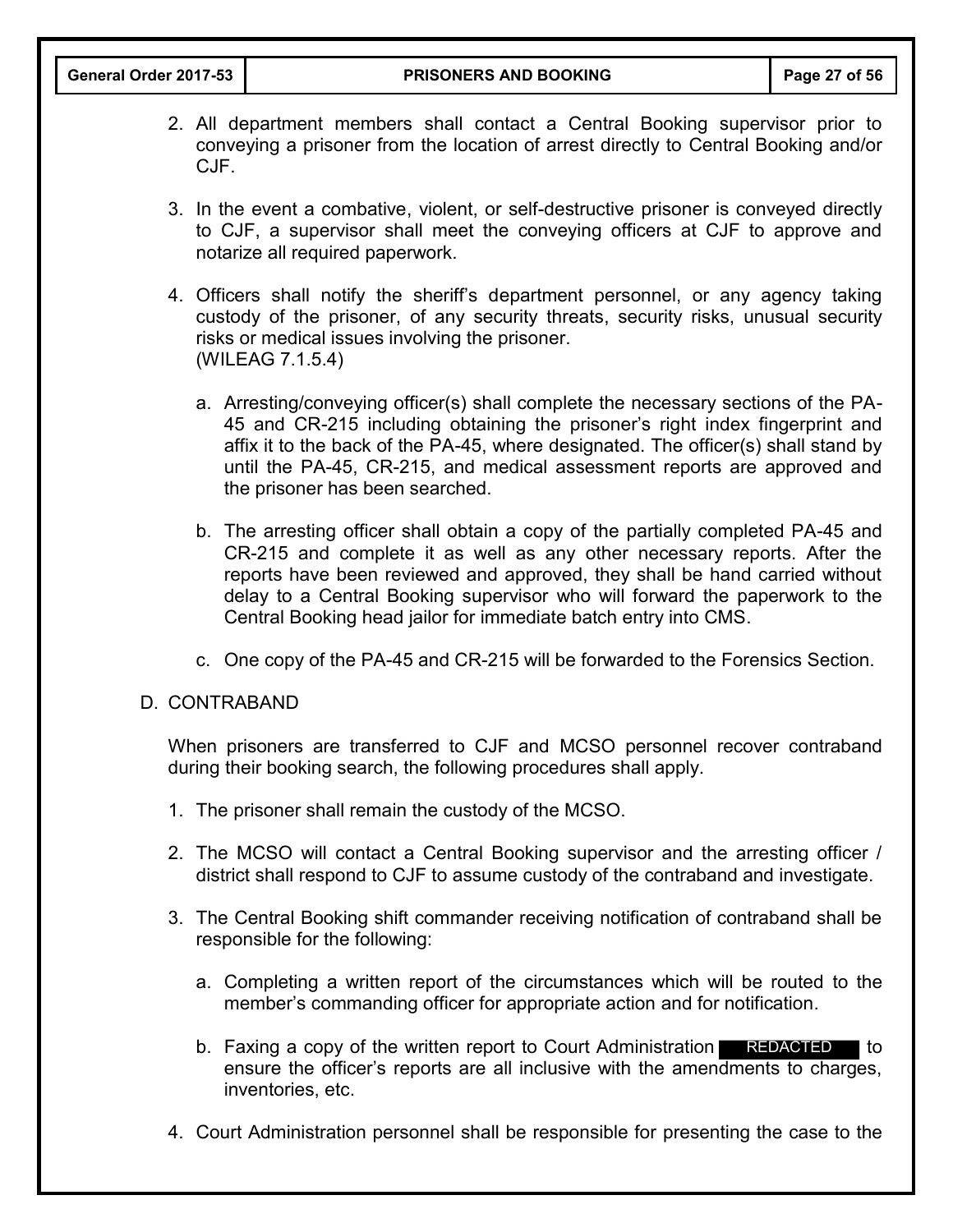|  |  | General Order 2017-53 |
|--|--|-----------------------|
|--|--|-----------------------|

district attorney's office for charges in accordance with SOP 150 Court Procedures.

- E. CUSTODY REFUSED AT CJF
	- 1. If the booking control deputy refuses to accept the prisoner for medical reasons, the conveying officer(s), if still onscene, shall take the prisoner to the appropriate medical facility for treatment. If no longer onscene, the prisoner conveyance shall be handled by the district in which the crime occurred. The conveying officers shall document on the PP-42 the precise medical reasons for the refusal to admit the prisoner to CJF. After treatment, if the prisoner is not admitted to the hospital, the conveying officer(s) shall return the prisoner to CJF with the medical release paperwork.
	- 2. Central Booking will be notified any time a prisoner is rejected by CJF. A Central Booking supervisor will notify the Technical Communications Division to dispatch a squad from the district in which the arrest occurred, to convey the prisoner for medical clearance.
	- 3. The conveying officer(s) shall notify the Central Booking head jailor of the time they depart and the time they return to CJF to ensure prisoner movement is updated in CMS.
	- 4. If for any reason a person arrested on municipal charges is refused entry to CJF, the member shall contact the Central Booking supervisor in charge for direction.

## **090.85 CHARGES ISSUED IN ORDER-IN CASES**

- A. DATA ENTRY
	- 1. When charges are issued in order-in cases and a summary arrest is made, Central Booking personnel shall be responsible for entering the arrest data.
	- 2. Officers shall escort the prisoner to Central Booking for prisoner screening and processing. The arresting officer(s) shall assist the booker by supplying all needed information to complete the booking process in CMS.
	- 3. When all entries are complete, the prisoner shall be fingerprinted and photographed.
	- 4. All arrest reports shall be reviewed for accuracy and completeness by the District One shift commander. The prisoner's right index fingerprint shall be affixed to the back of the PA-45, where designated.
	- 5. Once approved, the booker shall be notified to enter the supervisor's PeopleSoft number into CMS.
	- 6. Prior to the arrestee being transported/released from Central Booking, the property events shall be created and completed in CMS.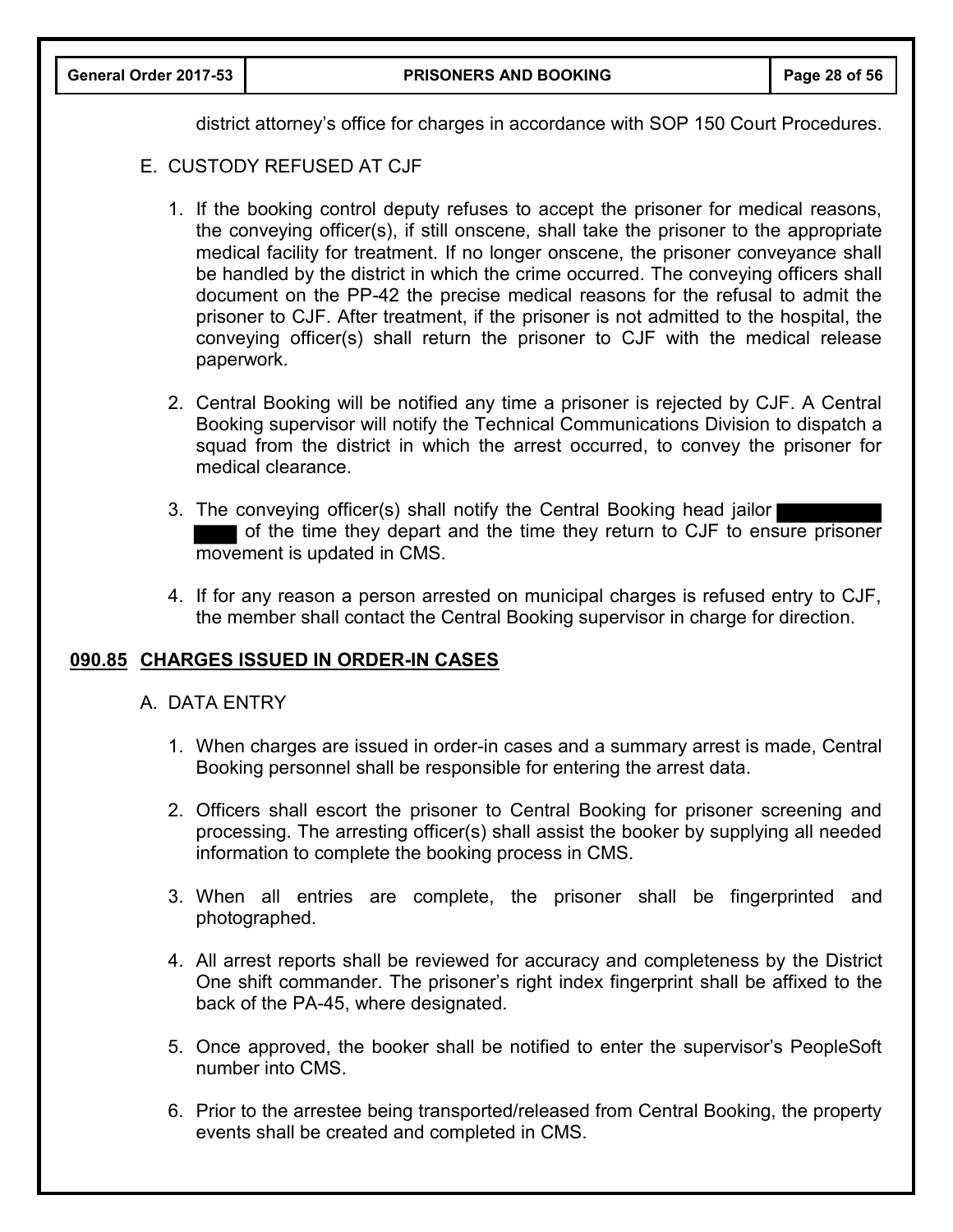## **090.90 MUNICIPAL CITATION AND PERSONAL RECOGNIZANCE ARRESTS (WILEAG 1.7.4)**

## A. ARRESTS ELIGIBLE FOR RELEASE

- 1. An arrest for a municipal citation with a future court date only (other than possession of marijuana or possession of drug paraphernalia).
- 2. An arrest for a uniformed traffic citation with a future court date only.
- 3. An arrest for (1) or (2) above where the prisoner is an out-of-state violator who posts a deposit.
- 4. An arrest for a municipal warrant where the prisoner can be released via personal recognizance only.

## B. CRITERIA FOR RELEASE

- 1. The prisoner is non-violent.
- 2. The prisoner's identity is known.
- 3. The prisoner's fingerprints and photographs are on file.
- 4. There is no other legal or investigative reason to detain the prisoner beyond the arrest criteria listed above in SOP 090.90(A).
	- **Note: If an arrest falls under Wis. Stat. § 165.83 as referenced in Section 090.110(A), or if the arrest does not meet the category and criteria established above, a complete booking process, including fingerprints, photographs, Corrections Management System (CMS) entry, etc., is required.**

## C. CMS PROCESSING

- 1. The arresting officer shall complete the necessary paperwork (e.g., citations, personal recognizance bonds) and provide the appropriate copies to the prisoner. Officers shall include a legible fingerprint on all citations issued. Arrests processed pursuant to this section do not require prisoner's property to be inventoried, a PA-45, an arrest package, photographs, fingerprints, or entry into CMS. (WILEAG 1.7.4.4, 1.7.4.5)
- 2. If the prisoner is booked in on a municipal citation the shift commander shall verify that the entry is completed, fingerprints and photographs have been captured, and all movement and release codes entered into CMS. Only when this is completed shall the prisoner be transferred or released from the department municipal lockup facility. Prisoner processing is not complete until the shift commander's PeopleSoft number is entered into the "Release Reason" field located on the first booking screen of CMS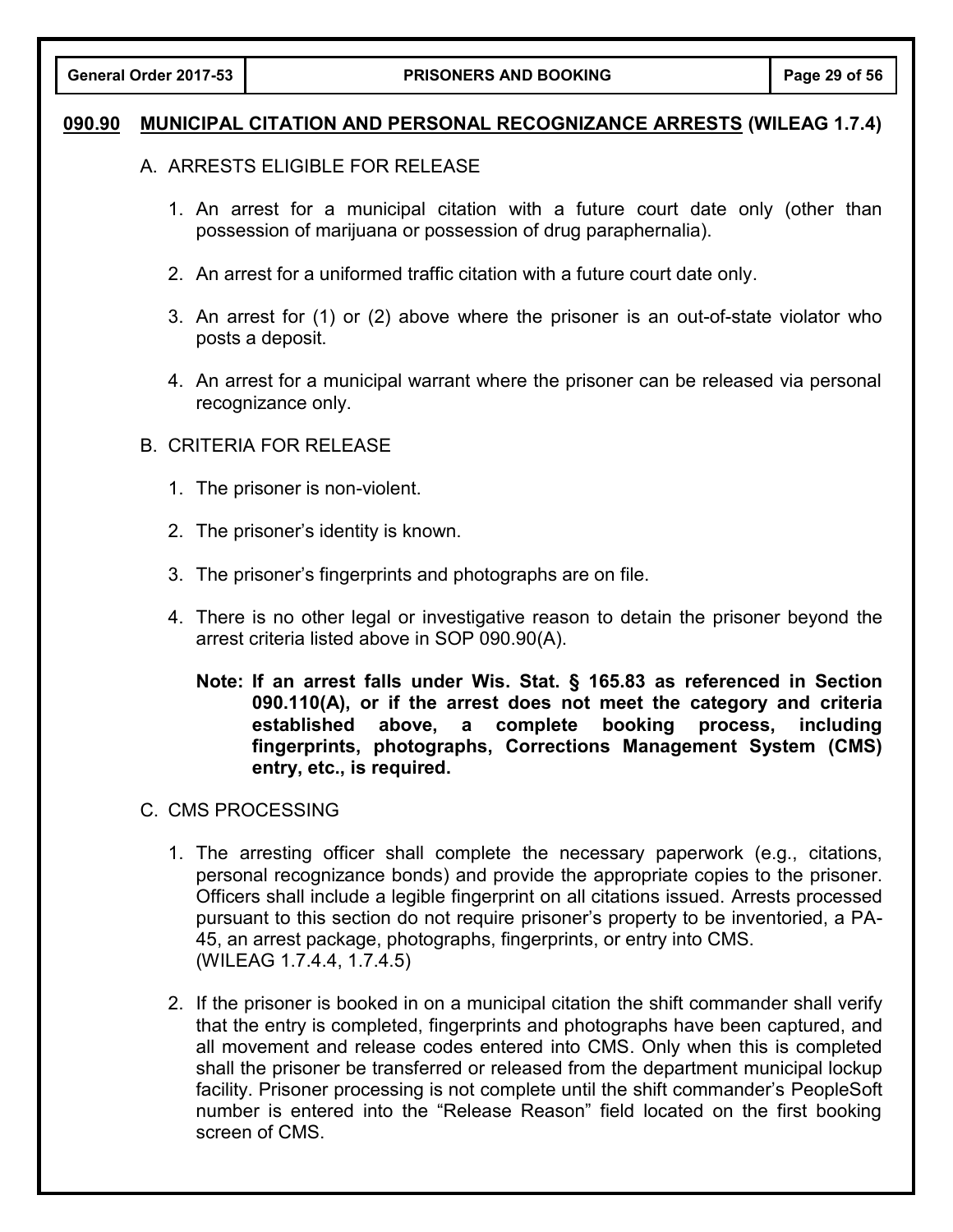3. The arresting officer shall promptly release the prisoner from police custody and notify the shift commander of such action taken.

## **Note: A person arrested on a releasable citation or municipal warrant shall be processed in a timely manner. A timely manner has been deemed by the courts as the period of time it reasonably takes to complete paperwork.**

## D. IDENTIFICATION

- 1. Prior to releasing a prisoner pursuant to this section, the arresting or conveying officer shall confirm the prisoner's identity by capturing their fingerprints via the Digi-Scan System, which is located within each booking area. Only the Forensics Section can verify a person's identity.
- 2. If the identity of a prisoner is in question, a complete booking process shall be performed, including a 10-print identification, photographs, CMS entry, etc.

## **090.95 PRISONER SCREENING & THE CORRECTIONS MANAGEMENT SYSTEM (CMS) (WILEAG 1.7.4)**

## A. ARREST SCREENING

1. General Procedure

In general, all male persons arrested by members shall be conveyed to the district station of the district in which the arrest occurred. If adult females are not subject to release at the district station, they may still be booked at the district station (Districts 2-7) in which the arrest occurred (prior to transport to Central Booking or CJF).

#### 2. Investigations Division Arrests

When an arrest is made of a person who is wanted for an offense related to an investigations division incident, that prisoner shall be conveyed directly to Central Booking for processing. Prior to this conveyance the arresting officer(s) shall contact their shift commander, who shall contact the investigations division shift commander from which the investigation is being conducted to notify them of the arrest. The Central Booking supervisor shall be notified of arrest transports for multiple arrests and/or keep separate arrests prior to transport to Central Booking to coordinate transport with other municipal lockups, if required. When such an arrest occurs, reports related to that arrest are to be reviewed and approved by the shift commander of the appropriate investigations division (e.g., Metropolitan, Sensitive Crimes, North, Central or South Investigations Division).

## **090.100 PRISONER MOVEMENT (WILEAG 1.7.4)**

A. DATA ENTRY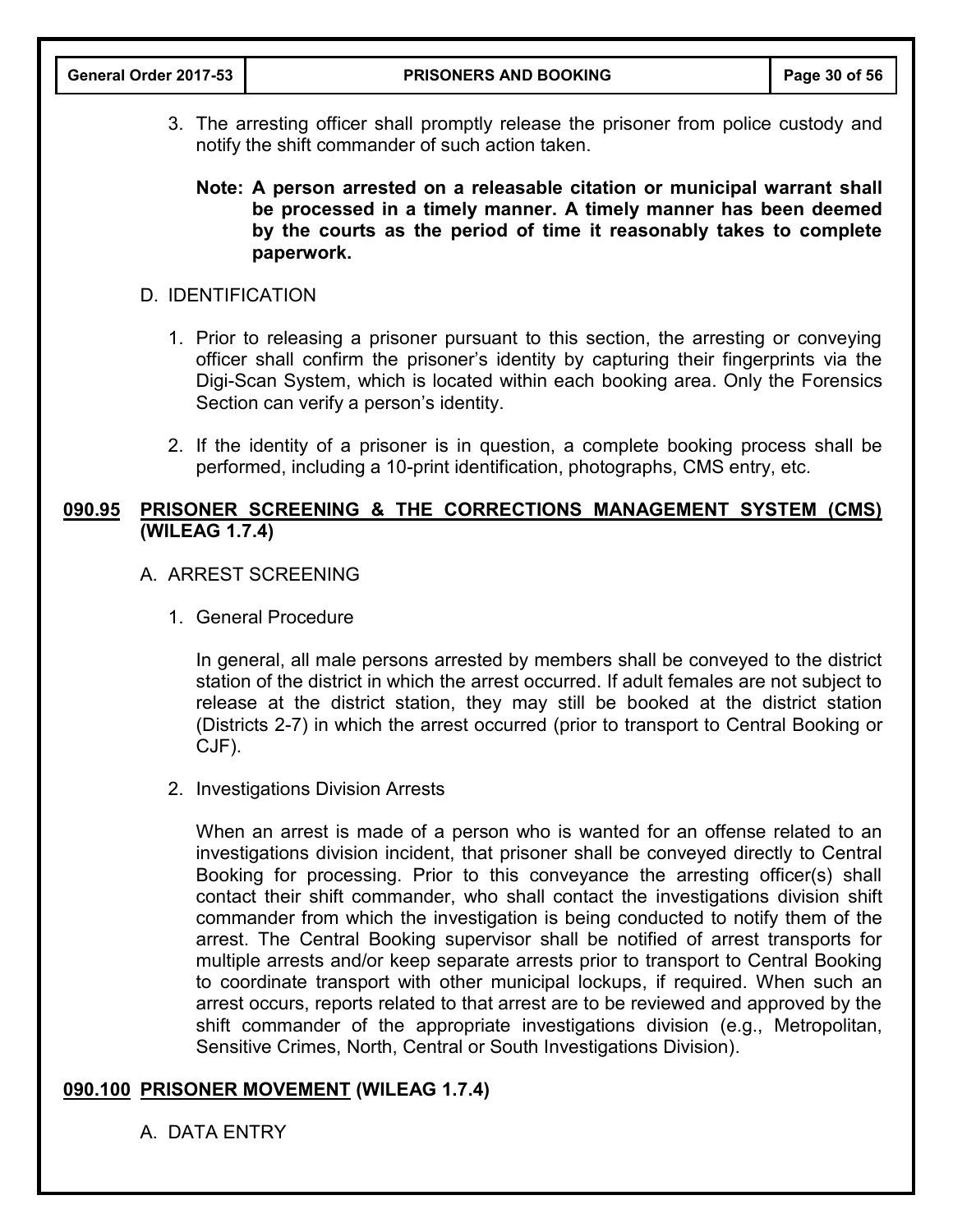**General Order 2017-53 PRISONERS AND BOOKING Page 31 of 56**

All prisoner movements, up to and including final destination and disposition, shall be recorded under movements in the "Events" tab in CMS. Proper date, time, and location codes shall be entered for all records. Every prisoner movement requires an *Order to Detain* (form PO-3) or an *Order to Release* (form PO-4) be completed. These forms are to be date and time stamped for each movement and given to the booker. The booker will record the movement in CMS and give the form to the shift commander for retention while the prisoner is in house. If a prisoner is transferred to another municipal lockup facility (e.g., Central Booking or another district), the PO-3 and/or PO-4 shall follow the prisoner. If a prisoner is transported to CJF, is administratively released, or is released with a future court date, the PO-3 and/or PO-4 shall remain in the booking area for 30 days and be retained by the work location for a period of one year.

1. Batch Entry

Officers at all locations should know the difference between a batch entry and additional charges. The booking officer should ask the arresting officer or detective who presents them with an arrest report for details and circumstances regarding the arrest. Arrests from an outside jurisdiction that are not MPD summary charges, including HIDTA arrests, shall not be entered into the CMS system.

- a. All batch entries must have a right index fingerprint on the back of the PA-45 and a copy must be sent to the Forensics Section.
- b. The original PA-45 shall accompany the arrest package for prisoners taken to CJF. If the prisoner is being released with a future court date, the original PA-45 shall be sent to Imaging and a copy of the PA-45 shall be maintained at the district station or Central Booking.
- 2. Additional Charges

If additional charges are required by a member and his/her subject has been booked out of the system, a PA-45 must be completed and a copy must be submitted to the Forensics Section within thirty days of the original arrest. The officer shall also write in red ink 'Additional Charges' across the top of the PA-45 and deliver the original to CJF. If the subject has been released from custody, a new booking must be created, requiring a new set of ten prints and photographs. 'Additional charges' may include the following:

- District attorney's request for additional charges.
- Prisoner admits involvement or evidence shows involvement in another crime.
- Prisoner was booked out before investigation was completed. (WILEAG 1.7.4.4, 1.7.4.5)

# **090.105 CMS BECOMES INOPERABLE (WILEAG 1.7.4)**

A. If a booking room becomes inoperable, Central Booking, the Information Technology Help Desk and the Forensics Section shall be contacted.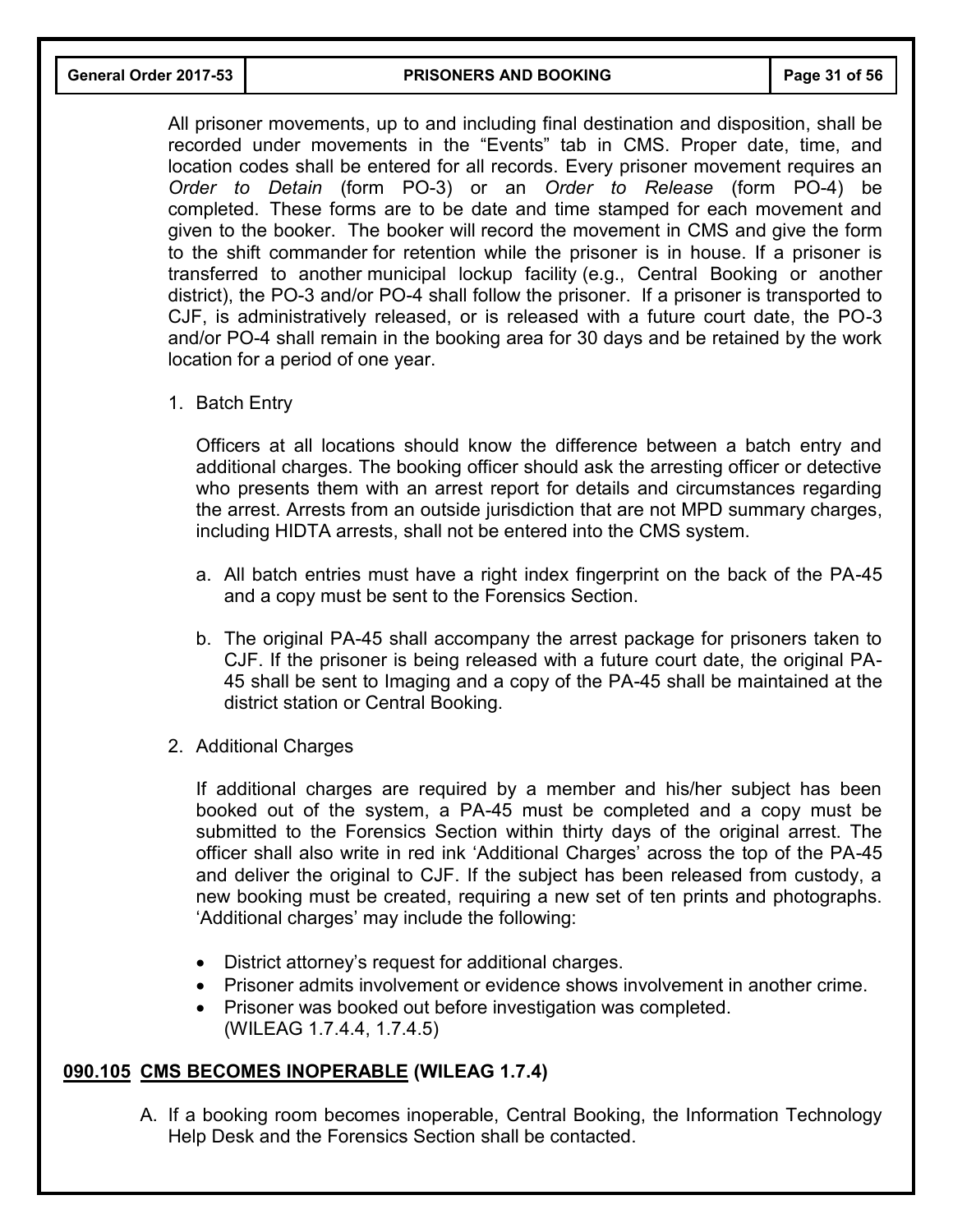- B. Members shall utilize the blotter to record the arrested person's information. The booker shall also notify the shift commander or Central Booking supervisor.
- C. Ensure that a right index fingerprint is placed on the back of the original handwritten *Arrest Detention Report* (PA-45). The original arrest report shall accompany an adult prisoner to CJF. A copy shall include a notation in red ink, 'BOOKING DOWN' and shall be hand carried to the Forensics Section. The Forensics Section shall deliver the copies to Central Booking for batch entry once the system becomes operational.
- D. If the prisoner has a damaged or missing right index finger, the left index fingerprint is to be obtained.
- E. Adults shall be conveyed to CJF. Juveniles shall be conveyed to Central Booking where a full set of inked fingerprints shall be taken along with digital mug shots. (WILEAG 1.7.4.5)
- F. Central Booking personnel shall take 3 photographs of each juvenile using a digital camera supplied by the Forensics Section. One (1) front shot, one (1) profile shot and one (1) frontal shot with the juvenile holding his/her demographic information written on a 8.5 x 11 piece of paper. The printing shall be in bold writing using a Sharpie marker for a clear view of the prisoner's information and MPD ID number. All photographs must be taken in front of the gray backboard located in the booking room. (WILEAG 1.7.4.5)
- G. The compact flash card located in the digital camera shall be delivered to the Forensics Section after each shift. An empty flash card shall be used at the beginning of every shift.
- H. Inked fingerprint cards shall include identification information written on the front of the card in legible block printing. The back of the card shall include date of offense, arrest charges, and the name and PeopleSoft number of the officer who took the prints.
- I. The inked fingerprint cards shall be hand carried to the Forensics Section to complete the identification process.
- J. The Forensics Section shall notify the Central Booking supervisor when the prisoner has been identified and can be released.
- K. When CMS becomes operable, Information Technology shall contact district stations, Central Booking, and the Forensics Section by phone, providing notification that normal booking and prisoner processing may resume.

The shift commander or Central Booking supervisor shall ensure that all relevant information pertaining to arrested persons obtained during the system's inaction is entered into the system. (WILEAG 1.7.4.5)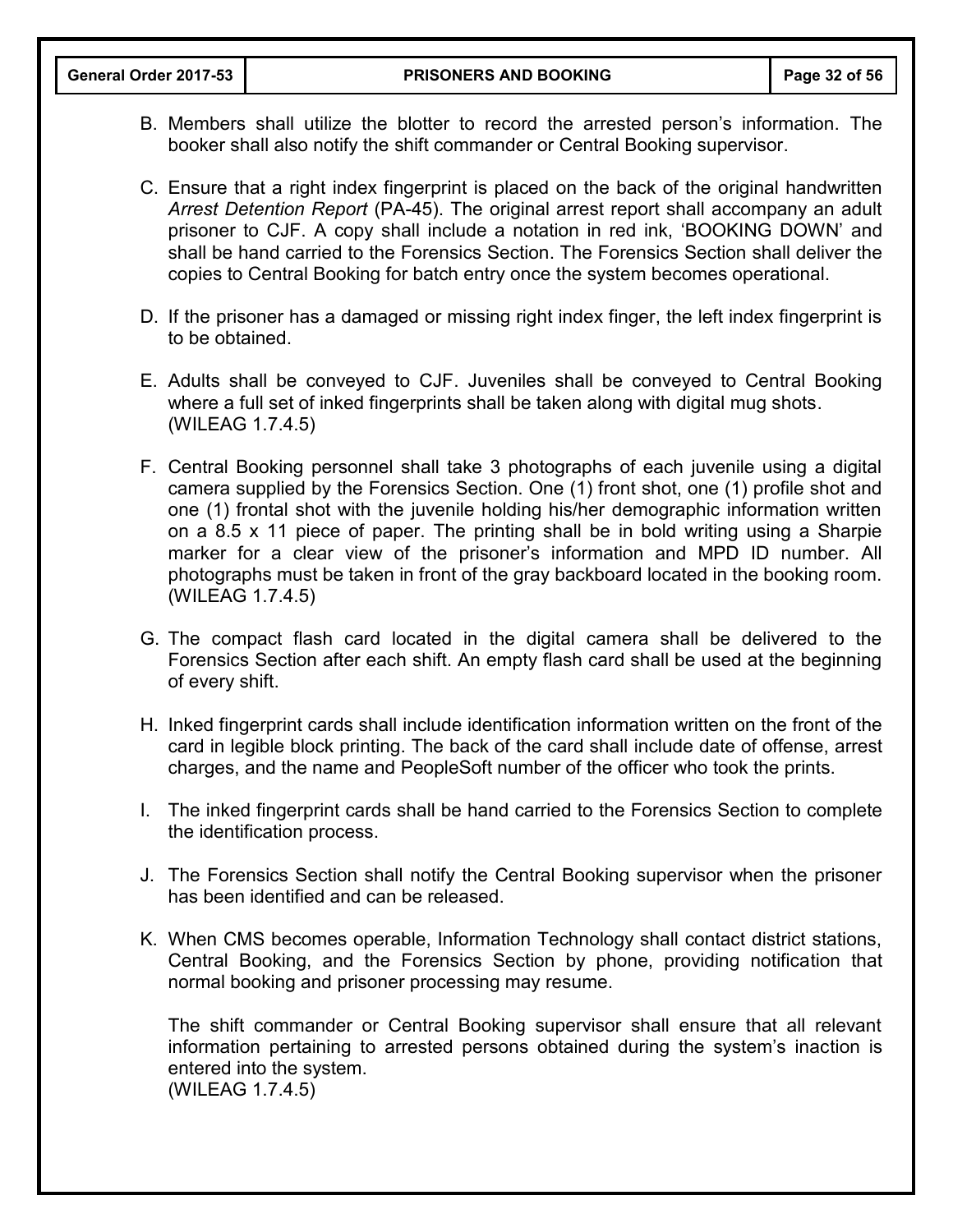#### **090.110 MANDATORY BOOKING FOR ADULTS (Wis. Stat. § 165.83) (WILEAG 1.7.4)**

- A. Wis. Stat. § 165.83 states the department is required to obtain and file fingerprints, descriptions, photographs and any other available identifying data on persons who have been arrested for a felony, misdemeanor offense, or a violation of an ordinance involving any of the following:
	- Burglary tools
	- Commercial gambling
	- Gambling devices
	- Contributing to the delinguency of a child
	- Stolen property
	- Controlled substances or substance analogs under Wis. Stat. § 961
	- Firearms
	- Dangerous weapons
	- Explosives
	- Pandering
	- Prostitution
	- City loitering-prostitution related
	- Sex offenses when children are victims
	- Worthless check
	- Disorderly conduct cases relating to any of the above
- B. Persons arrested for any of the above violations shall be conveyed to a district station or Central Booking for a complete booking in CMS (e.g., fingerprints, photos).
- C. For juvenile procedures refer to SOP 140 Juveniles. (WILEAG 1.7.4.5)

## **090.115 DIGI-SCAN SYSTEM AND CMS ENTRY AT MUNICIPAL LOCKUP FACILITIES (WILEAG 7.3.8)**

- A. The Digi-Scan System shall only be used to book and process arrested persons into CMS.
- B. Once the prisoner has been properly searched, the booker shall use the Digi-Scan workstation. The response on the screen will be one of the following:
	- 1. No Match

This indicates that the prisoner's fingerprints were not matched to an existing criminal history record and the prisoner must be booked completely as described in this section.

(WILEAG 7.3.8.1)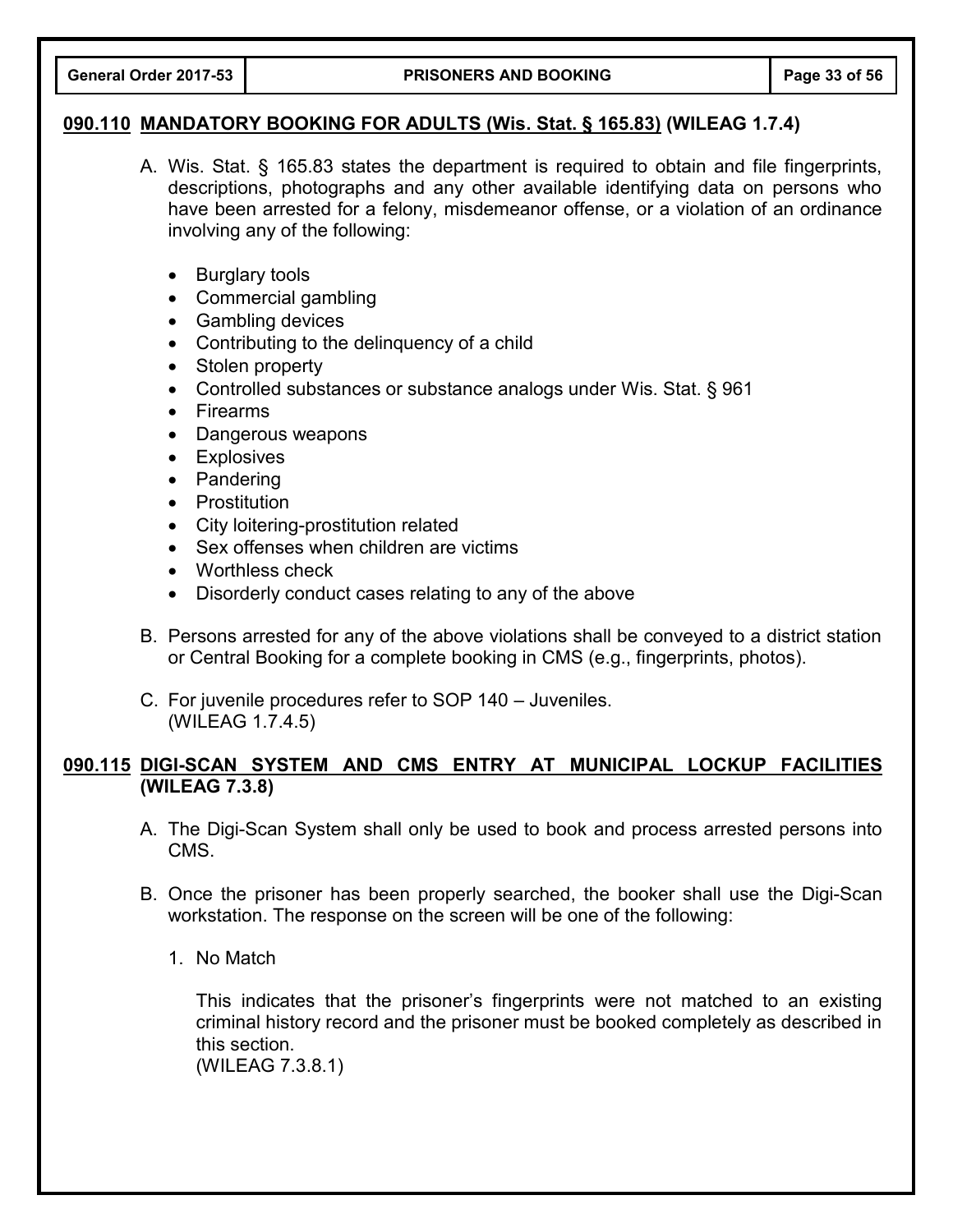2. "Name, Sex, Race, DOB and "Identification Number" of the Matching Record

If a match has taken place, the Digi-Scan System will immediately send the identified person's name and information to the "Morpho Fast ID" list located within the Tiburon main menu. This record can be accessed from the Tiburon main menu under the Corrections folder by clicking on "Morpho Fast ID". The booker shall complete the required fields and ensure the appropriate adult and/or juvenile status is entered.

(WILEAG 7.3.8.1)

- C. After the result of the Digi-Scan search has been reported and recorded, the booker shall log off the device.
- D. Arrest information (time, location, arresting officers, charges and any additional pertinent information), shall be entered into CMS by the booker only after the Digi-Scan system has been used to initiate the booking process.
- E. Booking and all other relevant information (height, weight, descriptions, inventory numbers, statute numbers, pedigree, and medical checks) shall be entered by the booker.

## **090.120 PRISONER FINGERPRINTS (WILEAG 1.7.4, 7.3.8)**

- A. LIVE-SCAN SYSTEM
	- 1. A full set of fingerprints and palm prints shall be taken from all prisoners when applicable.
	- 2. Fingerprint and palm print data will be automatically transferred to the Forensics Section for identification processing.
- B. VERIFICATION OF FINGERPRINTS BY FORENSICS
	- 1. All fingerprints transmitted to the Forensics Section shall be processed for positive identification and assigned a Milwaukee Police Department identification number (MPD ID). This number shall be entered into the MPD ID field located on the first booking screen in the CMS module by Forensics Section personnel.
	- 2. The booker shall confirm that the identification process of the arrestee has been completed by checking under the Event tab located in the CMS module. The booker shall verify that the "Ident" event has been completed by the prisoner processor from the Forensics Section. This procedure shall be done with all arrests before a prisoner is allowed to be released or transported from any department municipal lockup facility.
	- 3. When the booker is notified that the prisoner has provided false information, immediate notification shall be made to the shift commander. The shift commander shall ensure that a new wanted check is performed based on the new information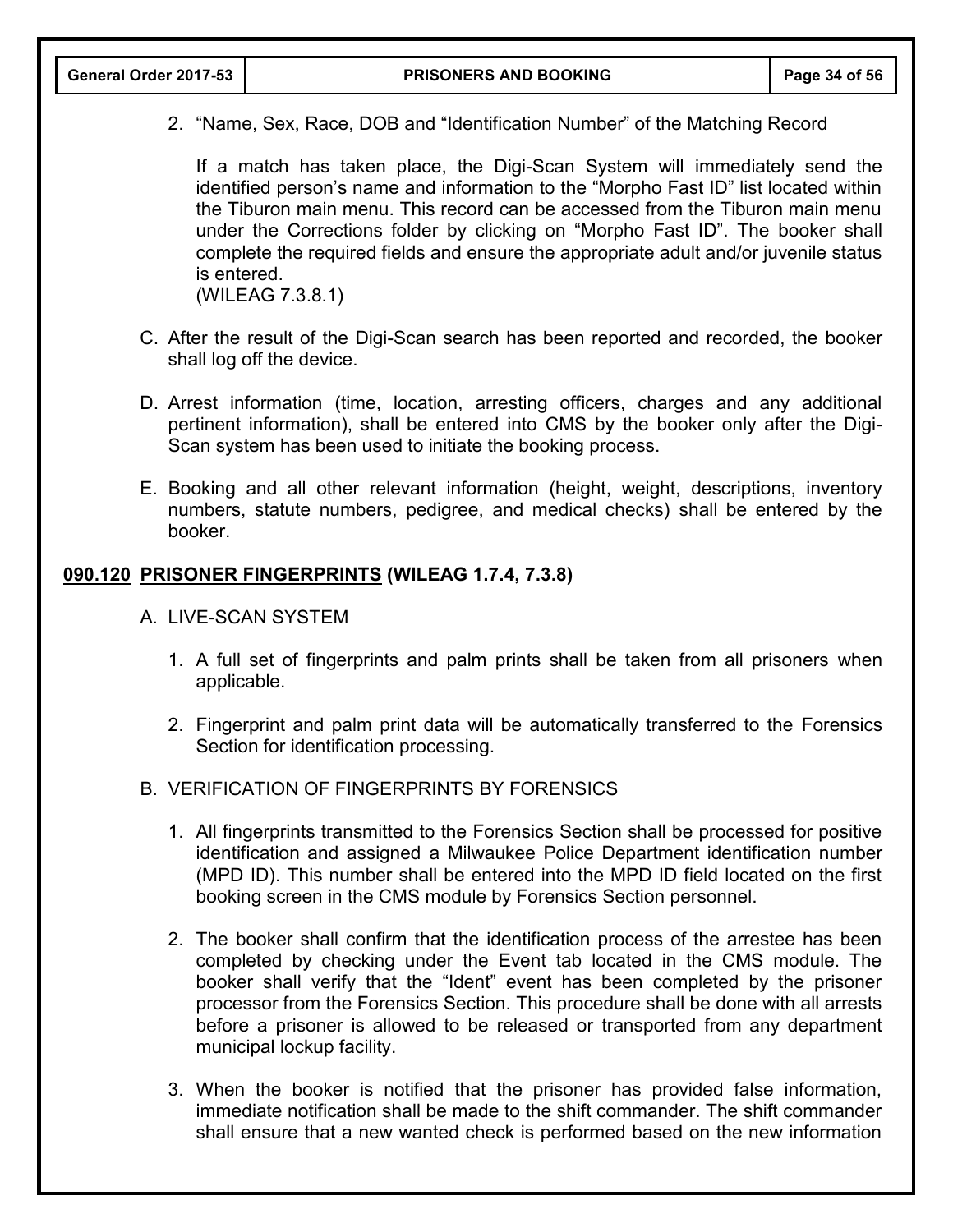**General Order 2017-53 PRISONERS AND BOOKING Page 35 of 56**

and additional charges considered (e.g., obstructing). The shift commander shall ensure that the booker updates the arrest record in CMS; including alias information in CMS. The shift commander shall ensure that all charges have been entered into CMS before the prisoner has been booked out. (WILEAG 1.7.4.5, 7.3.8.1)

## **090.125 PRISONER PHOTOGRAPHS (WILEAG 7.3.8)**

- A. If prisoners have scars, marks, or tattoos (SMT), booking officers shall identify the scars, marks, or tattoos in the Tiburon Corrections Management System (CMS).
- B. The arrestee shall be photographed using the "Digital Mug Shot System." This shall include items that alter an arrestee's appearance (e.g., wigs, glasses).
- C. When photographing a prisoner with a tattoo, photographs of the tattoo must be taken under the heading "SMT" or the information will not be retrievable.
- D. When photographing a scar, mark, or tattoo (SMT), the booker must click on each individual SMT tab to photograph the proper SMT associated with the record. The first photograph must show the subject's face in relation to the SMT. The second photograph must be a close up photo of the SMT.
- E. The department does not conduct strip searches to obtain SMT photos. If a SMT is located on a private area of a subject's body (e.g., near or on a female's breast or near or on the groin area), do not take the photo but instead document in detail. Refer to SOP 085 - Strip Searches. (WILEAG 7.3.8.2)

# **090.130 PHOTOGRAPHIC DATA SHEET (WILEAG 7.3.14)**

A "Photographic Data Sheet" shall be generated after the booking, identification and supervisory approval phases of the process have been completed. Prior to transporting the prisoner, it is the booker's responsibility to examine the "Photographic Data Sheet" to verify the information and photograph. The "Photographic Data Sheet" shall be attached to the *Arrest Detention Report* (PA-45) and must accompany the prisoner to CJF.

## **090.135 DNA SPECIMEN COLLECTION**

Members shall utilize the eTIME system to determine if an arrestee is required to provide a DNA specimen. If the arrestee has not provided a DNA specimen as required by state statute, the Milwaukee Police Department shall collect the DNA specimen during the booking process. If a DNA specimen needs to be collected by the Milwaukee Police Department, the arrestee (either adult or juvenile) shall be conveyed to the Central Booking Section. Common collections on required offenses include robbery, burglary, sexual assault, operating vehicle without owner's consent, battery to school official, etc.

A. ADULT ARRESTEES REQUIRED TO PROVIDE A DNA SPECIMEN DURING THE BOOKING PROCESS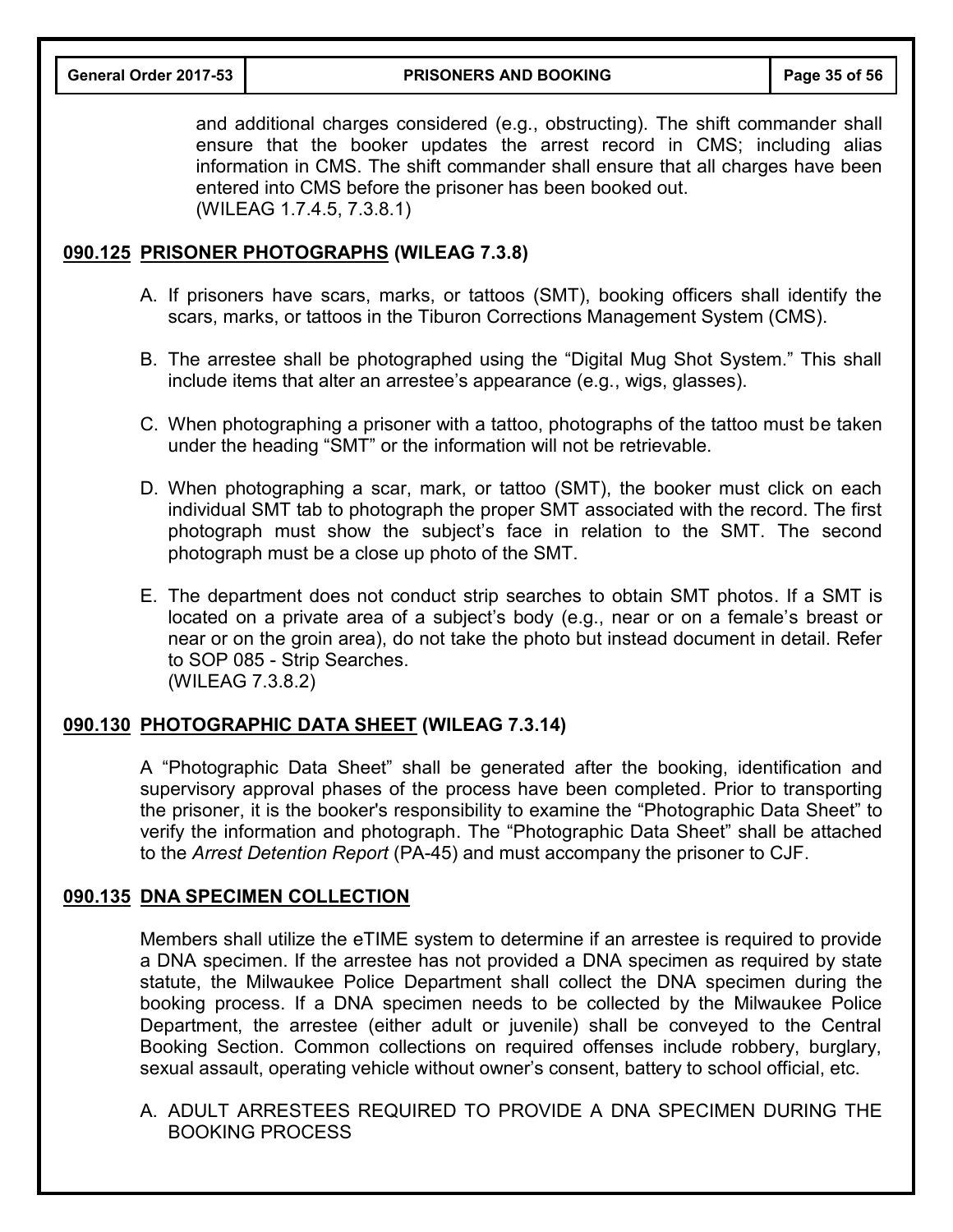- 1. Adults summarily arrested for a violent crime as defined by Wis. Stat. § 165.84(7) shall have a DNA specimen collected at the Central Booking Section only if he/she will be released from custody after the booking process (e.g., released with future court date and cite and release). Adults being transported to the Criminal Justice Facility after the booking process will have the DNA specimen collected by the MCSO.
- 2. Any arrestee with a "DNA Collection Needed" flag in their Wisconsin Criminal History in eTIME (pursuant to a qualifying conviction in Wis. Stat. § 165.76) shall have a DNA specimen collected at the Central Booking Section only if he/she will be released from custody after the booking process (e.g., cite and release and/or transported to the Vel R. Phillips Juvenile Justice Center). Adults being transported to the Criminal Justice Facility after the booking process will have the DNA specimen collected by the MCSO.
- B. JUVENILE ARRESTEES REQUIRED TO PROVIDE A DNA SPECIMEN DURING THE BOOKING PROCESS
	- 1. All arrests require eTIME verification for DNA specimen collection.
	- 2. Juveniles summarily arrested for a violent crime as defined by Wis. Stat. § 165.84(7) or taken into custody for a juvenile offense that would be a violent crime as defined by Wis. Stat. § 165.84(7)(ab) if committed by an adult in this state shall have a DNA specimen collected at the Central Booking Section. Juveniles who are arrested and have a "DNA Collection Needed" flag in their Wisconsin Criminal History in eTIME (pursuant to a qualifying conviction in Wis. Stat. § 165.76) shall have a DNA specimen collected at the Central Booking Section.

#### C. ARRESTING OFFICER RESPONSIBILITIES

- 1. The arresting officer shall review the Wisconsin Criminal History in eTIME to determine if "Arrest DNA Sample is on File" for an arrestee summarily arrested for a violation specified in SOP 095.145(A)(1) or (B)(1).
	- a. If "Arrest DNA Sample is on File" in eTIME, no additional DNA specimen shall be collected from the arrestee.
	- b. If "No DNA Sample is on File" in eTIME, the arresting officer shall transport the juvenile prisoner to Central Booking to collect a DNA specimen from the arrestee during the booking process. If an adult, and being released with a future court date, transport and release to Central Booking shall occur.
- 2. The arresting officer shall review the Wisconsin Criminal History in eTIME to determine if the arrestee has a "DNA Collection Needed" flag pursuant to SOP 095.145(A)(2) or (B)(2). If the arrestee has a "DNA Collection Needed" flag, the arresting officer shall transport to Central Booking if a juvenile or an adult released with a future court date, otherwise CJF will collect.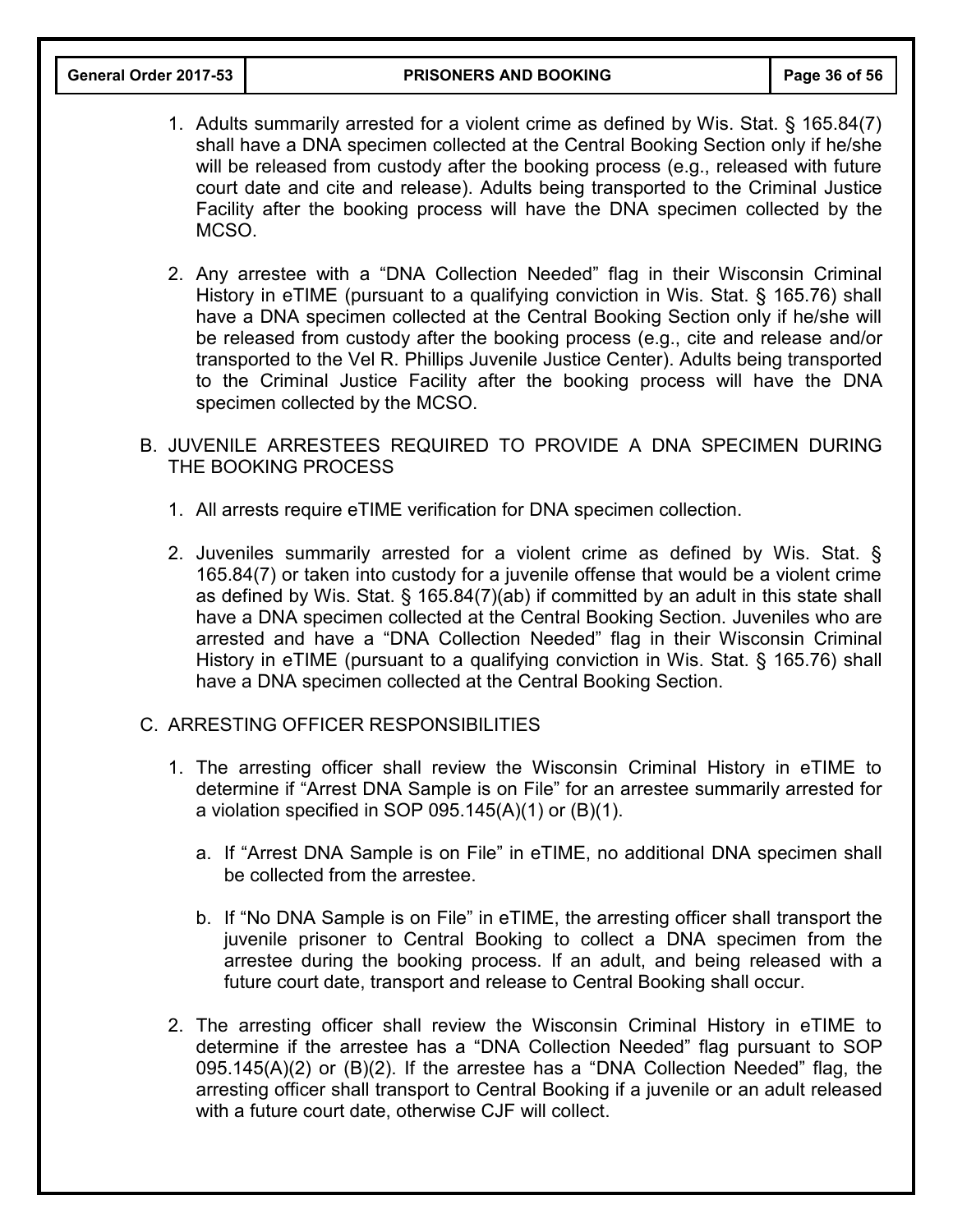## D. BOOKER RESPONSIBILITIES

- 1. Only a booker who has been trained in the collection of a DNA specimen shall collect a DNA specimen from an arrestee.
- 2. The booker shall verify if the arrestee is required to provide a DNA specimen pursuant to SOP 095.145(A and B).
- 3. The booker shall log in to eTIME to complete the electronic *Wisconsin DNA Databank Buccal Swab Collection Kit Submission Form* (form DJ-LE-106) if a DNA specimen is required.
- 4. The *Wisconsin DNA Databank Buccal Swab Collection Kit* shall be used for the DNA specimen collection. The member collecting the DNA specimen shall follow the collection kit's instruction for the collection and submission of a DNA specimen.
- 5. The booker shall ensure the completed and sealed *Wisconsin DNA Databank Buccal Swab Collection Kit* is placed in the Central Booking Section's outgoing mail after the booking process.

## **Note: If the collection kit's seal is broken or has been tampered with, the member collecting the DNA specimen shall discard the kit and use a new kit.**

#### E. REFUSALS

- 1. If the arrestee refuses to provide a DNA specimen, the booker shall inform the subject that he/she is in violation of Wis. Stat. § 946.52 (Failure to Submit Biological Specimen), and if he/she continues to refuse to provide a DNA specimen, he/she will be referred to the Milwaukee County District Attorney's Office for an additional charge of Failure to Submit Biological Specimen.
	- a. The arresting officer / detective shall file all necessary reports related to Wis. Stat. § 946.52 Failure to Submit Biological Specimen.
		- 1. The arresting officer / detective shall complete and submit a *Video File Request Form* (form PV-10E) if the refusal was captured via the department's booking room video system at the district. The arresting officer shall send a copy of the video to the Milwaukee County District Attorney's Office when the video is obtained by the member.
		- 2. If the incident occurred at Central Booking, the department member shall send an email to the municipal lockup facility administrator with the following prisoner information: name, booking number, date, and location of incident (e.g., intake, photograph, search room).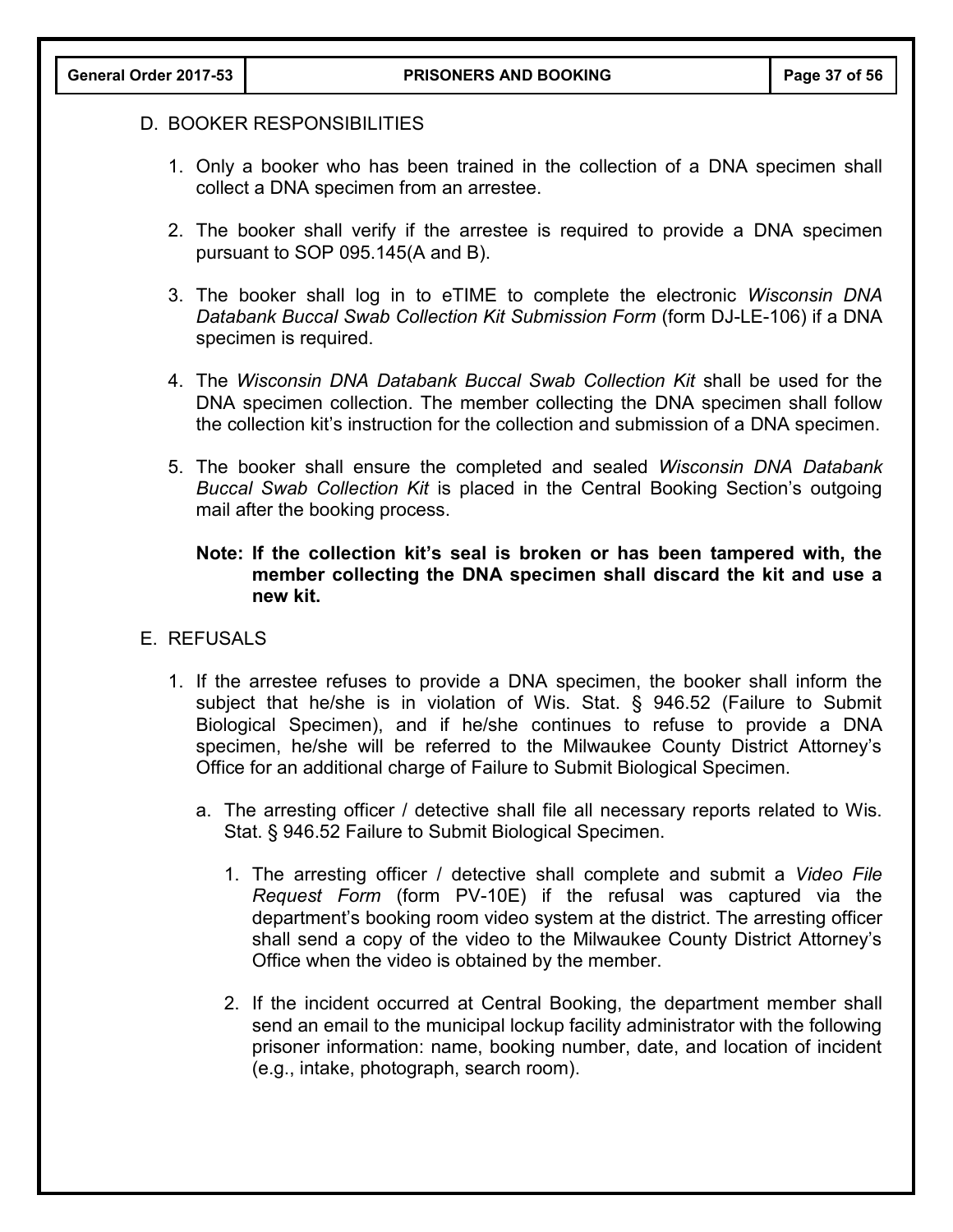#### **090.140 PRISONER DISPOSITION CODES**

- A. Whenever a prisoner is released at a district station or Central Booking, the booker or head jailor shall ensure that the appropriate release and charge disposition codes are entered into CMS.
- B. When it is determined by the reviewing supervisor that there is not enough probable cause to charge a subject, the subject shall be released from custody with no further action. The case will not be ordered in or reviewed by the district attorney, and the disposition code shall be entered as AREL.
- C. In ARS for an AREL, list the subject as ARL for the involvement code under the "Persons" tab. In the supplement, state why the subject was administratively released and who authorized it.
- D. If the subject is released and ordered into the district attorney or VPJJC, the disposition code in the booking should be RELF.

| <b>EVENT MOVEMENT CODES</b>   |                                      |             |                                    |  |
|-------------------------------|--------------------------------------|-------------|------------------------------------|--|
| <b>CIB</b>                    | Criminal Investigation Bureau        | <b>MDRV</b> | <b>Medical Observation Review</b>  |  |
| <b>CJST</b>                   | Change J-Stat                        | <b>MEAL</b> | <b>Meal Served</b>                 |  |
| <b>CTDT</b>                   | Court Date                           | <b>MEDS</b> | <b>Administer Medication</b>       |  |
| <b>DNTL</b>                   | <b>Dental Visit</b>                  | <b>MLRF</b> | <b>Meal Refused</b>                |  |
| <b>DOCV</b>                   | Doctor Visit                         | <b>MNTC</b> | Maintenance Request                |  |
| <b>DSQD</b>                   | <b>District Squad Conveyance</b>     | <b>MOVE</b> | Movement Order                     |  |
| FIRE                          | Jail / Building Fire                 | <b>OPPS</b> | Error Made-Disposition             |  |
| <b>FURL</b>                   | Out on Furlough                      | <b>OUTS</b> | Cell Out of Service                |  |
| <b>HEAD</b>                   | Headcount                            | PHON        | Phone Call Completed               |  |
| <b>HOSG</b>                   | <b>Hospital Guard</b>                | PHOT        | Mug Shot Completed                 |  |
| <b>HOSP</b>                   | <b>Hospital Medical Treatment</b>    | <b>PHYS</b> | Physical                           |  |
| <b>IDEN</b>                   | <b>Identification Verified</b>       | <b>PPD</b>  | Professional Performance Division  |  |
| <b>INSP</b>                   | Inspection                           | <b>PPS</b>  | <b>Prisoner Processing Section</b> |  |
| <b>INSV</b>                   | Cell Back in Service                 | <b>PRNT</b> | <b>Fingerprints Taken</b>          |  |
| <b>INTL</b>                   | Intel Fusion                         | <b>PSYR</b> | <b>Psychological Referral</b>      |  |
| <b>JBIO</b>                   | <b>Bio Data Completed</b>            | <b>PSYV</b> | <b>Psychologist Visit</b>          |  |
| <b>JCHG</b>                   | <b>Record Charges</b>                | SCS         | <b>Secured Custody Status</b>      |  |
| <b>JMED</b>                   | <b>Medical Info Completed</b>        | <b>SENS</b> | Sensitive Crimes Division          |  |
| <b>JMOB</b>                   | <b>Medical Observation Completed</b> | <b>SHDN</b> | Shakedown                          |  |
| <b>JMOV</b>                   | Jail ID Transfer Completed           | <b>SICK</b> | Sick Call                          |  |
| <b>JPRP</b>                   | Personal Property Taken              | <b>SRCH</b> | Inmate Search                      |  |
| <b>LIAR</b>                   | Name Change / Check Demographics     | <b>TRSM</b> | <b>Trustee Modifv</b>              |  |
| <b>LINE</b>                   | Inmate Line-Up                       | <b>VACT</b> | Video Arraignment                  |  |
| <b>MCCC</b>                   | Milwaukee County Children's Hospital | <b>VCD</b>  | <b>Narcotics Division</b>          |  |
| <b>MCMH</b>                   | Milwaukee County Mental Health       | <b>WLKH</b> | Walk Away From Hospital            |  |
| <b>PRISONER RELEASE CODES</b> |                                      |             |                                    |  |
| <b>AREL</b>                   | Administrative Release               | <b>MCCC</b> | Milwaukee Co Children Center       |  |
| <b>BCW</b>                    | Bureau of Child Welfare              | <b>MDOC</b> | Milwaukee Dept of Corrections      |  |
| <b>BAIL</b>                   | Released on Bail                     | <b>OTHJ</b> | Turned over to Other Jurisdiction  |  |
| <b>CDIS</b>                   | Charge Dismissed                     | <b>RELF</b> | Released W/Future Court Date       |  |
| CJF                           | <b>Criminal Justice Facility</b>     | <b>SERV</b> | Served Time                        |  |

Turned Over To Guardian

DIED Died in Custody STHO Other Residence Home<br>DSS Department of Social Services TABS Truancy Abatement

DSS Department of Social Services TABS<br>
ERRR Booking Entered in Error TOTG

The following is a list of appropriate codes that can be entered into CMS: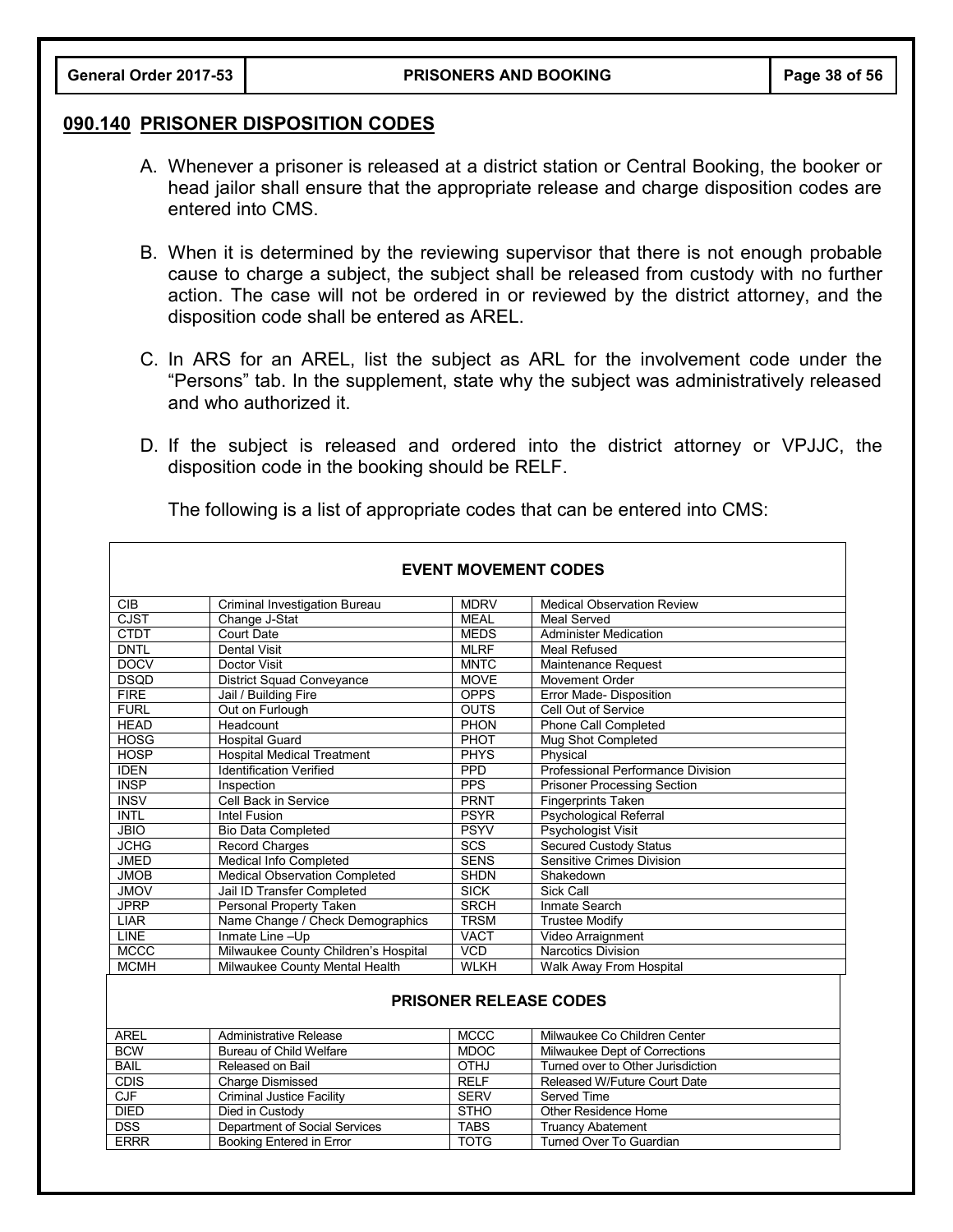#### **General Order 2017-53 PRISONERS AND BOOKING Page 39 of 56**

| <b>ESCP</b> | Escaped               | TOTM        | Turned Over To Militarv   |
|-------------|-----------------------|-------------|---------------------------|
| <b>FBI</b>  | Turned over to FBI    | ТОТР        | Turned Over To Parents    |
| <b>FNPD</b> | Fine Paid             | USMS        | Turned Over To US Marshal |
| <b>HOME</b> | Taken Home By Officer | <b>WLKH</b> | Walk Away From Hospital   |
|             |                       |             |                           |

| <b>CHARGE DISPOSITION CODES</b> |                                     |             |                                   |
|---------------------------------|-------------------------------------|-------------|-----------------------------------|
| <b>AREL</b>                     | Administrative Release              | <b>RELF</b> | Released with a Future Court Date |
| <b>BAIL</b>                     | Released on Bail                    | <b>REOR</b> | Own Recognizance (PR)             |
| <b>BCW</b>                      | Bureau of Child Welfare             | <b>RNCF</b> | No Charges Filed                  |
| CJF                             | Criminal Justice Facility           | SCTR        | <b>Superior Court Release</b>     |
| <b>CSBL</b>                     | Cash Bail                           | <b>SENT</b> | Sentenced                         |
| <b>DEAD</b>                     | Died in Custody                     | <b>SMOD</b> | Sentence Modified                 |
| <b>DSS</b>                      | Department of Social Services       | <b>SNTR</b> | Sentenced and Released            |
| <b>ERRR</b>                     | Charge Entered in Error             | STHO        | Other Residence Home              |
| <b>ESCP</b>                     | Escaped                             | TABS        | <b>Truancy Abatement</b>          |
| <b>FBI</b>                      | Turned over to FBI                  | TAKN        | Taken Home by Officer             |
| <b>FNPD</b>                     | Fine Paid                           | TOTG        | Turned Over to Guardian           |
| <b>HDRP</b>                     | <b>Hold Dropped</b>                 | TOTM        | <b>Turned Over to Military</b>    |
| <b>HOME</b>                     | Home                                | <b>TOTP</b> | <b>Turned Over to Parents</b>     |
| <b>MCCC</b>                     | Milwaukee County Children's Center  | TRAN        | <b>Transfer to Another Agency</b> |
| <b>MDOC</b>                     | Milwaukee Department of Corrections | TSER        | <b>Time Served</b>                |
| <b>OTHJ</b>                     | Other Jurisdictions                 | <b>USMS</b> | Turned Over to US Marshall        |
| <b>PROB</b>                     | <b>Probation Released</b>           | WALK        | <b>AWOL from Hospital</b>         |
| <b>PTTF</b>                     | Past Time to File                   |             |                                   |

# **090.145 ARREST REPORTS (WILEAG 1.7.4, 7.3.9)**

- A. A PA-45, and a CR-215 (if required), shall be completed for all adults taken into custody outlining the probable cause for arrest and detention. A CR-215 must be notarized. (WILEAG 1.7.4.4, 7.3.9.1)
- B. *Arrest Detention Reports* and required package information shall be reviewed by the district shift commander, geographic investigations division commander, and/or a Central Booking supervisor.
- C. Supervisors shall ensure that a legible right index fingerprint is placed on the back of all PA-45 reports, including those submitted for batch entry. In the event that the prisoner has a damaged or missing right index finger, the left index fingerprint is to be obtained and indicated as such on the PA-45.
- D. When applicable, the incident report number (IR#) shall be recorded on the *Arrest Detention Report* (PA-45), *Pedigree Information* (PA-45A), *Prisoner Statement* (PA-45B) and *Charge Supplemental* (PA-45C).
- E. Members shall include the "Criminal Arrest History" and warrant and commitment information in packages prepared by department personnel. The completed PA-45 and CR-215 shall accompany prisoners taken to CJF. (WILEAG 1.7.4.4)
	- 1. In-state warrants shall be confirmed with the Milwaukee County Sheriff's Department or the originating agency (ORI). The warrant information shall be included in the prisoner's package.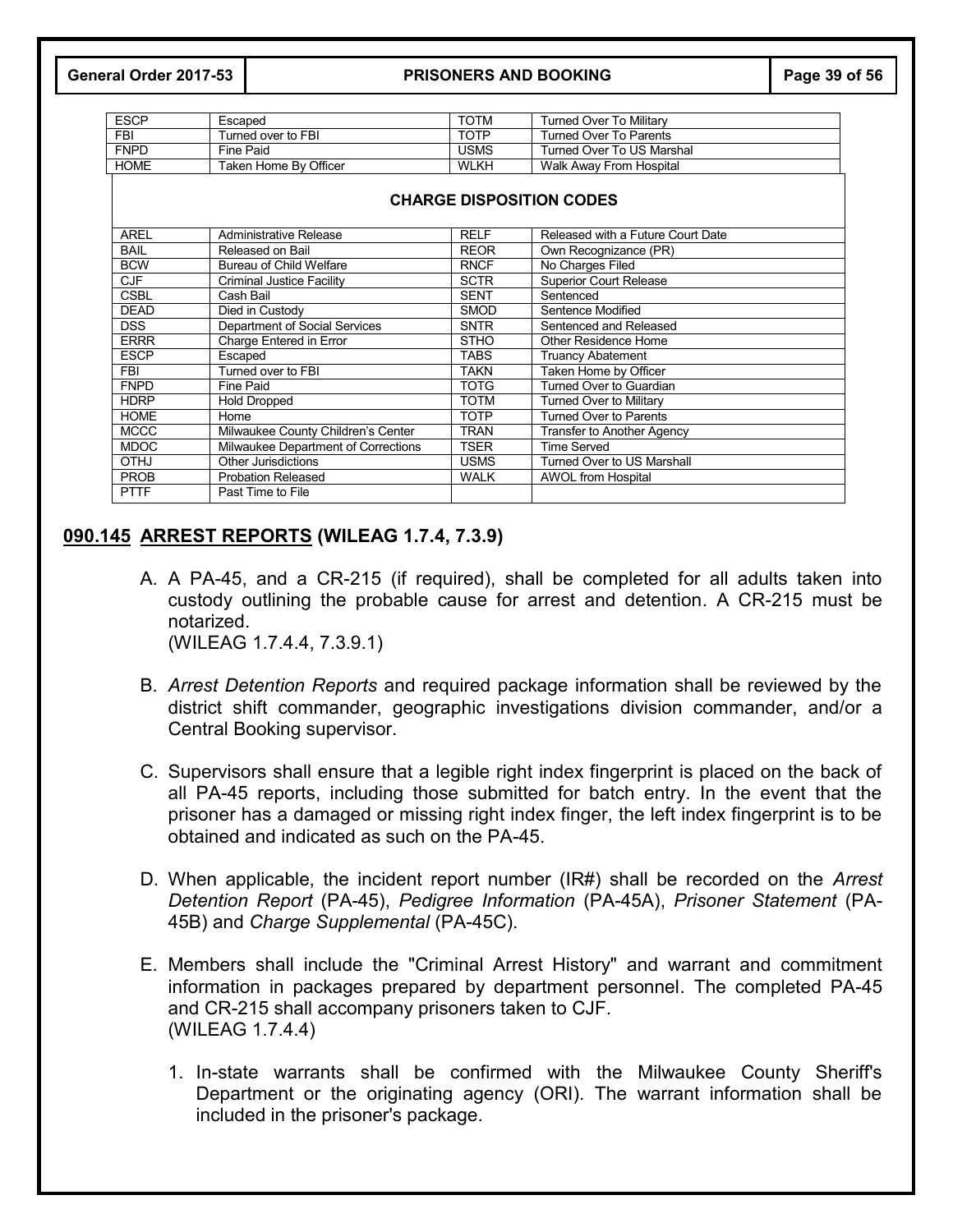- 2. Out of state felony warrants
	- Out of state felony warrants must be confirmed through Investigative Management Division (IMD) clerical support staff. The confirmation teletype is to be included in the prisoner package that is taken to CJF. A copy of the confirmation teletype, arrest report and positive hit sheet must be faxed to the IMD - Extradition Unit.
	- The Extradition Unit will obtain a copy of the warrant from the ORI and complete the extradition process.

# **090.150 PRISONER VISITORS AT A DISTRICT STATION OR CENTRAL BOOKING (WILEAG 7.3.21)**

- A. Department members requesting to enter a municipal lockup facility or interview any prisoner confined therein shall first receive authorization from the respective shift commander of said facility.
- B. No visitors, except for attorneys, shall be allowed a personal interview with a prisoner. Any visitor interested in speaking to a prisoner shall be referred to the Criminal Justice Facility (CJF) once the prisoner has been transferred there.
- C. When an attorney requests to interview a prisoner who is in MPD custody, the shift commander of the respective geographic investigations division in which the arrest occurred shall be notified. Attorney visits are at the discretion of the shift commander of the respective geographic investigations division in which the arrest occurred and are not required to be granted. If granted, the prisoner shall be brought to a proper place in the facility where the prisoner may consult with counsel and shall at all times be properly guarded from escape.

## **090.155 TELEPHONE REQUESTS**

Generally, prisoners requesting a telephone to contact friends, relatives, or counsel are permitted the use of a telephone following their arrival at the Criminal Justice Facility (CJF). However, shift commanders may allow a prisoner in custody for a misdemeanor or a municipal violation the use of a telephone. A prisoner in custody for a felony may be allowed the use of a telephone with the approval of the respective geographic investigations division shift commander. If any such request is granted, bookers shall dial the number for the prisoner and record the prisoner's name, date, time and number called in their memo book.

# **090.160 RELEASE OF INFORMATION ON ARRESTED ADULTS**

Refer to SOP 570 - Public Information Policy

## **090.165 PRISONER RELEASED AT A DISTRICT OR CENTRAL BOOKING (WILEAG 7.3.14)**

A. PRISONER RELEASED OR TRANSFERED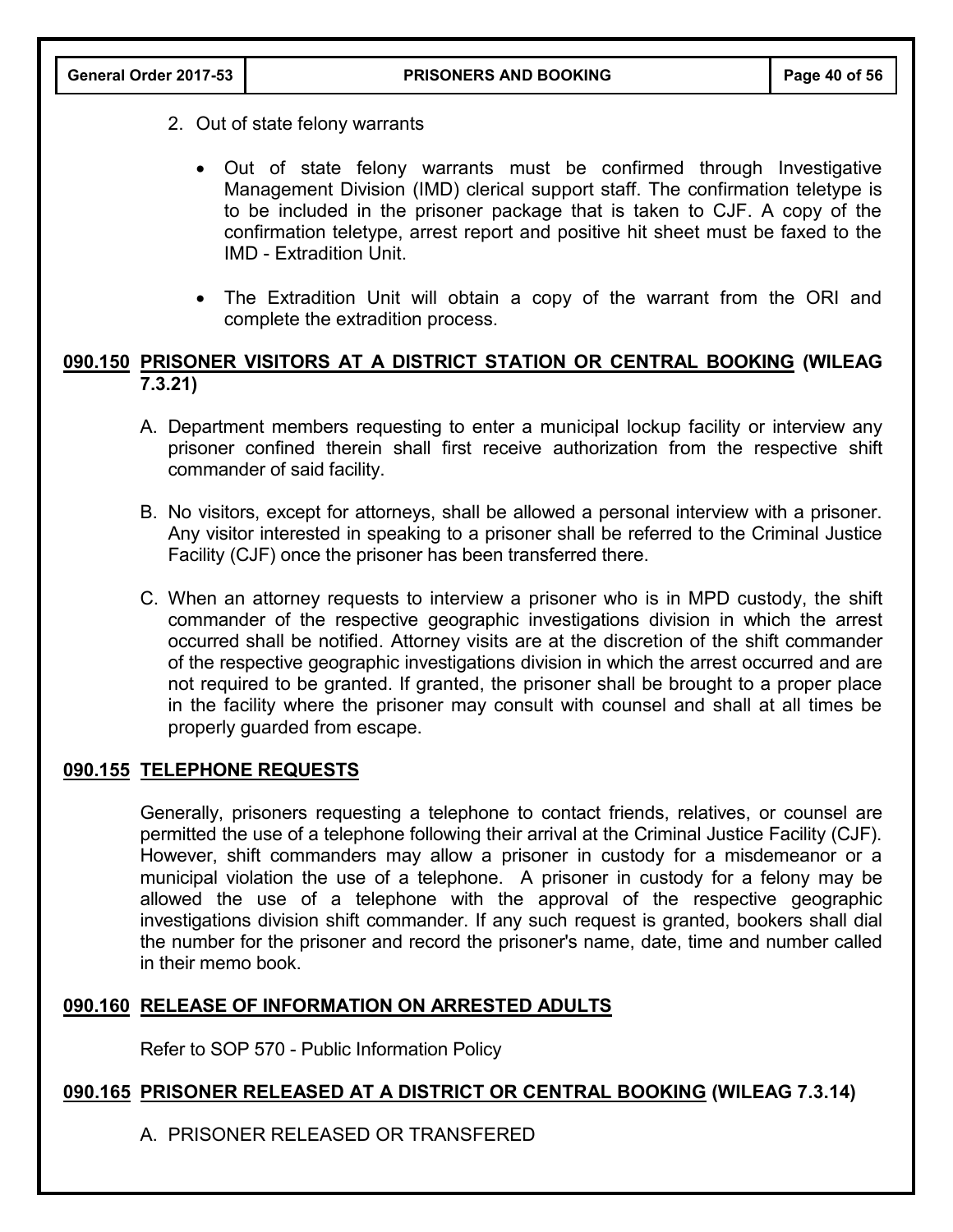- 1. Whenever a PA-45 has been completed and a prisoner is released from a work location, the reviewing supervisor shall ensure that the appropriate prisoner entry code(s) is made on the PA-45 as well as in CMS by entering the approving supervisor's PeopleSoft number into the 'Release Reason' field.
- 2. Each prisoner shall be positively identified by the Forensics Section through fingerprint confirmation prior to being released or transferred.
- B. ADMINISTRATIVE RELEASE (AREL)
	- 1. Per Wis. Stat. § 968.08, "A law enforcement officer having custody of a person arrested without a warrant may release the person arrested without requiring the person to appear before a judge if the law enforcement officer is satisfied that there are insufficient grounds for the issuance of a criminal complaint against the person arrested."
	- 2. Shift commanders and acting shift commanders may approve the administrative release of a prisoner with no further action. All instances of prisoners being administratively released shall be noted in the work location daybook.
	- 3. Shift commanders and acting shift commanders shall ensure that prisoners administratively released from custody with no further action have been processed, e.g., information entered into the CMS, photographs, fingerprints and a PA-45 generated for supervisory review.

## **090.170 HOSPITALIZED PRISONERS (WILEAG 1.7.5, 7.1.9)**

#### A. PRISONER ADMITTED TO HOSPITAL

As a result of HIPAA and Wisconsin privacy laws, area hospitals are not required to contact our department to inform shift commanders regarding the condition of or provide discharge information on prisoners.

The federal Health Insurance Portability and Accountability Act (HIPAA) of 1996 mandated regulations that govern privacy standards for health care information. HIPAA's privacy regulation became effective April 2003, and specifies the circumstances under which protected health information may or may not be released. In general under HIPAA, either a patient or a patient's representative must authorize disclosure or protected health information or the disclosure must fit a specific exception in order for protected health information to be disclosed to law enforcement. Should an arrestee be conveyed to a hospital for medical treatment and subsequently admitted to the hospital, the arresting officer(s) shall do the following:

- 1. Notify his/her shift commander of the admittance to hospital.
- 2. Arresting officers shall maintain custody of their prisoners if they are receiving medical treatment at a hospital.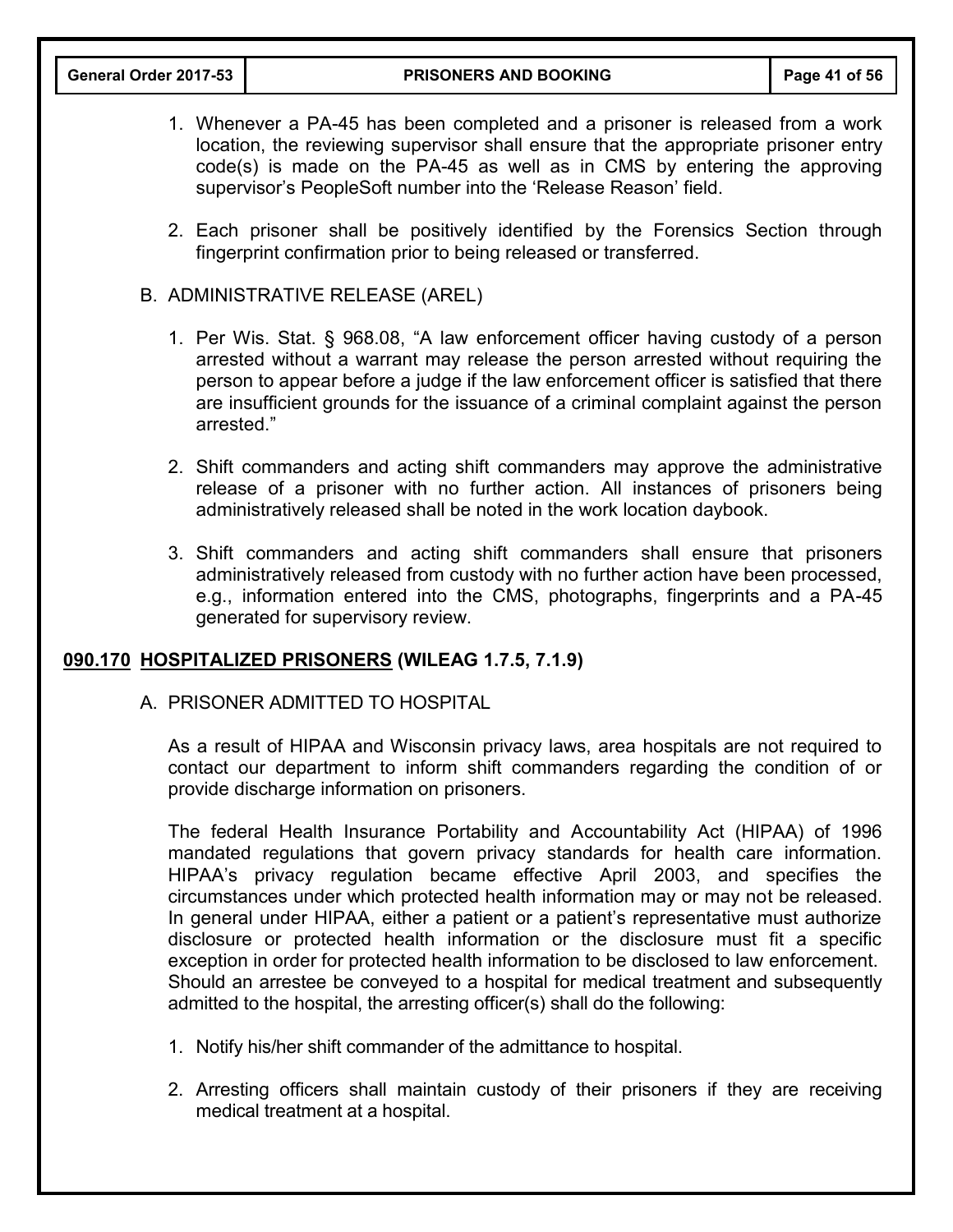- 3. Officers will not leave a prisoner unguarded while they are receiving medical treatment.
- 4. Members shall never place a "hospital hold" on a prisoner, thereby leaving them alone at the hospital.
- 5. The only exception to this will be for those prisoners being held under Chapter 51 provisions or when a hospital guard is initiated.

The use of "hospital holds" shall only continue as it relates to prisoners who need to be medically cleared prior to being transferred to the Psychiatric Crisis Service (PCS) center to be held under Chapter 51 provisions or those held at PCS prior to being processed for criminal charges. The officer shall complete a blue *Medical Discharge Notice* (PD-35ED) and request that the charge nurse place it on the prisoner's medical chart. Officer(s) shall request that the charge nurse notify the shift commander of the district in which the arrest occurred when the person is about to be released.

- 6. For prisoners arrested for felonies or domestic violence related incidents, officers shall not place a hospital hold on them, unless those prisoners are being held at PCS.
	- **Note: Officers shall consult with their shift commanders and perform risk assessments of each prisoner to determine if leaving them unguarded at a hospital will pose a danger to hospital staff or result in the high probability of escape. If this risk is too great, officers should stay at the hospital until the prisoner is cleared.**
- 7. Officers shall consult with their shift commanders of prisoners in need of medical attention to determine if they should:
	- Issue the prisoner a municipal citation
	- Release the prisoner with an order-in date to the district attorney's office
	- Administratively release the prisoner and apply for an arrest warrant
	- Evaluate with the shift commander if a hospital guard should be initiated
- 8. If a prisoner is admitted to a hospital under a hospital guard, the prisoner's property shall be placed on inventory.
- 9. In the event that hospital issues arise that cannot be resolved at the shift commander level, a referral shall be made to the respective commanding officer or the field inspector (depending on the time of the day).

## **090.175 PROCESSING PROCEDURES – ADMITTED PRISONERS**

A. Arresting officers shall hand-write and/or type a CR-215 and the proper location shall retain the paperwork. All reports shall be filed immediately after the person has been admitted to the medical facility. After review by the shift commander, the reports shall be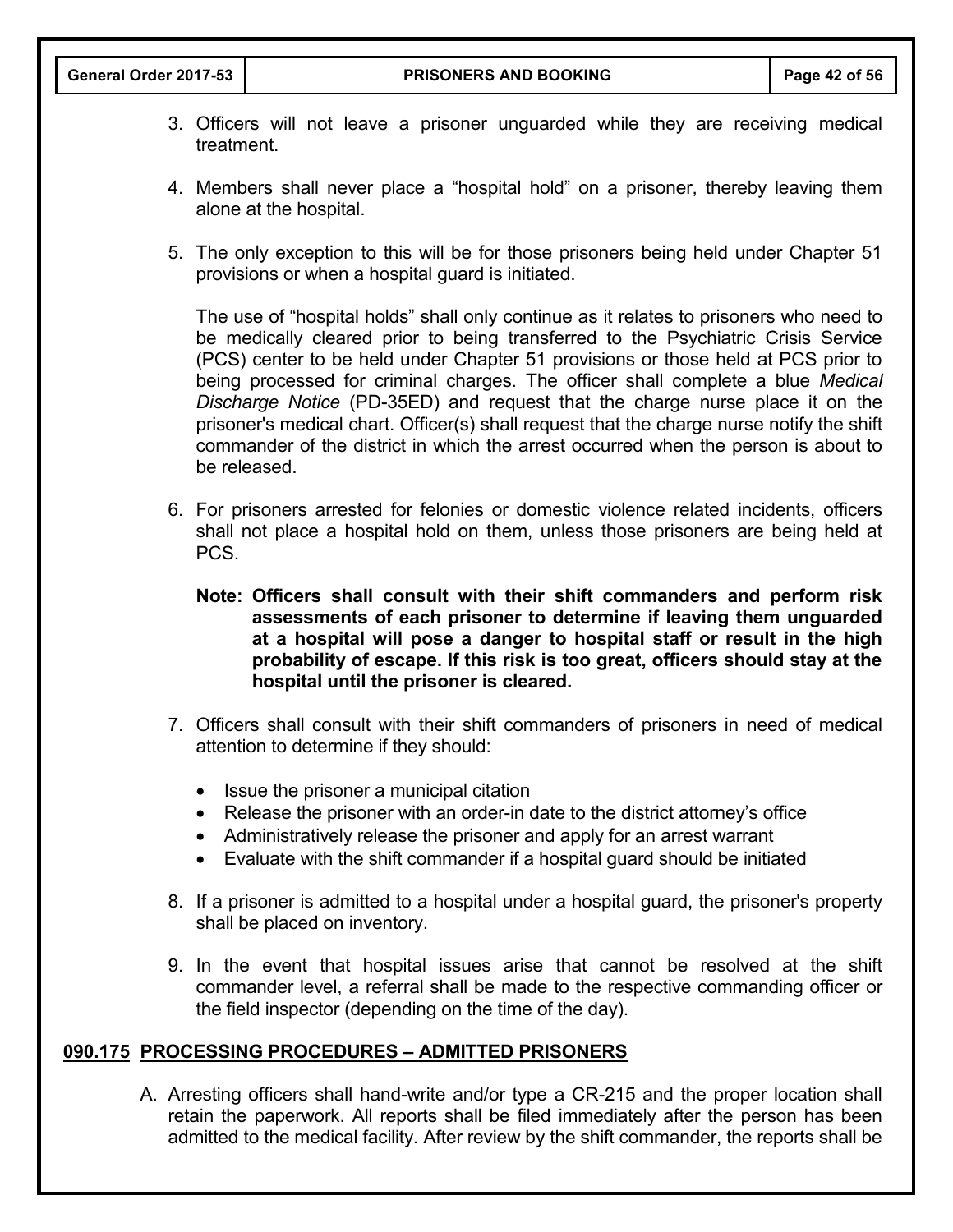routed as indicated.

- B. The original PA-45 and CR-215 and confirmations of any local or out of jurisdiction warrants, capiases or other "wants" shall be retained at the shift commander's office of the district in which the arrest occurred or the Investigations and Intelligence Bureau until the arrestee is released from the hospital and transported to the district station or Central Booking for the completion of the booking process. After booking, the original PA-45 and CR-215 shall accompany the arrestee to CJF.
- C. Monday through Friday, 6:00 a.m. to 5:00 p.m., and Saturday and Sunday, 6:00 a.m. to 2:00 p.m., Court Administration personnel are on duty at the district attorney's office (CJF-room 110). During those hours, shift commanders shall ensure the following reports are delivered in person to the district attorney's office room 110 as soon as possible after the arrest for charging. When Court Administration personnel are not on duty at the district attorney's office, shift commanders shall ensure the following reports are delivered to a supervisor at Central Booking. The Court Administration Section will obtain the report packages from Central Booking.

#### **Note: The requirement that probable cause be set within 48 hours does not change when a prisoner is admitted to a hospital. Probable cause must be set or charges issued within 48 hours from the time of arrest.**

The following reports are required for the D.A. review:

- 1. Five (5) copies of the PA-45 and CR-215.
- 2. Two (2) copies of the complete *Incident Report* and any other department forms and reports.
- 3. One (1) set of the *D.A.'s Complaint Work Sheet, Referral Packet Checklist from Law Enforcement to the Milwaukee County District Attorney's Office, Witness Subpoena Data Sheet* (2 copies) and *Criminal Case Scheduling Calendar*.
- 4. The entire package of reports shall be placed in a clear plastic bag or envelope. A completed *Medical Discharge Notice* (form PD-35ED) shall be placed on the plastic bag. On the PD-35ED, print the name and room number of the hospital where the person is located.
- 5. A copy of the criminal complaint must be included if charges are issued. All paperwork must stay with the shift commander.
- D. For liaison cases, the Court Administration liaison officer shall present the case for review to the charging assistant district attorney. For non-liaison cases, the arresting officer shall present the case to the charging assistant district attorney. After the case has been reviewed, the arresting officer presenting the case for review shall then notify the Court Administration liaison officer and the respective work location shift commander of the disposition of the case.
- E. The Court Administration liaison officer shall then notify the district shift commander of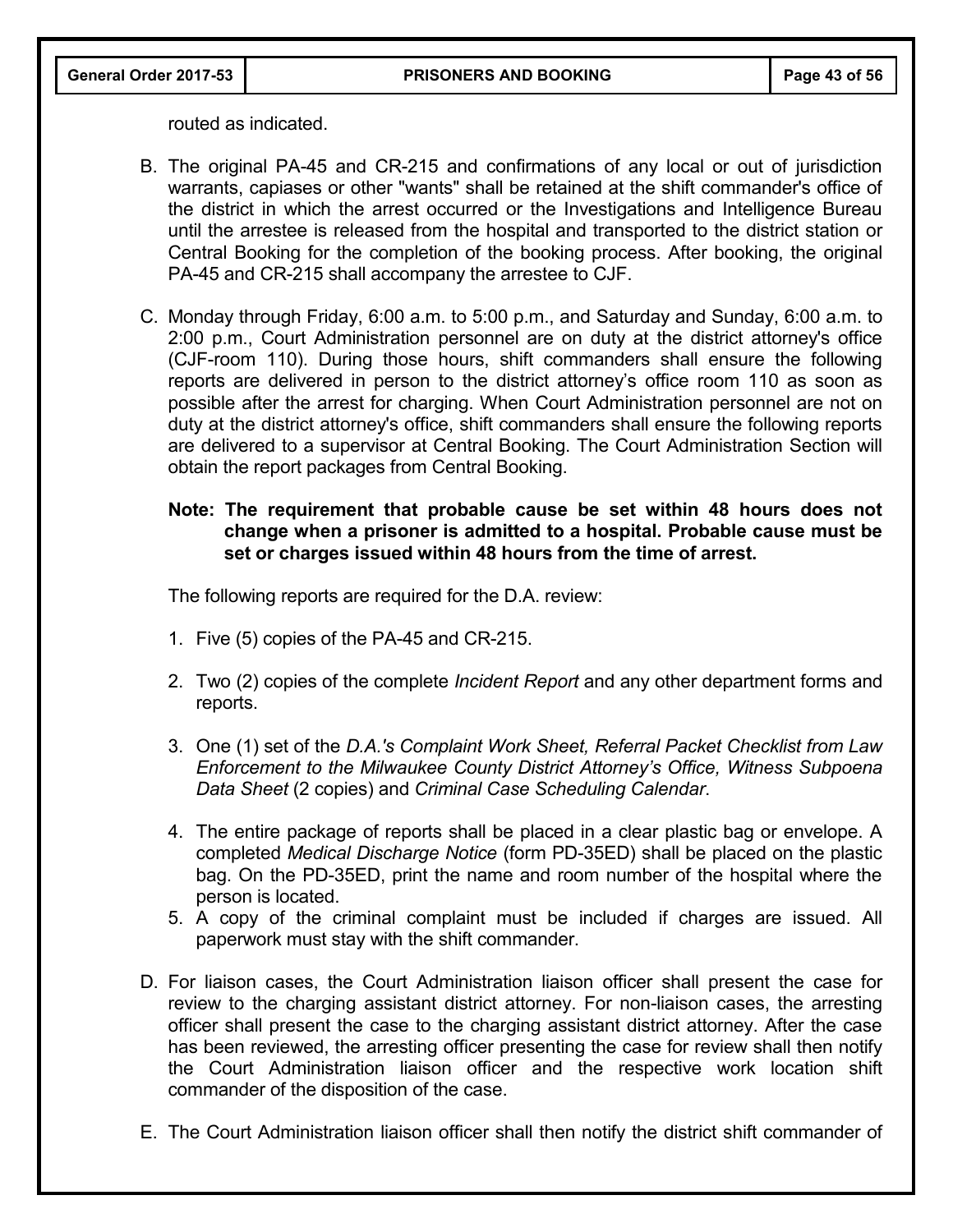**General Order 2017-53 PRISONERS AND BOOKING Page 44 of 56**

the results of the review and the name of the reviewing assistant district attorney. The shift commander shall enter that information on the original PA-45 on the appropriate line for each charge reviewed and sign his/her name and rank in the "remarks" space. If charges are issued, the original PA-45 shall accompany the prisoner when he/she is delivered to CJF.

- F. In the event that charges are issued and it becomes necessary to obtain an arrest warrant for the person admitted being held on a hospital guard or an Emergency Detention (ED) "hold", shift commanders shall notify Court Administration personnel, who shall obtain an arrest warrant.
- G. In the event that no charges are issued and no warrants are pending, the person will not be processed and the guard/hold removed. The shift commander shall indicate such on the original PA-45 and CR-215 and retain the original PA-45 and CR-215 at the district station/ Central Booking, filed by month, for a period of 1 year. The shift commander shall ensure that Court Administration is updated. The shift commander shall also notify the charge nurse at the hospital and inform him/her that there is no longer an ED hold on their patient. Bookers should follow the procedures set forth in SOP 090.190, and enter the appropriate disposition code into CMS.
- H. If a person who has not been arrested is at a hospital and any police member determines that the person has warrants or other charges pending, the member shall contact his/her shift commander to determine whether a hospital guard/hold shall be authorized. No information shall be entered into CMS until the person is released from the hospital and taken into custody.

# **090.180 CMS - PRISONERS CONVEYED FROM A MUNICIPAL LOCKUP FACILITY TO A TREATMENT FACILITY**

- A. When a prisoner is conveyed to a municipal lockup facility and later to a medical or mental treatment facility where they are admitted, the booker shall enter the known prisoner information into CMS as soon as practicable. As much arrest and booking information that can be obtained without delaying the medical treatment shall be entered.
- B. When a prisoner is conveyed to a treatment facility, a movement event shall be created under the Event tab in CMS.
- C. The arresting officer shall then complete all necessary reports. The PA-45 shall be reviewed and retained by the district shift commander who will note the treatment facility location and any other circumstances that may require a future update.
- D. For medical clearance refer to SOP 090.170(A). When medically cleared the conveying officer(s) shall transport the prisoner back to the work location where the booking process was initiated.
- E. The district shift commander or Central Booking supervisor shall ensure that the booker receives the original PA-45. The booker shall then complete the movement event in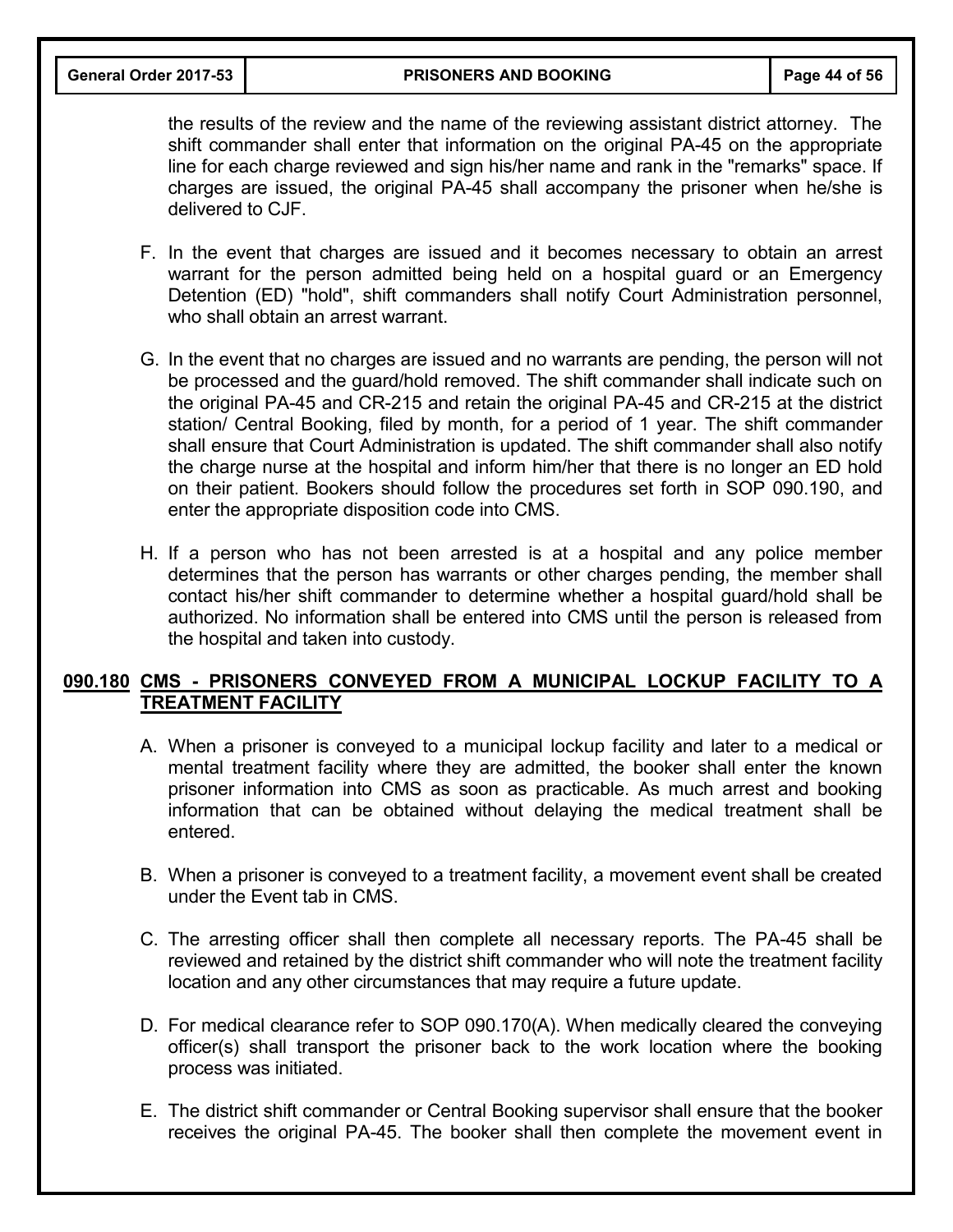CMS. The booker shall check to see that all arrest and booking information is completed.

- F. The prisoner shall then be fingerprinted and photographed.
- G. Prisoner identification status shall be verified by checking the "Ident" event located under the Event tab.

## **090.185 HOSPITAL GUARD OF PRISONERS (WILEAG 1.7.4, 7.1.9)**

#### A. ESTABLISHING A HOSPITAL GUARD

- 1. When a prisoner has been arrested for a felony, serious misdemeanor or a domestic violence related offense and is hospitalized at any medical facility after the arrest, the arresting officers shall notify their shift commander.
- 2. If a decision is made to provide a guard, the shift commander of the district in which the arrest occurred shall then assign a sergeant to establish the hospital guard and provide an officer(s) for hospital guard duty.
- 3. A hospital guard will be considered "in place" after the designated room has been inspected by a sergeant and the prisoner has been transferred to the room.
- B. ARREST/DETENTION REPORT (PA-45)

When a hospital guard is established, the original PA-45 and CR-215, if applicable, shall remain with the district shift commander that established the hospital guard.

- C. CMS PROCESSING
	- 1. When a hospital guard is established, the prisoner's information shall be entered into CMS as soon as practicable. The arresting officer shall provide the booker with all necessary information to create a booking for this incident. The booker shall create a hospital movement event at this time. The arresting officer shall prepare a PA-45, with the prisoner's right index fingerprint affixed and submit it to the district shift commander for review, who shall place it into the "hospital guard" file.
	- 2. Upon the return of the arrestee to the district station or Central Booking, the booking process shall be completed. Do not use the Digi-Scan System on this prisoner upon their return to the district if the subject has been previously entered into the system. Prisoner movements, including release codes, shall be entered. The original PA-45, shall be attached to the updated documents.
	- 3. If no charges are issued by the district attorney's office prior to release of the individual from the hospital, the shift commander shall ensure that the guard is cancelled and the appropriate disposition code is entered into CMS. (WILEAG 1.7.4.4)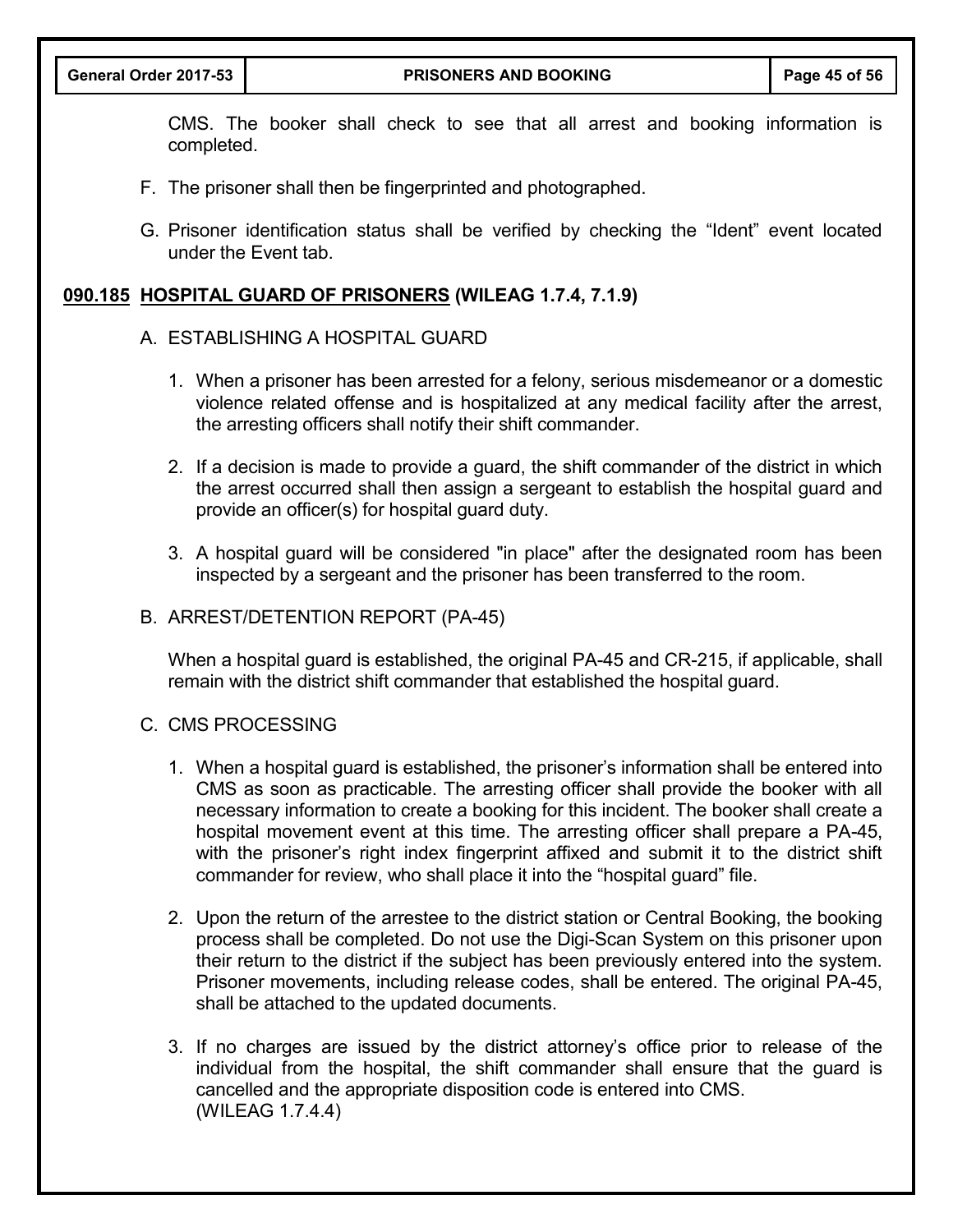## D. SUPERVISION OF GUARDS

- 1. The shift commander of the district that established the hospital guard shall be responsible for the supervision of the officer performing the guard duties.
- 2. The shift commander shall assign a sergeant to inspect the officer performing the hospital guard duties at least once per shift.

#### E. SERGEANT'S RESPONSIBILITIES

Sergeants establishing a hospital guard shall perform the following tasks:

- 1. *Hospital Guard Duty Report* (form PM-9H)
	- a. The sergeant assigned to establish a hospital guard shall confer with the district/investigations division shift commander to determine if there are any special instructions and shall then file the *Hospital Guard Duty Report*.
	- b. The *Hospital Guard Duty Report* shall be completed using a *Department Memorandum* (form PM-9E). The report shall contain special instructions for the guards.
	- c. The sergeant filing the *Hospital Guard Duty Report* (PM-9H) shall disseminate copies of the report according to the following distribution schedule:
		- Original to work location hospital guard file
		- Copy to work location sergeant's office
		- Copy to work location roll call board
		- Copy to work location console
		- Copy to Central Booking
		- Copy to work location's Geographic Investigations Division
- 2. Obtain one set of leg irons and ensure they are functioning properly.
- 3. Obtain a portable radio charger and extra radio battery. Determine if the portable radio is capable of transmitting from that location. If not, alternative arrangements must be made.
- 4. Convey the aforementioned items to the hospital guard location.
- 5. Ensure that the prisoner's name does not appear in the hospital register of patients. This procedure is for the added security of both the officer and prisoner.
- 6. Room Inspection

The sergeant shall conduct a thorough inspection of the hospital room. Safety and security are the principal concerns for both the guarding officer as well as the person in custody. When conducting a room inspection the sergeant shall consider the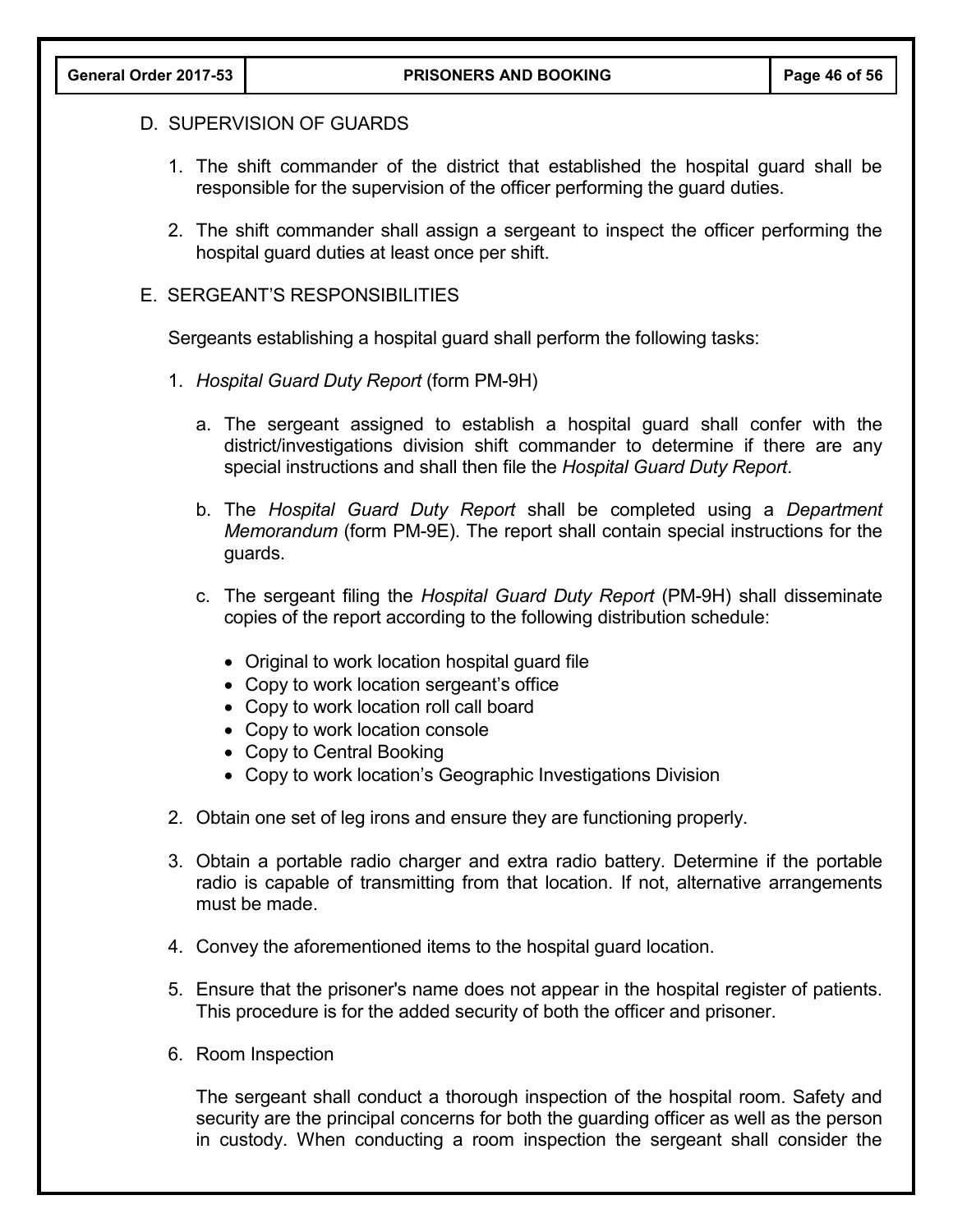following:

- a. Ensure the room is equipped with a telephone and that it is not within the prisoner's reach. If necessary, there are two telephone extension cables available at the Third District shift commander's office.
- b. Determine where all room doors lead.
- c. Determine the location of keys for all doors with locks.
- 7. If the sergeant determines that special circumstances exist, the sergeant shall consult with hospital personnel to determine if the special circumstances can be accommodated and notify their shift commander of same.
- 8. The sergeant shall then post the guard on the prisoner and shall provide the officer with the original PM-9H. The sergeant shall ensure the officer has read and understands the instructions as noted in the PM-9H*.* The original PM-9H shall remain with the officer performing guard duties.
- F. POLICE OFFICERS PERFORMING HOSPITAL GUARD DUTIES
	- 1. Officers assigned to guard duty shall remain with their prisoner at all times. Officers that must leave the presence of the prisoner shall arrange for relief. Maintaining the safety and security of a hospital prisoner is the officer's primary responsibility. If there are any questions relative to their duties, the officer shall contact his/her shift commander.
	- 2. *Hospital Guard Duty Report* (form PM-9H)

The *Hospital Guard Duty Report* includes instructions for the officers performing guard duties, as well as the "Officer's Log" section. Officers assigned as a guard shall sign in/out on the "Officer's Log" section.

- 3. Change of Shift
	- a. At each change of shift, each officer shall obtain any additional information or instructions from the officer being relieved.
	- b. The relieving officer is responsible for all the reports and equipment of the hospital guard during his/her tour of duty. Upon commencing his/her tour of duty, the officer shall check to ensure all the equipment is functioning properly and shall notify his/her shift commander of any malfunctioning equipment.
- 4. Telephones
	- a. Prisoners shall not be allowed to make or receive telephone calls.
	- b. Officers may use the telephone for legitimate police related reasons.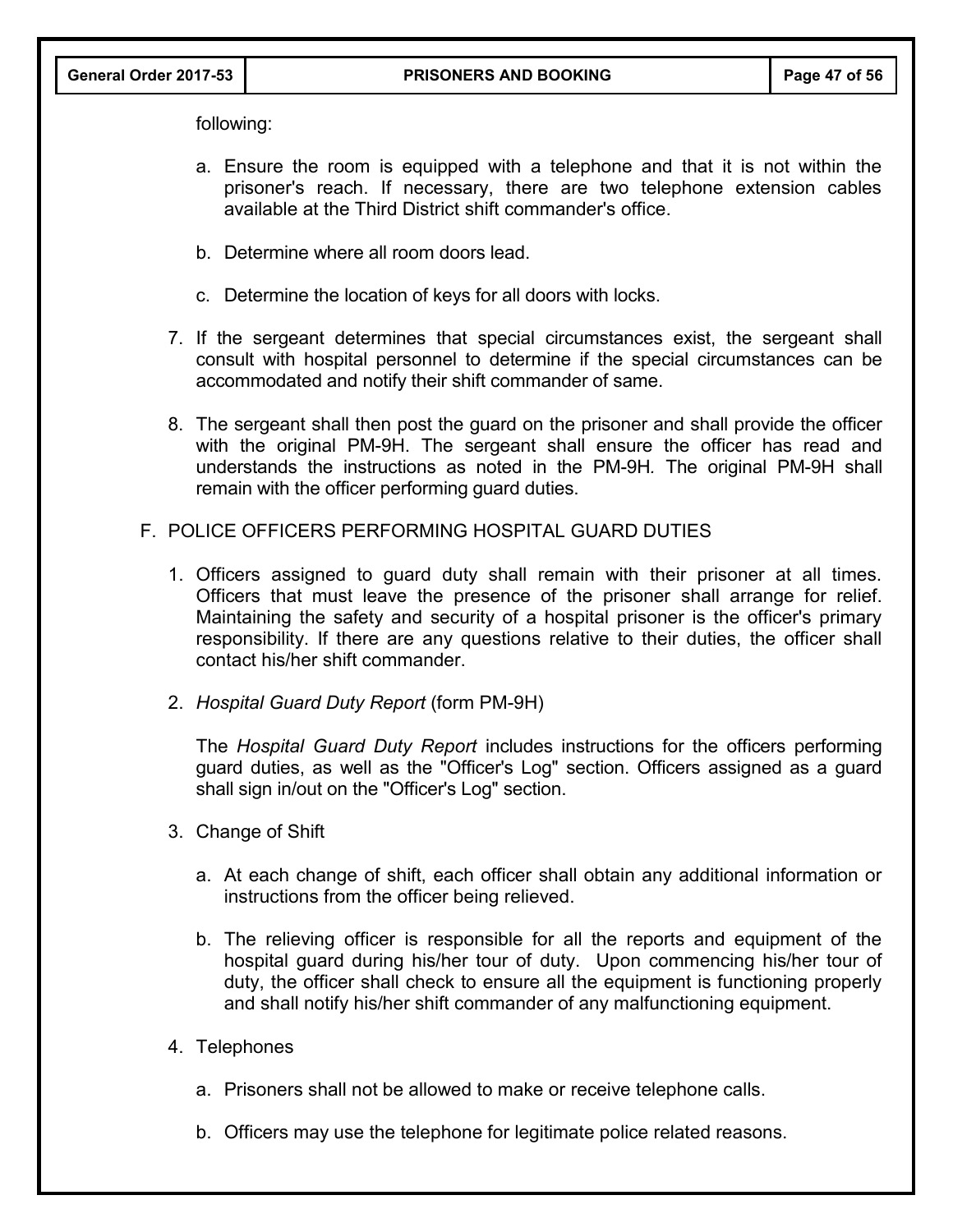- c. Officers shall obtain hourly marks by telephone by contacting their respective district console. The console operator shall then notify the officer's emergency communications operator II who shall enter that information into the CAD system.
- 5. Leg Irons

Leg irons shall be on the prisoner at all times, except when medical personnel direct the officer to remove the leg irons for medical purposes. If directed to remove the leg irons, the officer may request the assistance of an additional officer to maintain security of the prisoner.

## **Note: The officer, not the hospital staff, is responsible for the safety and security of the prisoner.**

- 6. Portable Radio
	- a. When possible, officers shall monitor the radio talk group of the district in which the hospital is located or the radio talk group of the closest district if the hospital is located outside the city of Milwaukee.
	- b. Officers experiencing radio problems shall immediately contact their district shift commander.
- 7. Eating Utensils

Officers should be aware that eating utensils may be used as weapons. They shall ensure that all eating utensils used by the prisoner are returned to hospital personnel.

8. Release of Information

Officers assigned to hospital guard duty shall not release information regarding the prisoner to anyone except hospital personnel for medical reasons. Any other requests for information shall be referred to the manager of Public Relations.

9. For security purposes, hospitalized prisoners are not allowed to have visitors.

#### **090.190 TERMINATION OF THE HOSPITAL GUARD**

- A. A hospital guard shall be terminated when one of the following occurs:
	- 1. An attending physician determines that the prisoner is medically cleared to be transferred to a municipal lockup facility or CJF.
	- 2. Central Booking supervisors shall be notified of a prisoner release to determine if a prisoner shall be transported to Central Booking or CJF.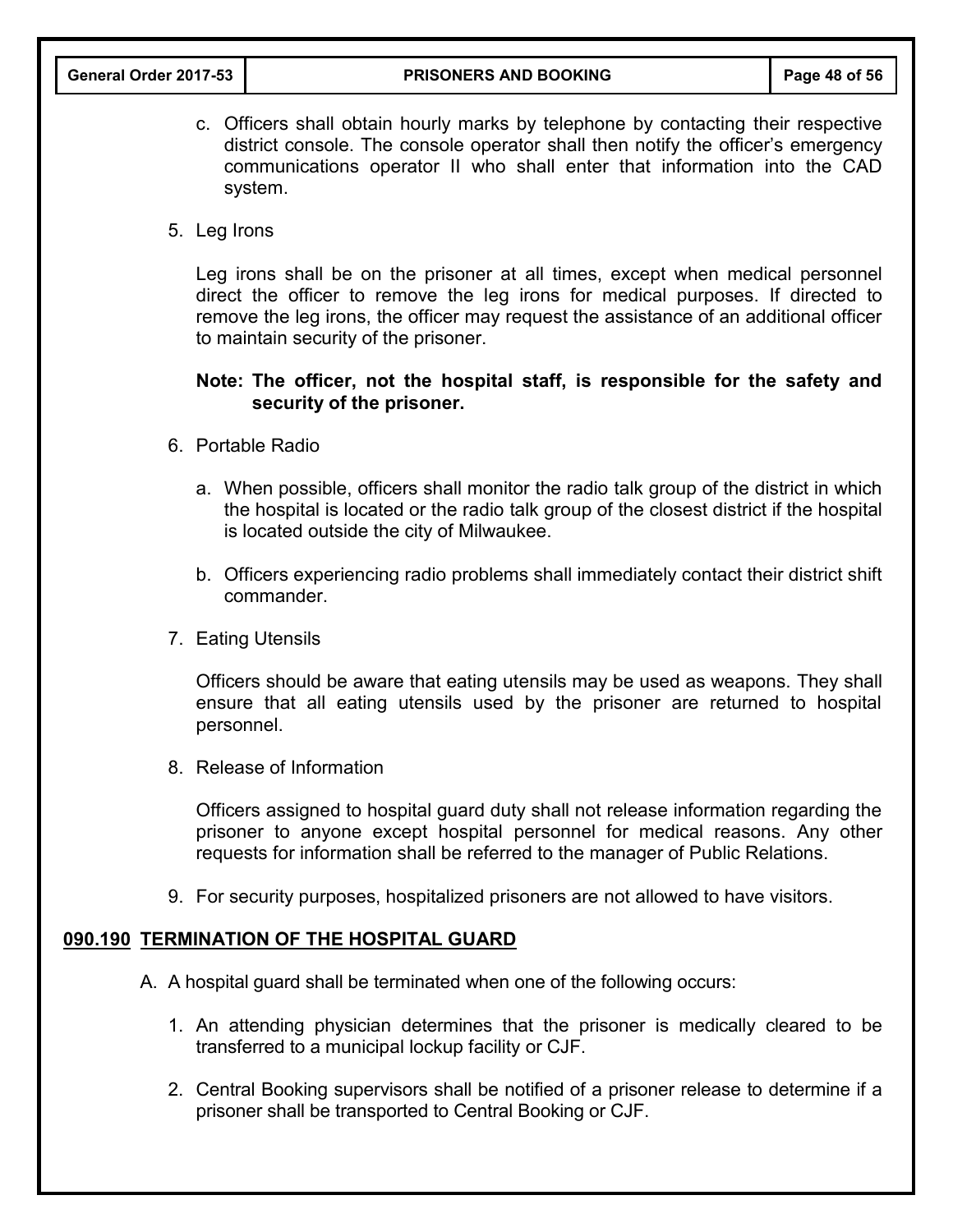- 3. The custody of the prisoner is transferred to another jurisdiction.
- 4. If, after review of the charges by a district attorney, no charges or lesser charges are issued, the shift commander of the district in which the arrest occurred shall then determine the status of the hospital guard.
- B. At the termination of the hospital guard, the officer shall immediately notify his/her shift commander. The shift commander shall then instruct the officer to return the equipment and the original *Hospital Guard Duty Report* to him/her.
- C. The shift commander receiving notification that the guard has been terminated shall ensure that termination notifications are made to all locations according to the distribution schedule noted on the *Hospital Guard Duty Report*.
- D. All medical documentation to include any written instructions and medication regimens should accompany the prisoner.
- E. RETENTION SCHEDULE

The district that established the hospital guard shall retain the *Hospital Guard Duty Report* (form PM-9H) at their work location according to the existing retention schedule. Copies of the report that were sent to other work locations may be destroyed if not needed for administrative purposes.

#### **090.195 PROBABLE CAUSE / BAIL DETERMINATION FOR FELONY OFFENSES**

- A. Court commissioners conduct probable cause hearings at 8:15am and 1:30pm daily, thus it is imperative that department members ensure the prisoner's paperwork is received in a timely manner for review.
- B. When a prisoner is arrested on any summary felony charge, regardless of whether there are additional charges, and the prisoner is transferred to CJF within 36 hours of his/her initial arrest, the probable cause determination and the setting of bail shall typically be the responsibility of the Milwaukee County Sheriff's liaison when Intake Court is in session or through the designated court commissioner or duty judge. On weekends, holidays or when Intake Court is not in session, it shall be the responsibility of the shift commander of the respective investigations division in which the arrest occurred to assign personnel to obtain the probable cause determination and have bail set.
- C. If the prisoner is to be held in the custody of the department for more than 36 hours from the time of the initial arrest, the following procedures apply:
	- 1. When intake court is in session, the shift commander of the respective investigations division in which the arrest occurred shall assign personnel to take the original PA-45/CR-215 to the intake court commissioner. The court commissioner shall review the PA-45/CR-215 for probable cause and, if found, shall set bail. The shift commander of the respective investigations division in which the arrest occurred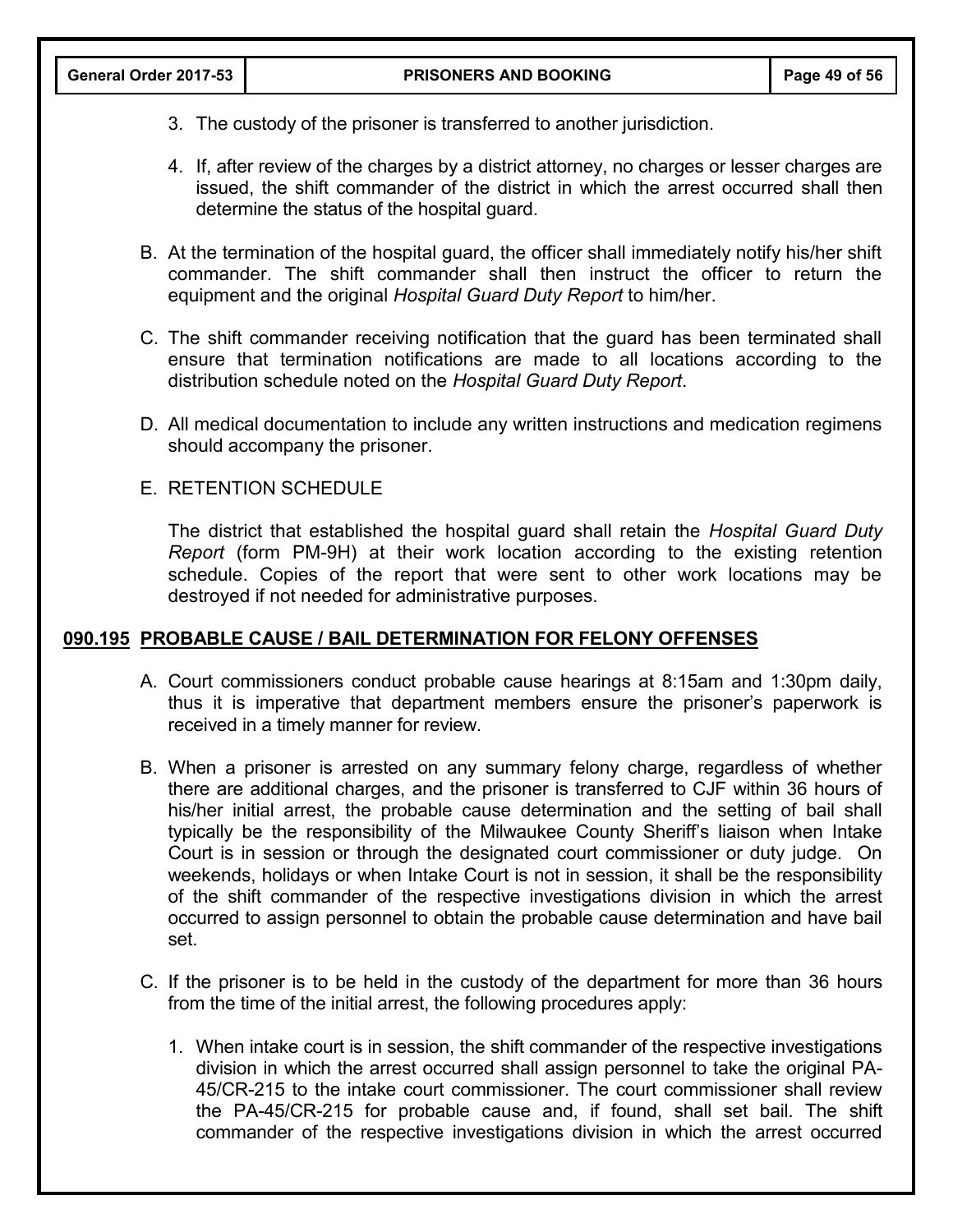shall be notified if no probable cause is found.

- 2. If probable cause has been determined and bail set, the assigned detective shall make two (2) copies of the signed PA-45/CR-215. One (1) copy shall be given to the court liaison officer and one (1) copy shall be given to the MCSO liaison. The original PA-45/CR-215 shall be returned to Central Booking and shall remain there until the prisoner is transferred to CJF after notification has been made that probable cause has been determined and bail set.
- 3. When intake court is not in session, the shift commander of the respective investigations division in which the arrest occurred shall call the designated duty judge and obtain a probable cause determination and bail amount. The shift commander of the respective investigations division in which the arrest occurred shall complete the appropriate section of the PA-45 with the name of the judge, the date and time of his/her review and the prescribed bail amount along with the signature of the shift commander of the respective investigations division in which the arrest occurred next to the name of the judge.
	- **Note: In accordance with Riverside v. California, no person may be held on summary felony charges for more than 48 hours without a probable cause determination. For summary misdemeanor charges, no person may be held for more than 48 hours without a signed criminal complaint.**

#### **090.200 PRISON RAPE ELIMINATION ACT- PREA**

A. PRISON RAPE ELIMINATION ACT

The Prison Rape Elimination Act (PREA) of 2003 is a federal law designed to combat the sexual assault of prisoners. The law provides for the analysis of assault incidents and its effects on prisoners at the federal, state and municipal levels. The law also requires agencies to marshal information, resources, recommendations, and funding to protect individuals from prisoner sexual assault.

- B. DEPARTMENT PREA POLICY
	- 1. The Milwaukee Police Department has a zero tolerance policy regarding incidents of sexual abuse and sexual harassment of prisoners.
	- 2. It is the policy of the department to provide a safe, secure, and humane environment for prisoners, free of the threat of sexual abuse and sexual harassment. The department will maintain a program for prevention, detection, response, investigation, and tracking of any incidents of sexual abuse or sexual harassment to any prisoner while in the custody of one of its members and/or while in a department municipal lockup facility.
	- 3. The Milwaukee Police Department does not tolerate prisoner sexual abuse, sexual assault, sexual misconduct, sexual contact or sexual harassment by a prisoner or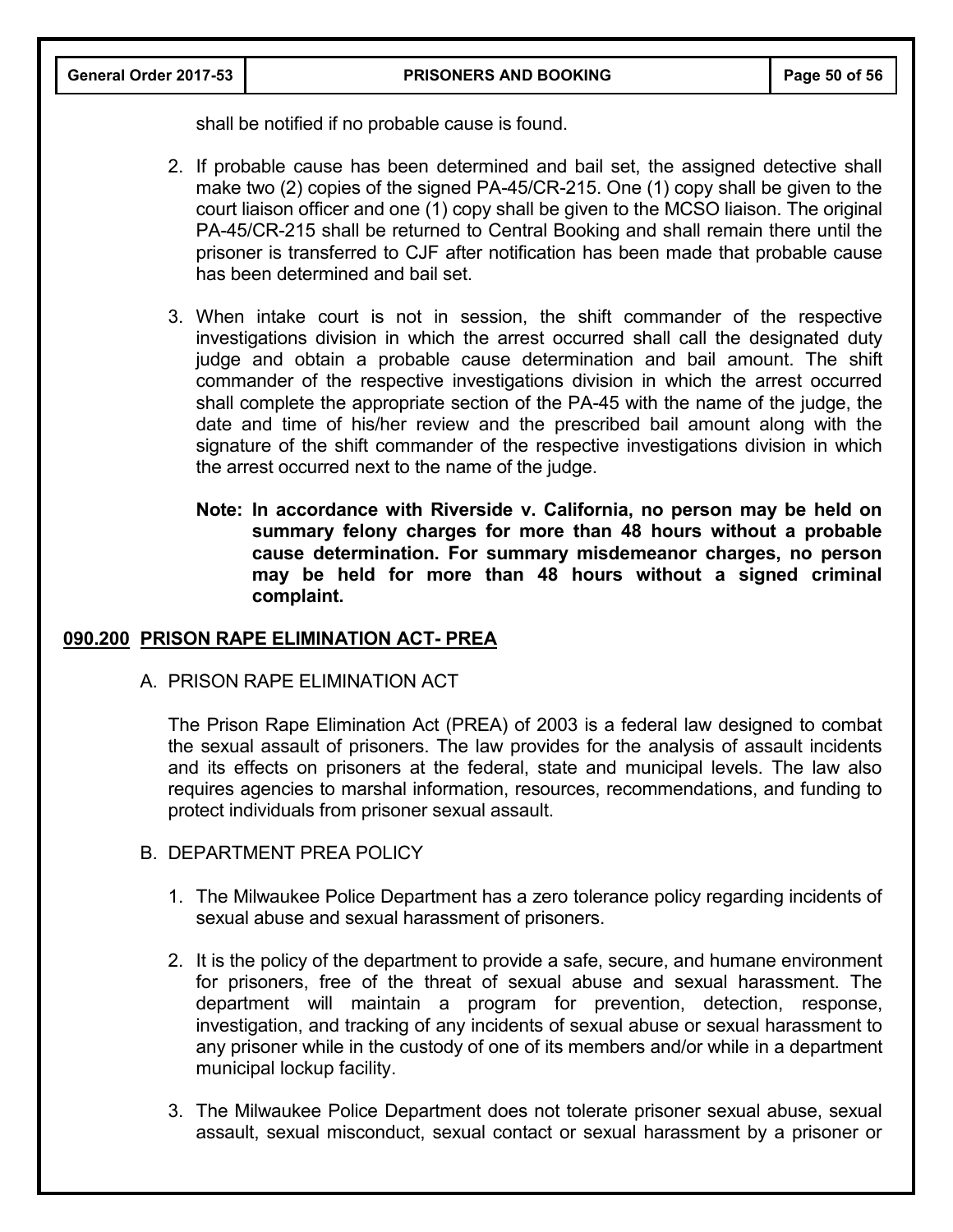member of the department. Allegations of sexual misconduct by prisoners or department members will be thoroughly investigated and when warranted, discipline and criminal prosecution will be pursued.

4. For a definition of sexual harassment refer to SOP 520.05 - Sexual Harassment.

#### **090.205 PREA COORDINATOR**

#### A. APPOINTMENT

The Chief of Police shall appoint a PREA Coordinator who shall develop, implement, and oversee department policy to comply with federal PREA standards in department municipal lockup facilities.

#### B. RESPONSIBILITIES

- 1. Maintain policies/procedures to comply with PREA.
- 2. Develop a staffing plan to ensure adequate levels of staffing and video monitoring in order to protect prisoners from sexual abuse.
- 3. Maintain methods for department members and prisoners to report sexual abuse or sexual harassment of prisoners.
- 4. Coordinate responses to reports of sexual abuse among first responders, local hospitals, investigators and supervision.
- 5. Maintain a protocol for investigating allegations of prisoner sexual abuse in department municipal lockup facilities, to include:
	- a. Evidence collection
	- b. Appropriate criminal and/or internal investigations is conducted regarding reports of sexual abuse or sexual harassment
	- c. Continued access to forensic medical examinations conducted at the Sexual Assault Treatment Center
	- d. Protocol to refer allegation of sexual abuse or sexual harassment to other law enforcement agencies if necessary
- 6. Ensure the department makes public its PREA policies to both prisoners and the public through use of signage, standard operating procedure, and social media.
- 7. Compile all data regarding allegations of prisoner sexual abuse or sexual harassment in department municipal lockup facilities.
- 8. Ensure all members, contractors, visitors, or others who enter any municipal lockup facility are informed of the department's zero-tolerance policy regarding sexual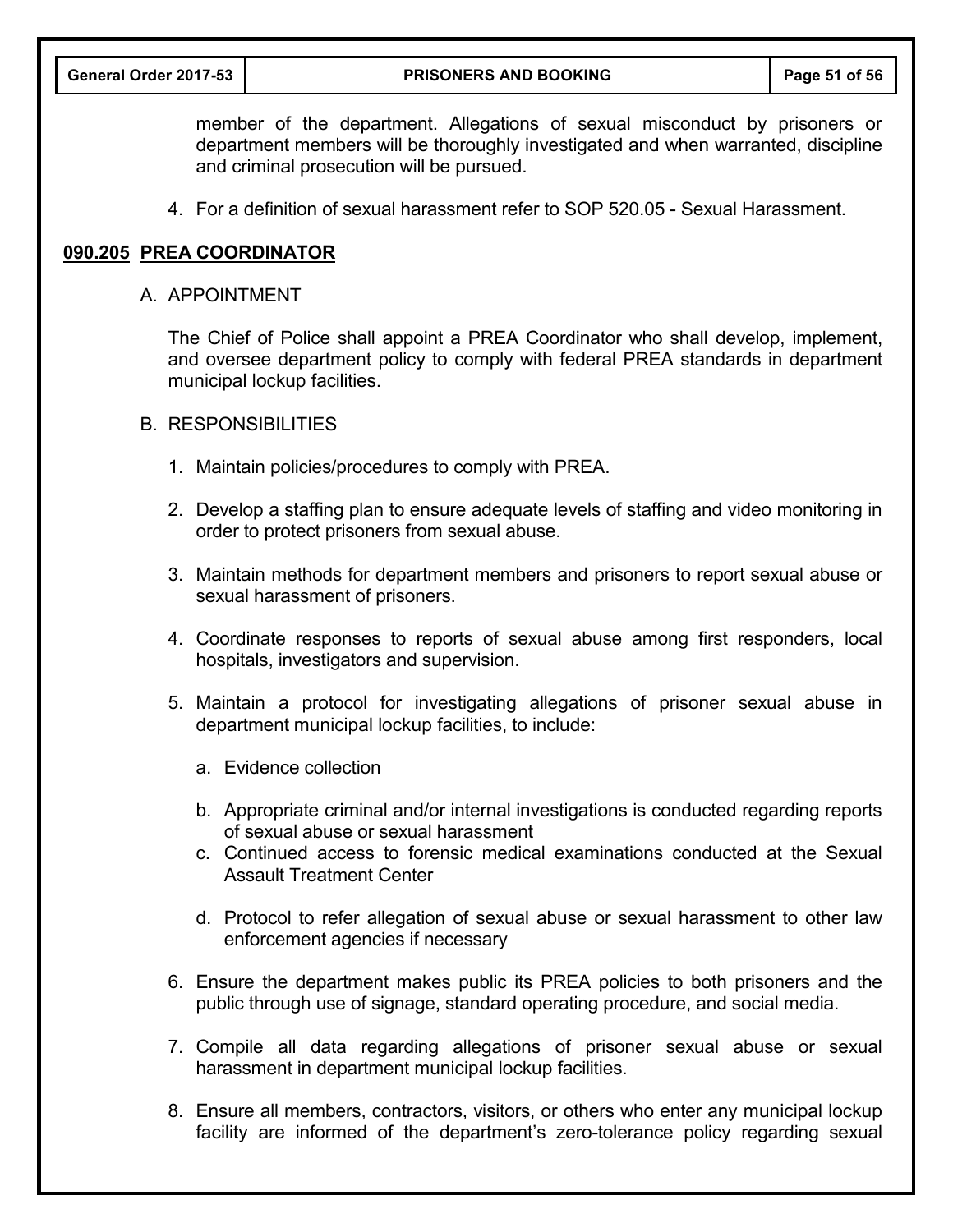abuse or sexual harassment.

9. Maintain documentation that all required department employees have completed required training.

#### **090.210 TRAINING- PREA**

- A. The PREA Coordinator shall be responsible for developing and administering training related to the department's PREA policy and all relative state and federal laws. The training shall include:
	- 1. The department's zero-tolerance policy on prisoner sexual abuse and sexual harassment, to include the rights of prisoners to be free from such acts.
	- 2. The right of prisoners and department members to be free of retaliation for the reporting of sexual abuse and sexual harassment.
	- 3. The dynamics of sexual abuse and sexual harassment within municipal lockup facilities and which prisoners are potentially most vulnerable.
	- 4. The detection and response to the signs of abuse.
	- 5. Professional communication with all prisoners.
	- 6. Compliance with laws pertaining to the mandatory reporting of sexual abuse to outside authorities.

#### B. INVESTIGATOR TRAINING

Department members assigned to conduct PREA investigations shall receive specialized training to include:

- 1. Criminal investigation of sexual abuse and sexual harassment.
- 2. Interviewing of victims of sexual abuse and sexual harassment.
- 3. Evidence collection in municipal lockup facilities.
- 4. Proper use of Miranda and Garrity warnings.
- 5. Evidence to substantiate a case for prosecutorial referral and/or internal investigation.
- C. ANNUAL TRAINING

Department members, who have the potential to have contact with prisoners, shall be provided an annual update on the PREA policy via Topic Acknowledgements.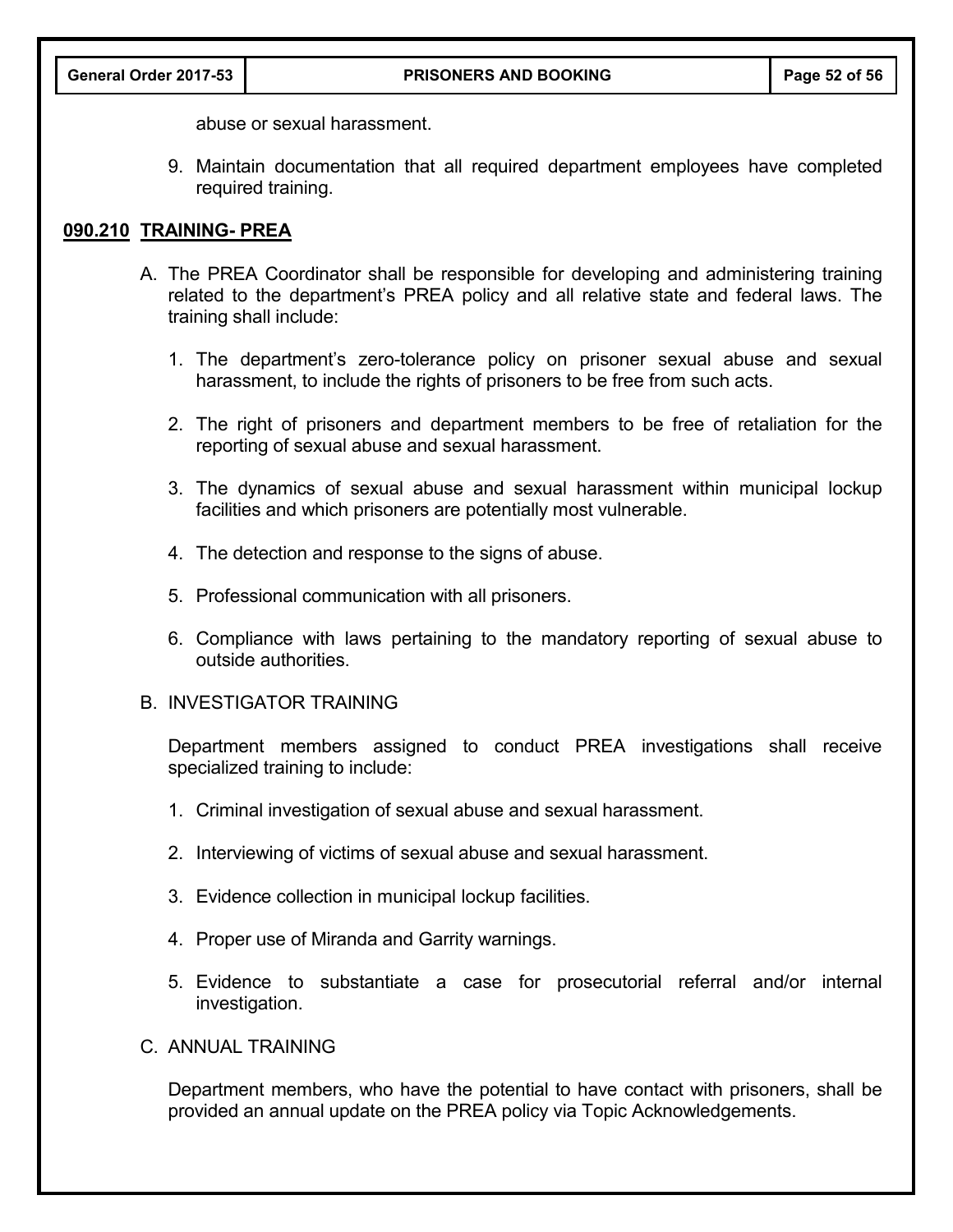#### **090.215 RESPONSE TO REPORT OF PRISONER SEXUAL ABUSE**

- A. REPORTING OF SEXUAL ABUSE AND HARASSMENT
	- 1. Prisoners may report allegations of sexual abuse or sexual harassment verbally, in writing, privately or anonymously to any department member.
	- 2. Reports may include retaliation by other prisoners or department members for reporting sexual abuse or sexual harassment or for neglect by a department member that may have contributed to sexual abuse or sexual harassment.

#### B. MEMBER RESPONSIBILITIES

Department members shall immediately notify a supervisor regarding information concerning a report of sexual abuse or sexual harassment by prisoners, department members, or third parties.

- C. SUPERVISOR/SHIFT COMMANDER RESPONSIBILITY
	- 1. Upon receipt of a report of prisoner sexual abuse or sexual harassment, the supervisor shall immediately notify the Sensitive Crimes Division shift commander and the PREA Coordinator.
	- 2. If the reported incident involves a department member, the Internal Affairs Division shall lead the investigation.
	- 3. The Internal Affairs Division shift commander shall ensure that the appropriate personnel are assigned to investigate the incident.
	- 4. If the reported incident involves a prisoner, the Sensitive Crimes Division shall lead the investigation.
	- 5. If the alleged incident occurred within a facility operated by another jurisdiction, the supervisor/shift commander shall notify the PREA coordinator who shall notify the appropriate management from that agency.
	- 6. Persons who have reported an incident of prisoner sexual abuse or sexual harassment or cooperated with an investigation shall be protected from retaliation.

## **090.220 INVESTIGATION- PREA**

- A. FIRST RESPONDERS
	- 1. Department members who respond to a report of prisoner sexual abuse or sexual harassment shall ensure the parties are separated.
	- 2. Establish a crime scene and protect evidence.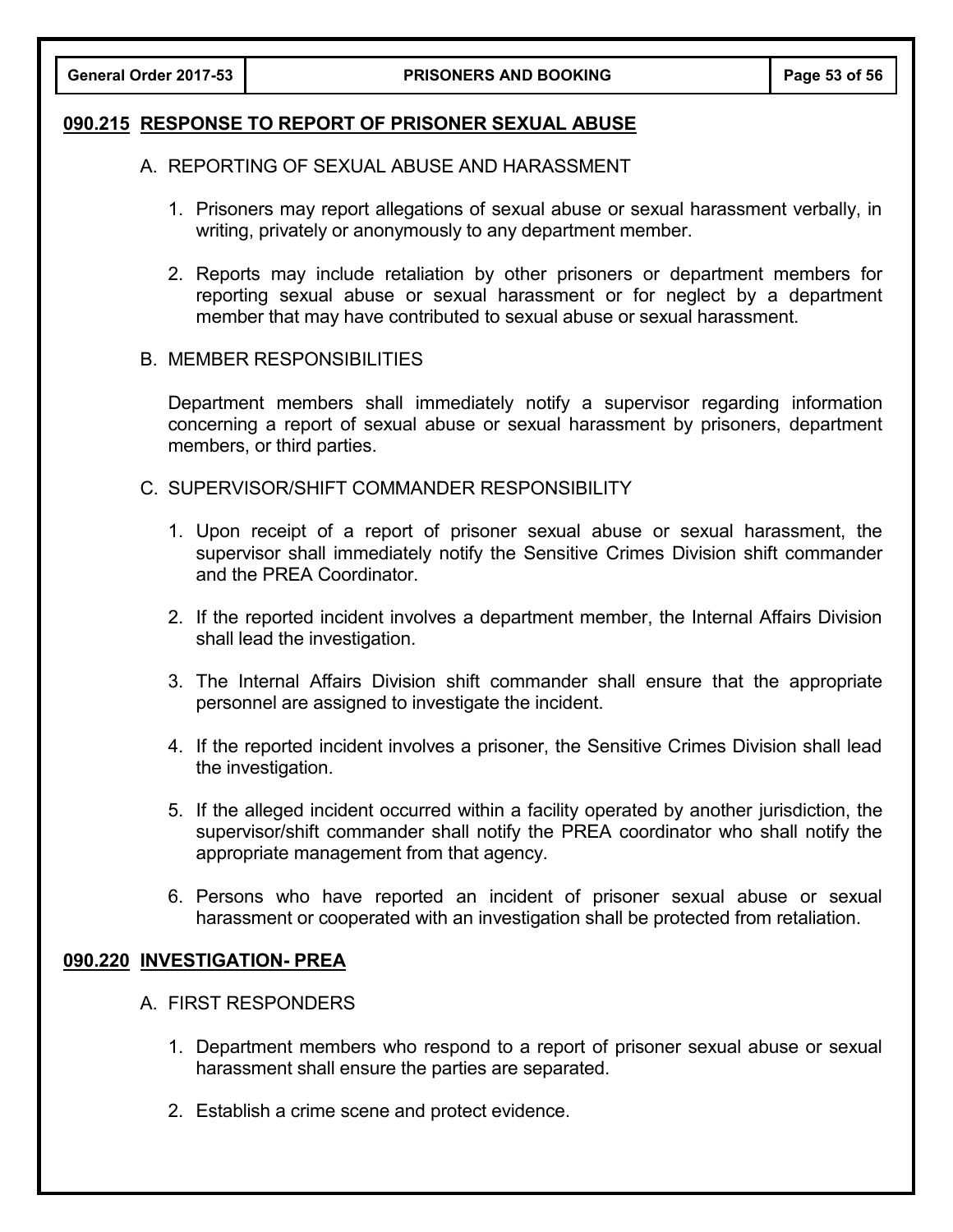- 3. Locate any witnesses to the incident.
- 4. If the reported incident occurred within a time frame that would allow for the collection of physical evidence, ensure the victim and suspect do not take any actions that could potentially destroy evidence to include using the washroom, washing of hands, eating or drinking.

## B. INVESTIGATORS

- 1. Follow the procedures outlined in SOP 112 Sexual Assault Investigations
- 2. Investigations shall include an effort to determine if department member actions or failures to act contributed to the reported abuse or harassment.
- 3. Refer criminal allegations of merit to the district attorney's office.

## **090.225 DISCIPLINE- PREA**

- A. Investigations in which a department member is alleged to have abused or harassed a prisoner shall be reviewed by the commanding officer of the Internal Affairs Division.
- B. Department members shall be subject to discipline up to and including dismissal from the department for violating this policy.

## **090.230 PROSECUTION- PREA**

- A. Violations of PREA by any department member, prisoner, contractor or other individual connected with any criminal allegation of merit shall be referred to the district attorney's office.
- B. Contractors engaged in prisoner sexual abuse or sexual harassment will be prohibited from further employment with the department and the incident shall be reported to their employer and any relevant licensing body.

## **090.235 MEDICAL CARE- PREA**

Victims shall receive timely access to medical care. Refer to SOP 090.015 - Prisoners in Need of Medical Attention.

## **090.240 DATA COLLECTION AND REVIEW- PREA**

## A. RECORD RETENTION

The Sensitive Crimes Division shall retain all reports regarding all allegations of prisoner sexual abuse or sexual harassment. The Internal Affairs Division shall retain reports regarding allegations of prisoner sexual abuse or sexual harassment involving department members.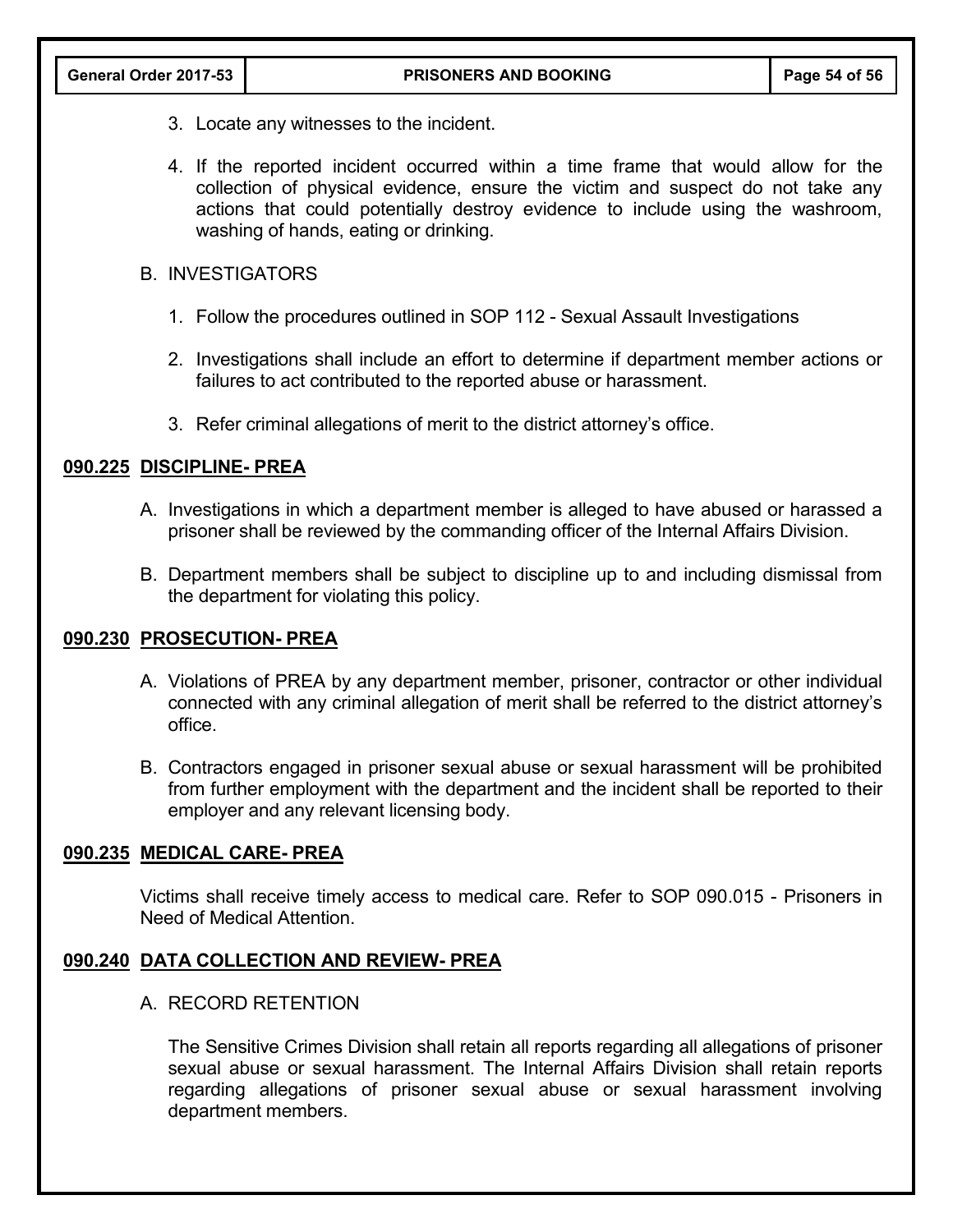These reports shall be held for a period of at least 10 years after the date of initial collection.

#### B. REVIEWS

The PREA coordinator shall conduct an annual review of all reported incidents of prisoner sexual abuse or sexual harassment. These reviews will be utilized to assess and improve the department's ability to prevent, detect, respond and train for these types of incidents. The Chief of Police shall make the annual reviews open to the public, which shall include:

- 1. Identification of potential problem areas.
- 2. Identification of corrective actions taken.
- 3. Recommendations for additional corrective actions.
- 4. Comparison of current year's data and corrective actions with those from prior years.
- 5. An assessment of the department's progress in addressing prisoner sexual abuse and prisoner sexual harassment.
- 6. No personal identifiers shall be listed in this report.

## **090.245 REQUIRED NOTIFICATIONS (DEATH, INJURY, ESCAPE, AND / OR DAMAGE) (WILEAG 7.1.6)**

- A. The Chief of Police or designee shall immediately notify the Milwaukee County District Attorney's Office in the event of the death of an individual while an individual is in police custody. The Chief of Police or designee shall further notify the executive director of the Board of Fire and Police Commission.
- B. The Department of Corrections must also be notified by email by the municipal lockup facility administrator, or designee, or in their absence the field inspector, within 48 hours in the event any of the following occurs at any MPD municipal lockup facility:
	- a prisoner attempts suicide and is admitted to a hospital
	- a prisoner has been injured and admitted to a hospital
	- a member has been injured by a prisoner and admitted to a hospital
	- a prisoner dies
	- a prisoner escapes or attempts to escape
	- damage to the lock-up facility which affects the safety or security of the lock-up
	- 1. The work location's shift commander shall notify a Central Booking supervisor and email the municipal lockup facility administrator as soon as practicable when any of the above circumstances occur.